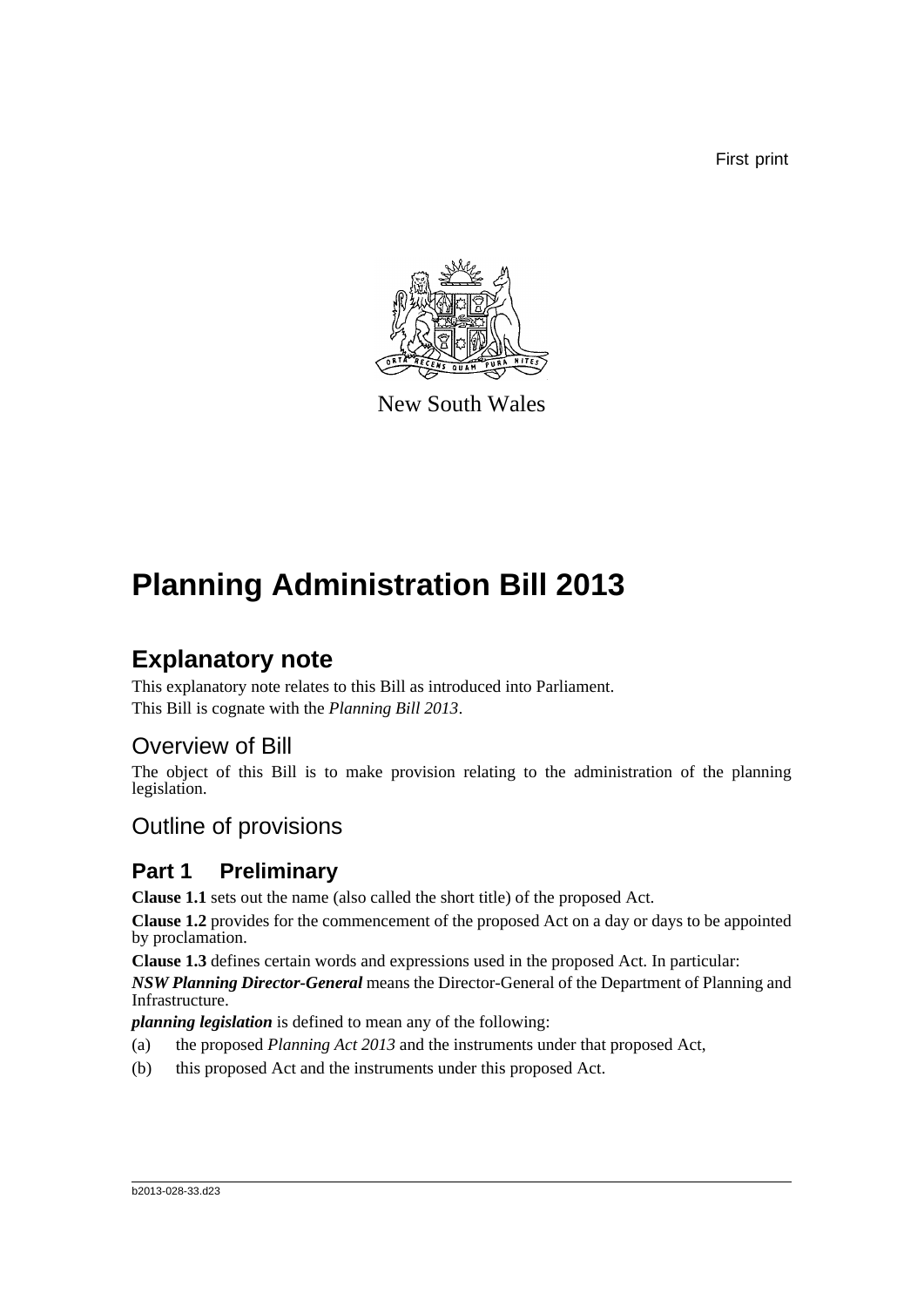# **Part 2 Minister and NSW Planning Director-General**

**Clause 2.1** declares that the Minister has portfolio responsibility for planning and the administration of the planning legislation.

**Clause 2.2** declares that the NSW Planning Director-General has departmental responsibility for planning and the administration of the planning legislation and is subject to Ministerial control (except in relation to the contents of any advice, recommendation or report made by the NSW Planning Director-General to the Minister).

**Clause 2.3** authorises the Minister or the NSW Planning Director-General to establish committees or panels for the purposes of the planning legislation. Under the proposed *Planning Act 2013*, the Minister is required to establish a committee to advise on community participation in planning matters to be known as the Community Participation Advisory Panel.

**Clause 2.4** authorises the Minister, the Planning Ministerial Corporation and the NSW Planning Director-General to delegate their respective functions under the planning legislation.

# **Part 3 Planning Ministerial Corporation**

**Clause 3.1** constitutes a NSW Government agency to be known as the Planning Ministerial Corporation. The corporation is a continuation of the corporation sole under the former Act known as "the Minister administering the *Environmental Planning and Assessment Act 1979*".

**Clause 3.2** requires the affairs of the Corporation to be managed by the NSW Planning Director-General in accordance with Ministerial directions.

**Clause 3.3** refers to the land functions of the Corporation set out in Schedule 1 (which generally continue the existing land functions of the corporation sole under the former Act).

**Clause 3.4** refers to Schedule 7 to the proposed *Planning Act 2013* which contains provisions relating to Planning Growth Funds and other financial provisions relating to the Corporation (which generally continue the existing financial functions of the corporation sole under the former Act).

# **Part 4 Planning Assessment Commission**

**Clause 4.1** constitutes the Planning Assessment Commission (the *Commission* or *PAC*) as a NSW Government agency. The Minister does not have the power to direct and control the Commission, except in relation to certain procedural and other matters.

**Clause 4.2** provides that the Commission is to consist of between 4 and 9 members appointed by the Minister with expertise in relevant fields.

**Clause 4.3** sets out the functions of the Commission, including the provision on request of advice to the Minister or the NSW Planning Director-General, the holding of public hearings at the request of the Minister and, in certain circumstances, the performance of the functions of a regional planning panel or subregional planning board.

**Clause 4.4** sets out how the Commission is to be constituted for the purposes of carrying out any of its functions, including the number of members.

**Clause 4.5** provides for the work of the Commission to be allocated by its chairperson.

**Clause 4.6** allows for the functions of the Commission to be delegated with the approval of the Minister.

## **Part 5 Regional planning panels**

**Clause 5.1** constitutes the regional planning panels listed in Schedule 3 (being the joint regional panels under the existing Act).

**Clause 5.2** requires regional planning panels to comprise 3 State members and 2 nominees of the applicable council with expertise in relevant fields.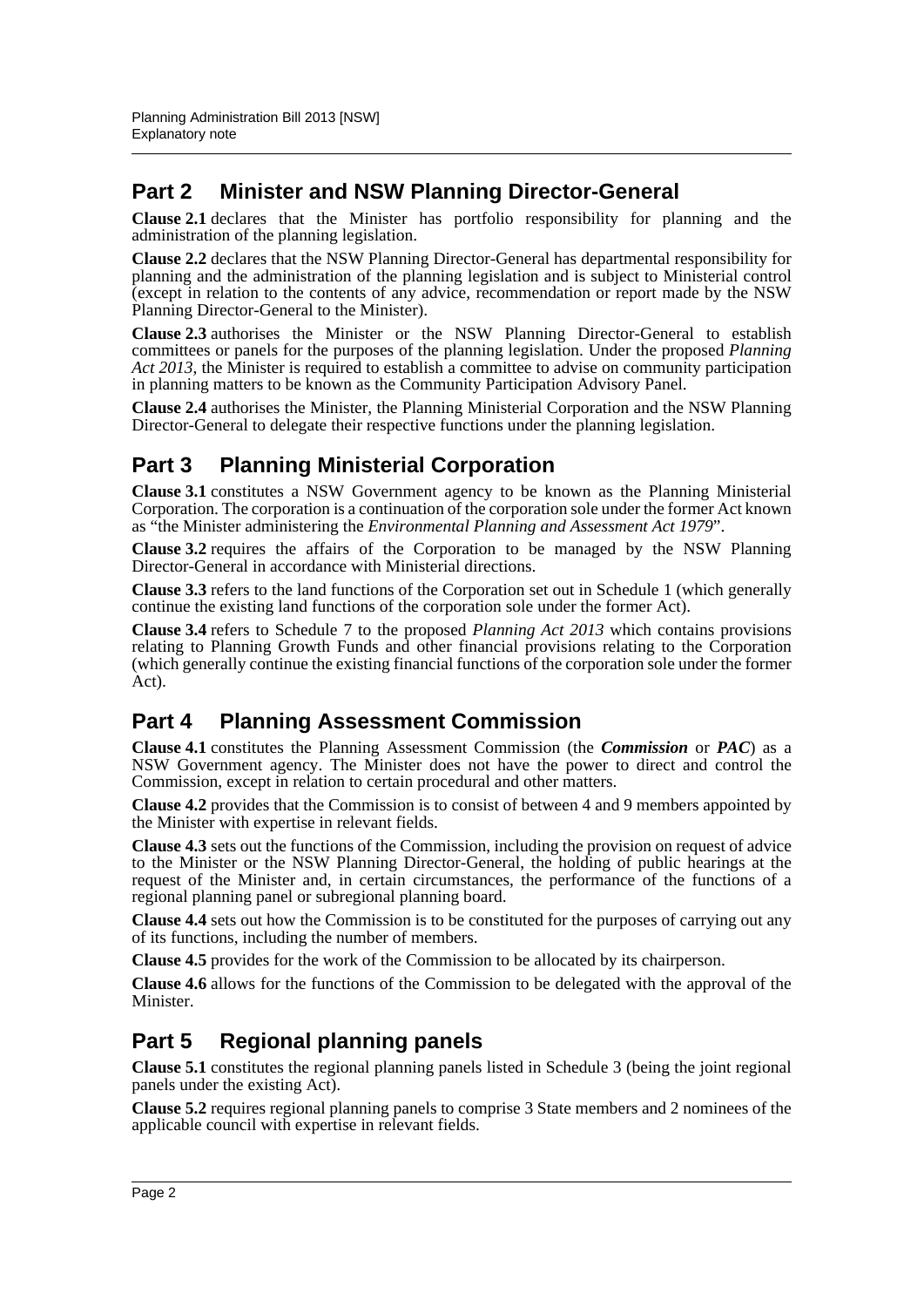**Clause 5.3** outlines the functions of regional planning panels, including the specified functions of a consent authority for regionally significant development.

**Clause 5.4** deals with the members and procedure of regional planning panels.

**Clause 5.5** allows, with the approval of the Minister, the functions of regional planning panels to be delegated to a council or its staff.

# **Part 6 Subregional planning boards**

**Clause 6.1** constitutes the subregional planning boards to be listed in Schedule 4 by Ministerial planning order.

**Clause 6.2** requires subregional planning boards to comprise not more than 4 State members, nominees from councils in its area and a chairperson with expertise in relevant fields.

**Clause 6.3** declares that subregional planning boards have the functions conferred or imposed on them under the planning legislation or any other legislation.

**Clause 6.4** deals with the functions, members and procedure of subregional planning boards.

# **Part 7 Provisions relating to councils**

**Clause 7.1** makes provisions for a council to constitute panels of experts (independent hearing and assessment panels) to exercise the council's function of determining development applications, or to assess those applications, as may be required by the planning control provisions of the local plan or determined by the council.

**Clause 7.2** requires the Planning Assessment Commission or a regional planning panel to consult with a council on matters having a significantly adverse financial impact on the council.

**Clause 7.3** requires councils to provide requested assistance, including facilities and staff, to the Planning Assessment Commission or a regional planning panel.

**Clause 7.4** limits the operation of the *Local Government Act 1993* with respect to delegations to the general manager or other staff of a council under the proposed Act.

## **Part 8 Investigative powers**

## **Division 1 Preliminary**

**Clause 8.1** defines certain words and expressions used in the Part. In particular:

- (a) *investigation authority* means:
	- (i) a council, in relation to an investigation officer appointed by the council, or
	- (ii) the NSW Planning Director-General, in relation to any other investigation officer.
- (b) *investigation officer* means a person appointed as an investigation officer under the proposed Part by the NSW Planning Director-General (a *departmental investigation officer*) or by a council (a *council investigation officer*).

**Clause 8.2** provides for the appointment of investigation officers by the NSW Planning Director-General or a council.

**Clause 8.3** specifies the purposes for which departmental investigation officers can exercise their powers, including to determine whether there has been compliance with or a contravention of the planning legislation. The clause also specifies the purposes for which council investigation officers can exercise their powers.

## **Division 2 Powers of entry and search**

**Clause 8.4** enables investigation officers to enter and search premises (excluding residential premises) without a search warrant or the consent of the occupier.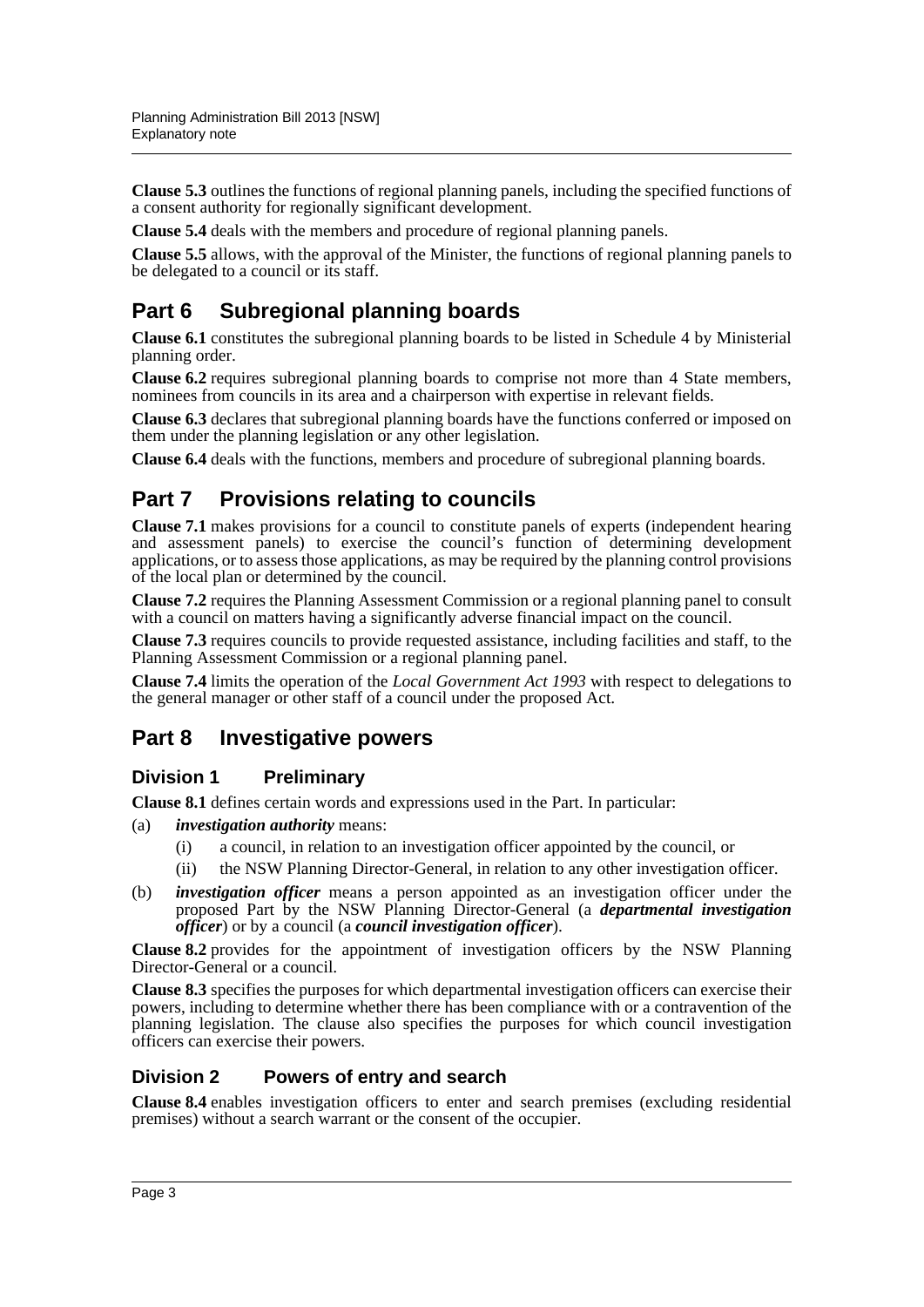**Clause 8.5** requires an investigation officer to provide notice to the owner or occupier of premises before entering without consent. The clause also lists exceptions to this requirement.

**Clause 8.6** sets out a list of things an investigation officer can lawfully do upon entering premises (including the power to seize anything connected with an offence).

**Clause 8.7** relates to the issuing of search warrants to investigation officers.

**Clause 8.8** requires investigation officers to do as little damage as possible in the exercise of a power of entering or searching.

**Clause 8.9** requires an investigation officer who uses force to enter, or enters in an emergency, to notify the investigation authority.

## **Division 3 Powers to obtain information**

**Clause 8.10** enables an investigation officer to issue a notice requiring a person to provide that officer with information and records connected with an investigation purpose.

**Clause 8.11** enables an investigation officer to require a person to answer questions in relation to matters connected with an investigation purpose.

**Clause 8.12** allows an investigation officer to record any questions and answers given under the proposed Division if the officer has informed the person being questioned that such a recording will be made.

### **Division 4 Miscellaneous provisions applying to exercise of powers**

**Clause 8.13** specifies certain offences and penalties under proposed Part 8.

**Clause 8.14** requires an investigation officer to produce an identification card upon request when exercising functions under proposed Part 8.

**Clause 8.15** enables the investigating authority to require an owner or occupier to provide reasonable assistance and facilities where required under proposed Part 8.

**Clause 8.16** relates to compensation for any damage caused by the actions of investigation officers.

**Clause 8.17** enables an investigation authority to recover costs related to entry and inspection.

**Clause 8.18** contains general provisions relating to notices.

**Clause 8.19** deals with the admissibility of records, information and answers collected pursuant to the proposed Act for the purposes of criminal proceedings.

**Clause 8.20** enables an authorised fire officer to exercise the powers of an investigation officer in relation to fire safety issues.

**Clause 8.21** provides that the regulations may confer certain investigative powers on a building certifier or subdivision certifier.

## **Part 9 Monitoring and environmental auditing of approved development**

**Clause 9.1** states that the proposed Part applies to the carrying out of State significant development, or State infrastructure development, that has planning approval under the planning legislation.

**Clause 9.2** is an interpretive provision that includes the following definitions for the purposes of the proposed Part:

- (a) *monitoring* of development is the monitoring of the carrying out of the development to provide data on compliance with the approval of the development or on the development's environmental impact,
- (b) an *environmental audit* of development is a periodic or particular documented evaluation of approved development to provide information to the proponent of the development and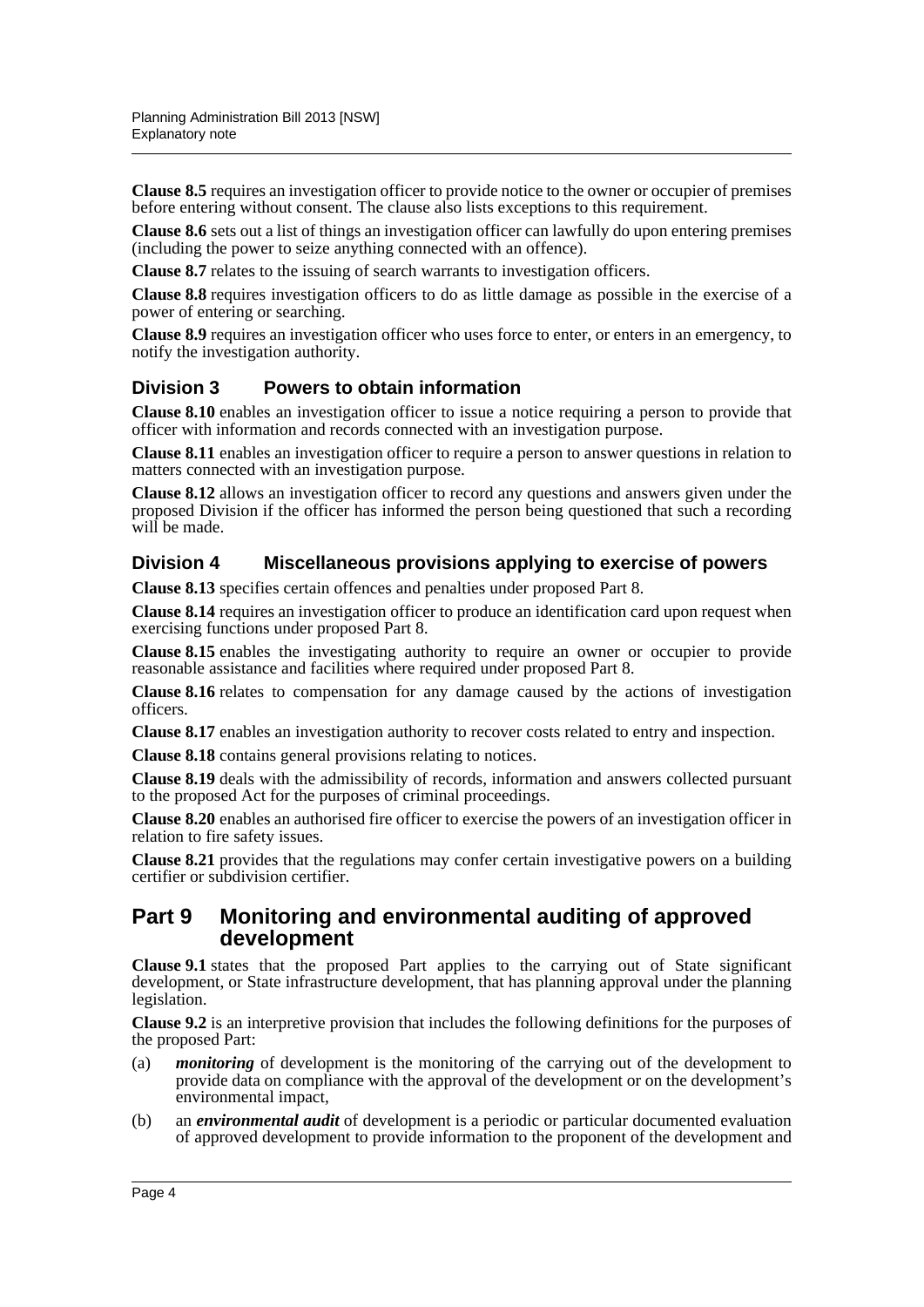to the persons administering the planning legislation on compliance with the approval of the development or on the development's environmental management or impact.

**Clause 9.3** enables the Minister to require an environmental audit or monitoring of a development as a condition of approval for that development.

**Clause 9.4** contains provisions relating to the possible forms of monitoring and environmental audit that may be required as a condition of approval.

**Clause 9.5** specifies offences and penalties relating to proposed Part 9, including the provision of false or misleading information and the failure to provide relevant information with respect to monitoring data or an audit report.

**Clause 9.6** makes it clear that self-incriminatory information is not exempt from the disclosure requirements and that any such information is admissible as evidence in the prosecution of an offence.

# **Part 10 Miscellaneous**

**Clause 10.1** contains general provisions in relation to the disclosure and misuse of information obtained in connection with the administration of the planning legislation. In particular, the clause prohibits a person acting in the administration of the planning legislation to use his or her position to gain a personal advantage. This prohibition extends to associated persons.

**Clause 10.2** provides for an exclusion of personal liability for persons acting in the administration of the planning legislation when acting in good faith.

**Clause 10.3** relates to the delegation of functions under the planning legislation. In particular, the clause allows public authorities to delegate functions to staff members.

**Clause 10.4** relates to the publication of instruments of delegation on the NSW planning portal.

**Clause 10.5** enables the Governor to make regulations for the purposes of the proposed Act.

## **Schedule 1 Property provisions relating to Planning Ministerial Corporation**

The Schedule contains general provisions in relation to land functions of the Planning Ministerial Corporation, including the ability of the Corporation to sell, lease, exchange or otherwise dispose of or deal with land. The Schedule empowers the Corporation to acquire land by agreement and by compulsory processes.

## **Schedule 2 Provisions relating to Planning Assessment Commission**

The Schedule contains general provisions relating to the Planning Assessment Commission, including provisions relating to public hearings and the procedure of those hearings.

# **Schedule 3 Constitution of regional planning panels**

The Schedule constitutes the 6 existing regional planning panels and specifies the local government areas associated with each panel.

# **Schedule 4 Constitution of subregional planning boards**

The Schedule constitutes the subregional planning boards (which are to be inserted by Ministerial order).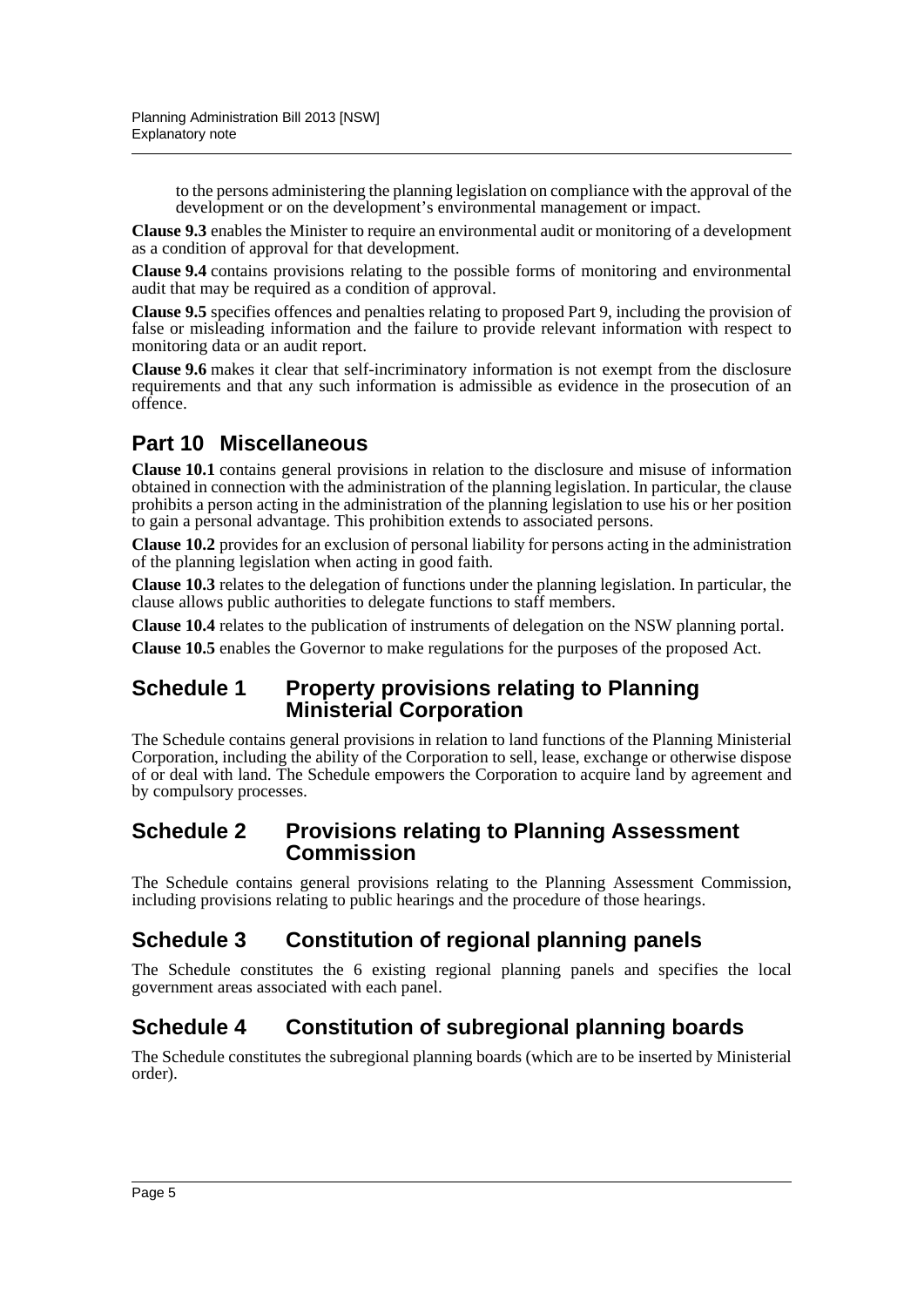# **Schedule 5 Provisions relating to planning bodies**

Part 1 defines certain terms relevant to Schedule 5, including *planning body* which is to include either the Planning Assessment Commission, a regional planning panel, a subregional planning board or a committee or panel established by the Minister or the NSW Planning Director-General under section 2.3 of the proposed Act.

Part 2 contains general provisions relating to the members of planning bodies, including the duration of terms of office, remuneration and removal from office.

Part 3 contains general provisions relating to the procedure of planning bodies.

## **Schedule 6 Savings, transitional and other provisions**

The Schedule contains savings and transitional positions that provide for continuity between the proposed Act and the *Environmental Planning and Assessment Act 1979* (*former Act*). These provisions enable regulations of a savings or transitional nature to be made. The Schedule also continues entities established under the former Act and preserves some appointments made under the former Act.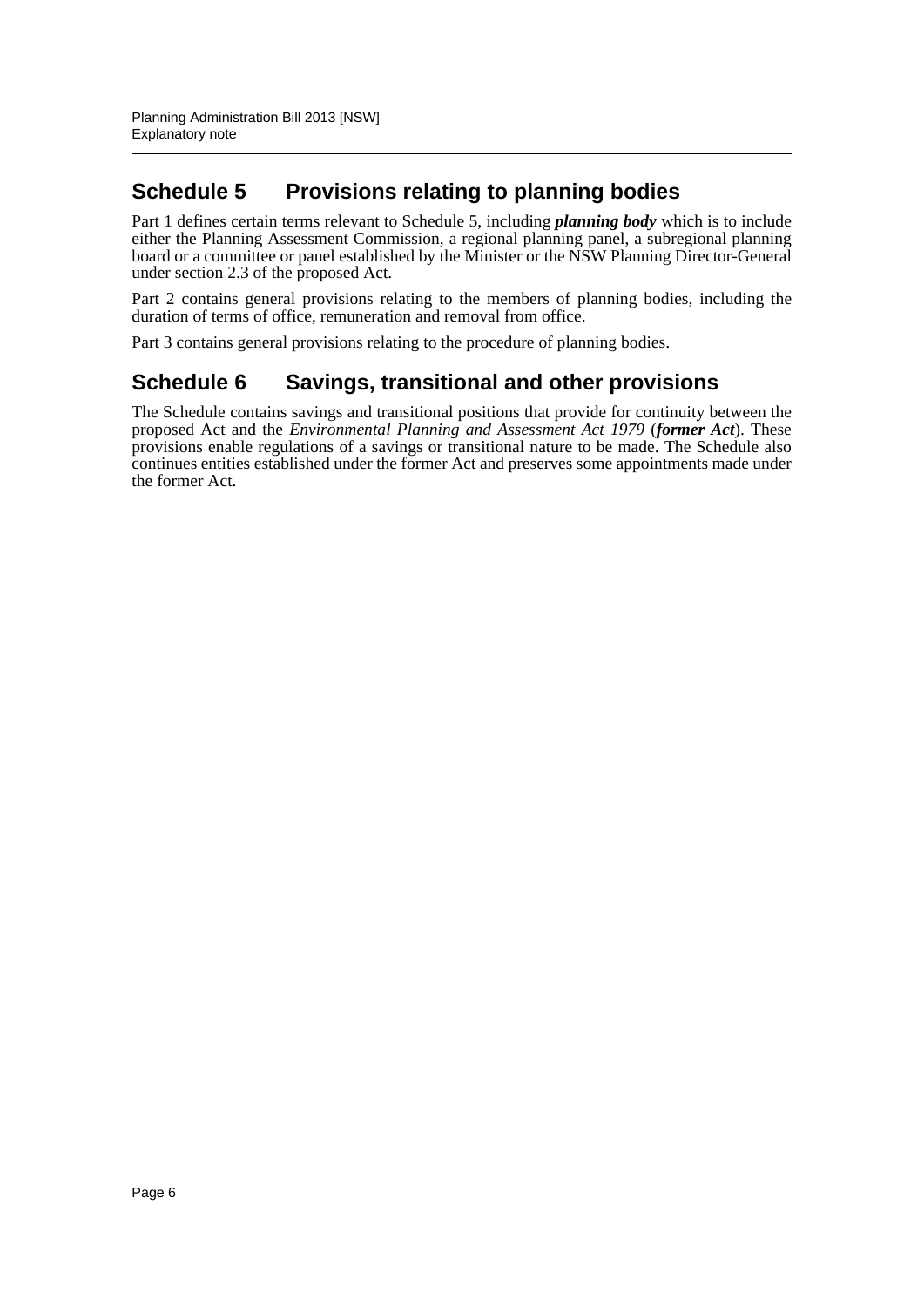First print



New South Wales

# **Planning Administration Bill 2013**

# **Contents**

|        |                                    |                                                                                                                                                                                                                                              | Page                                             |
|--------|------------------------------------|----------------------------------------------------------------------------------------------------------------------------------------------------------------------------------------------------------------------------------------------|--------------------------------------------------|
| Part 1 | 1.1<br>1.2<br>1.3                  | <b>Preliminary</b><br>Name of Act<br>Commencement<br>Definitions                                                                                                                                                                             | $\mathbf{2}$<br>$\overline{2}$<br>$\overline{2}$ |
| Part 2 |                                    | <b>Minister and NSW Planning Director-General</b>                                                                                                                                                                                            |                                                  |
|        | 2.1<br>2.2<br>2.3<br>$2.4^{\circ}$ | The Minister<br>The NSW Planning Director-General<br>Committees or panels established by Minister or NSW Planning<br>Director-General<br>Delegation by Minister, Planning Ministerial Corporation or<br><b>NSW Planning Director-General</b> | 3<br>3<br>3<br>4                                 |
| Part 3 | 3.1<br>3.2<br>3.3<br>3.4           | <b>Planning Ministerial Corporation</b><br>Constitution and functions of Corporation<br>Management of Corporation<br>Property provisions relating to Corporation<br>Financial provisions relating to Corporation                             | 5<br>5<br>5<br>5                                 |
| Part 4 |                                    | <b>Planning Assessment Commission</b>                                                                                                                                                                                                        |                                                  |
|        | 4.1                                | <b>Planning Assessment Commission</b>                                                                                                                                                                                                        | 6                                                |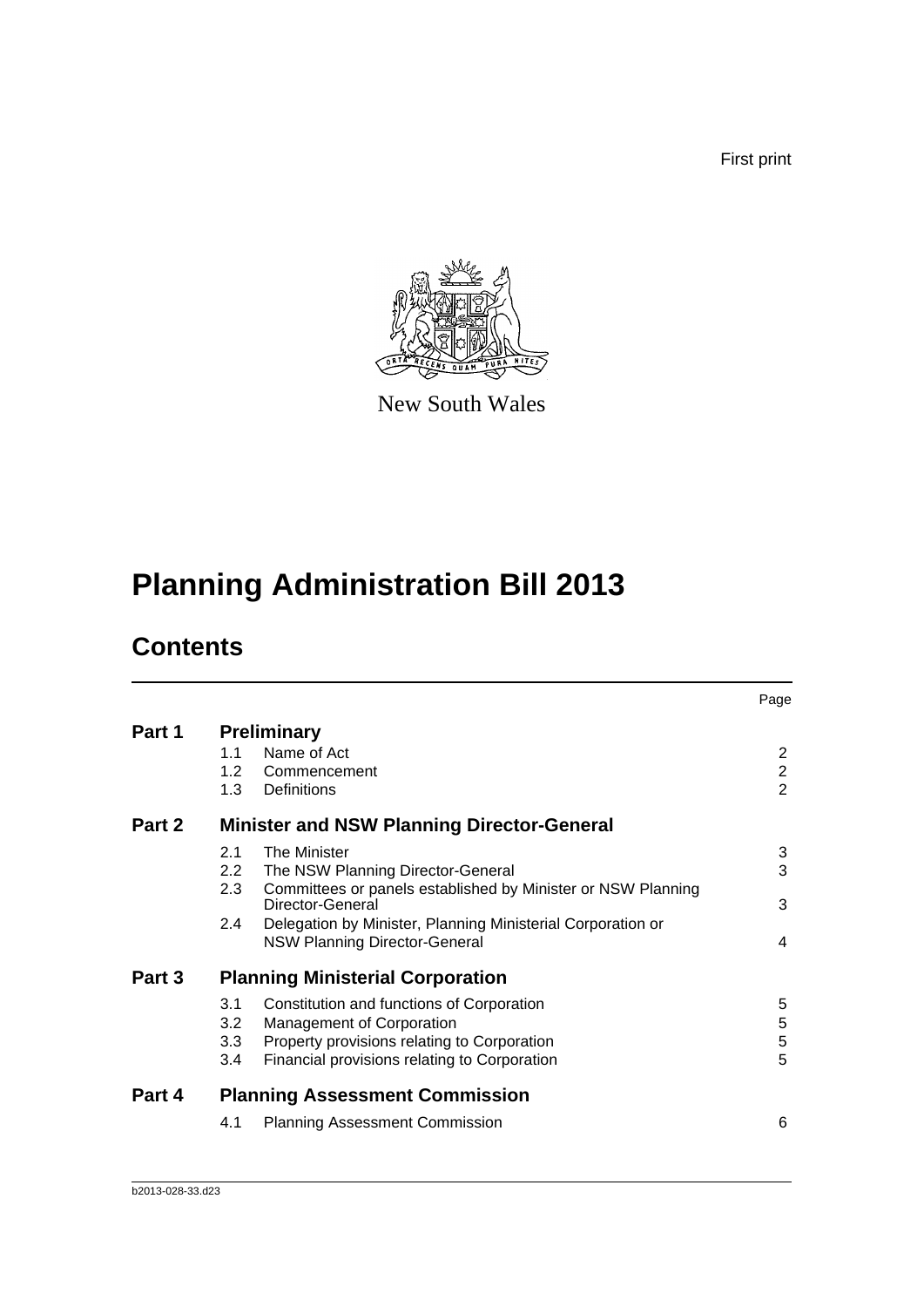|        | 4.2<br>4.3<br>4.4<br>4.5<br>4.6        |                   | <b>Members of Commission</b><br><b>Functions of Commission</b><br>Constitution of Commission for particular matters<br>Provisions relating to Commission<br>Delegation by Planning Assessment Commission                                 | 6<br>6<br>$\overline{7}$<br>$\overline{7}$<br>$\overline{7}$ |
|--------|----------------------------------------|-------------------|------------------------------------------------------------------------------------------------------------------------------------------------------------------------------------------------------------------------------------------|--------------------------------------------------------------|
| Part 5 |                                        |                   | <b>Regional planning panels</b>                                                                                                                                                                                                          |                                                              |
|        | 5.1<br>5.2<br>5.3<br>5.4<br>5.5        |                   | Regional planning panels<br>Members of panels<br>Functions of panels<br>Provisions relating to panels<br>Delegation by panels                                                                                                            | 8<br>8<br>9<br>$\boldsymbol{9}$<br>9                         |
| Part 6 |                                        |                   | <b>Subregional planning boards</b>                                                                                                                                                                                                       |                                                              |
|        | 6.1<br>6.2<br>6.3<br>6.4               |                   | Subregional planning boards<br>Members of boards<br>Functions of boards<br>Provisions relating to boards                                                                                                                                 | 10<br>10<br>11<br>11                                         |
| Part 7 |                                        |                   | <b>Provisions relating to councils</b>                                                                                                                                                                                                   |                                                              |
|        | 7.1<br>7.2<br>7.3<br>7.4               |                   | Council independent hearing and assessment panels<br>Obligation to consult with council about certain decisions<br>Obligations of councils to assist Commission and regional panels<br>Section 381 of Local Government Act 1993 excluded | 12 <sup>°</sup><br>13<br>13<br>13                            |
| Part 8 |                                        |                   | <b>Investigative powers</b>                                                                                                                                                                                                              |                                                              |
|        |                                        | <b>Division 1</b> | <b>Preliminary</b>                                                                                                                                                                                                                       |                                                              |
|        | 8.1<br>8.2<br>8.3                      | Definitions       | Appointment of investigation officers<br>Purposes for which powers under Part may be exercised                                                                                                                                           | 14<br>14<br>14                                               |
|        |                                        | <b>Division 2</b> | Powers of entry and search                                                                                                                                                                                                               |                                                              |
|        | 8.4<br>8.5<br>8.6<br>8.7<br>8.8<br>8.9 | Notice of entry   | Powers of investigation officers to enter premises<br>Powers of investigation officers to do things at premises<br>Search warrants<br>Care to be taken<br>Notification of use of force or urgent entry                                   | 15<br>15<br>16<br>16<br>17<br>17                             |
|        |                                        | <b>Division 3</b> | Powers to obtain information                                                                                                                                                                                                             |                                                              |
|        | 8.10<br>8.11<br>8.12                   |                   | Requirement to provide information and records<br>Power of investigation officers to require answers and record evidence<br>Recording of evidence                                                                                        | 17<br>17<br>18                                               |
|        |                                        | <b>Division 4</b> | Miscellaneous provisions applying to exercise of powers                                                                                                                                                                                  |                                                              |
|        | 8.13<br>8.14<br>8.15                   | <b>Offences</b>   | Identification card to be produced<br>Assistance for investigation officers                                                                                                                                                              | 18<br>18<br>18                                               |
|        |                                        |                   |                                                                                                                                                                                                                                          |                                                              |

Page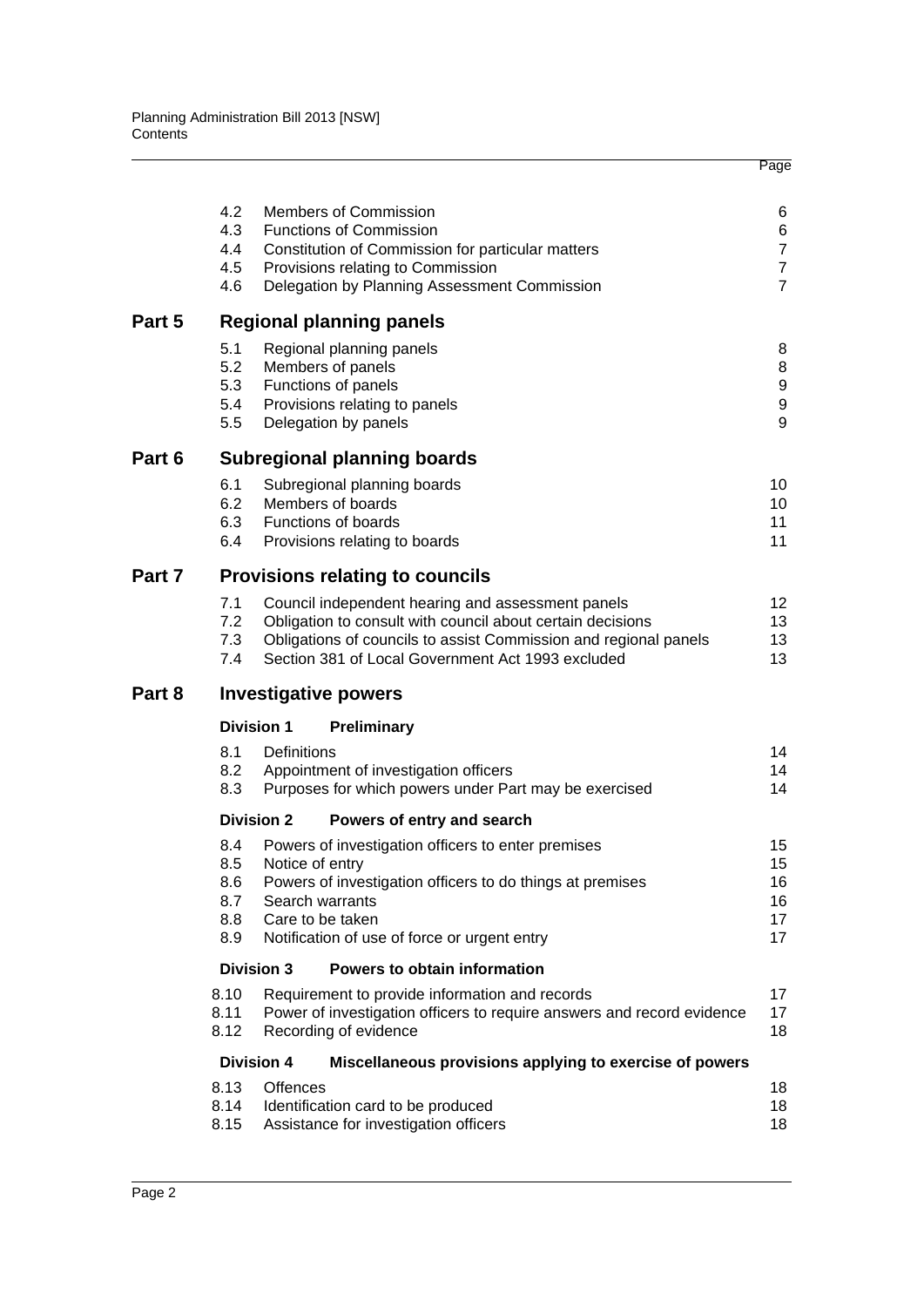|                                        |      |                                                                       | Page |
|----------------------------------------|------|-----------------------------------------------------------------------|------|
|                                        |      |                                                                       |      |
|                                        | 8.16 | Compensation                                                          | 19   |
|                                        | 8.17 | Recovery of cost of entry and inspection                              | 19   |
|                                        | 8.18 | <b>Notices</b>                                                        | 19   |
|                                        | 8.19 | Provisions relating to requirements to furnish records or information |      |
|                                        |      | or answer questions                                                   | 19   |
|                                        | 8.20 | Fire brigades inspection powers                                       | 20   |
|                                        | 8.21 | Building or subdivision certifiers                                    | 20   |
| Part 9                                 |      | Monitoring and environmental auditing of approved<br>development      |      |
|                                        | 9.1  | Application of Part                                                   | 21   |
|                                        | 9.2  | Nature of monitoring and environmental audits                         | 21   |
|                                        | 9.3  | Minister may require monitoring or environmental audits by imposition |      |
|                                        |      | of conditions on approved development                                 | 21   |
|                                        | 9.4  | Provisions relating to conditions for monitoring and environmental    |      |
|                                        |      | audits                                                                | 21   |
|                                        | 9.5  | <b>Offences</b>                                                       | 22   |
|                                        | 9.6  | Self-incriminatory information and use of information                 | 22   |
| Part 10                                |      | <b>Miscellaneous</b>                                                  |      |
|                                        | 10.1 | Disclosure and misuse of information                                  | 23   |
|                                        | 10.2 | Exclusion of personal liability                                       | 23   |
|                                        | 10.3 | Delegation by public authorities other than councils and subregional  |      |
|                                        |      | planning boards                                                       | 24   |
|                                        | 10.4 | Publication of instruments of delegation                              | 24   |
|                                        | 10.5 | Regulations                                                           | 24   |
| <b>Schedule 1</b>                      |      | Property provisions relating to Planning Ministerial                  |      |
|                                        |      | Corporation                                                           | 25   |
| <b>Schedule 2</b>                      |      | <b>Provisions relating to Planning Assessment</b>                     |      |
|                                        |      | <b>Commission</b>                                                     | 28   |
| <b>Schedule 3</b>                      |      | <b>Constitution of regional planning panels</b>                       | 30   |
| <b>Schedule 4</b><br><b>Schedule 5</b> |      | <b>Constitution of subregional planning boards</b>                    | 31   |
|                                        |      | Provisions relating to planning bodies                                | 32   |
| <b>Schedule 6</b>                      |      | Savings, transitional and other provisions                            | 38   |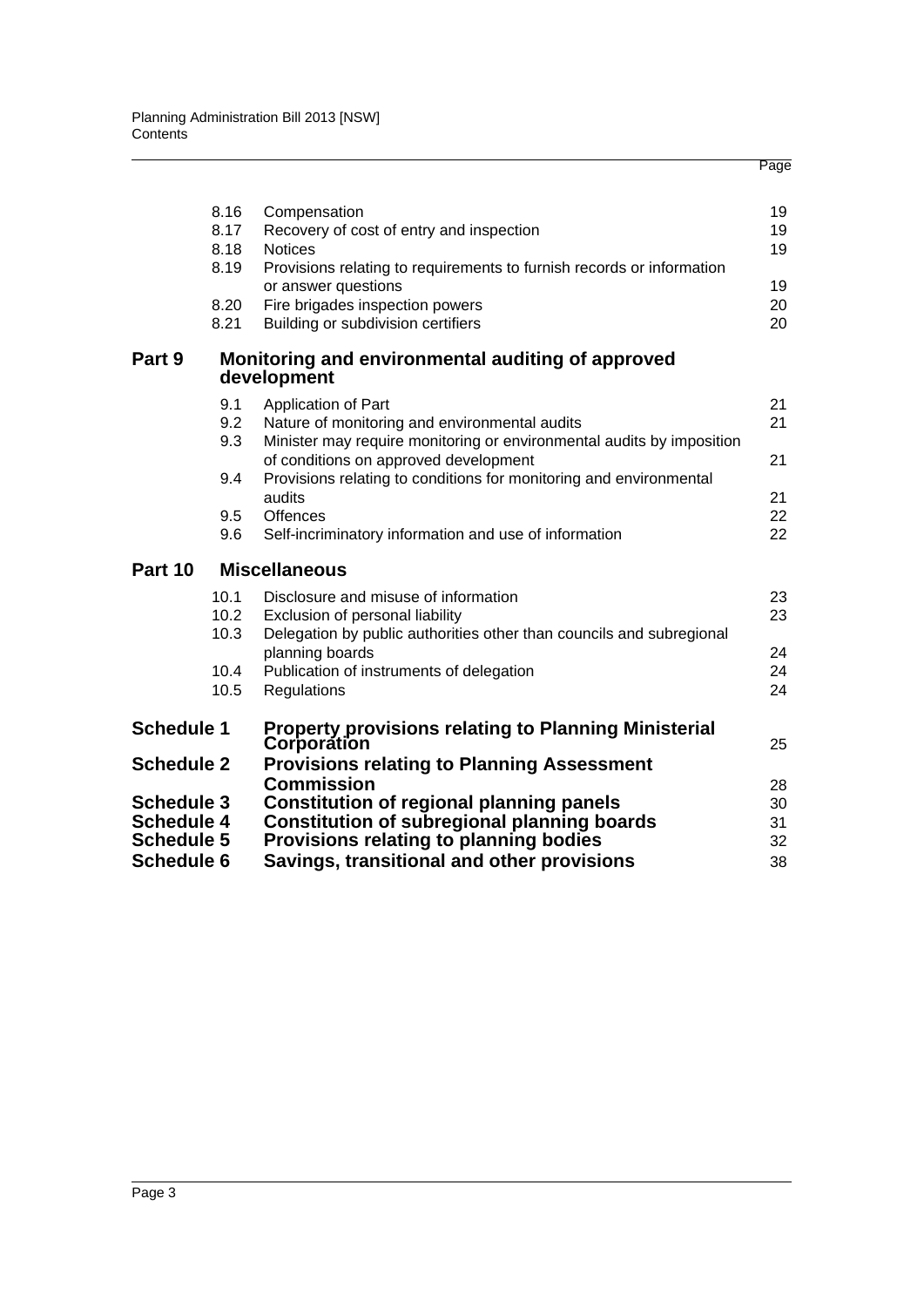

New South Wales

# **Planning Administration Bill 2013**

No , 2013

## **A Bill for**

An Act relating to the administration of the planning legislation.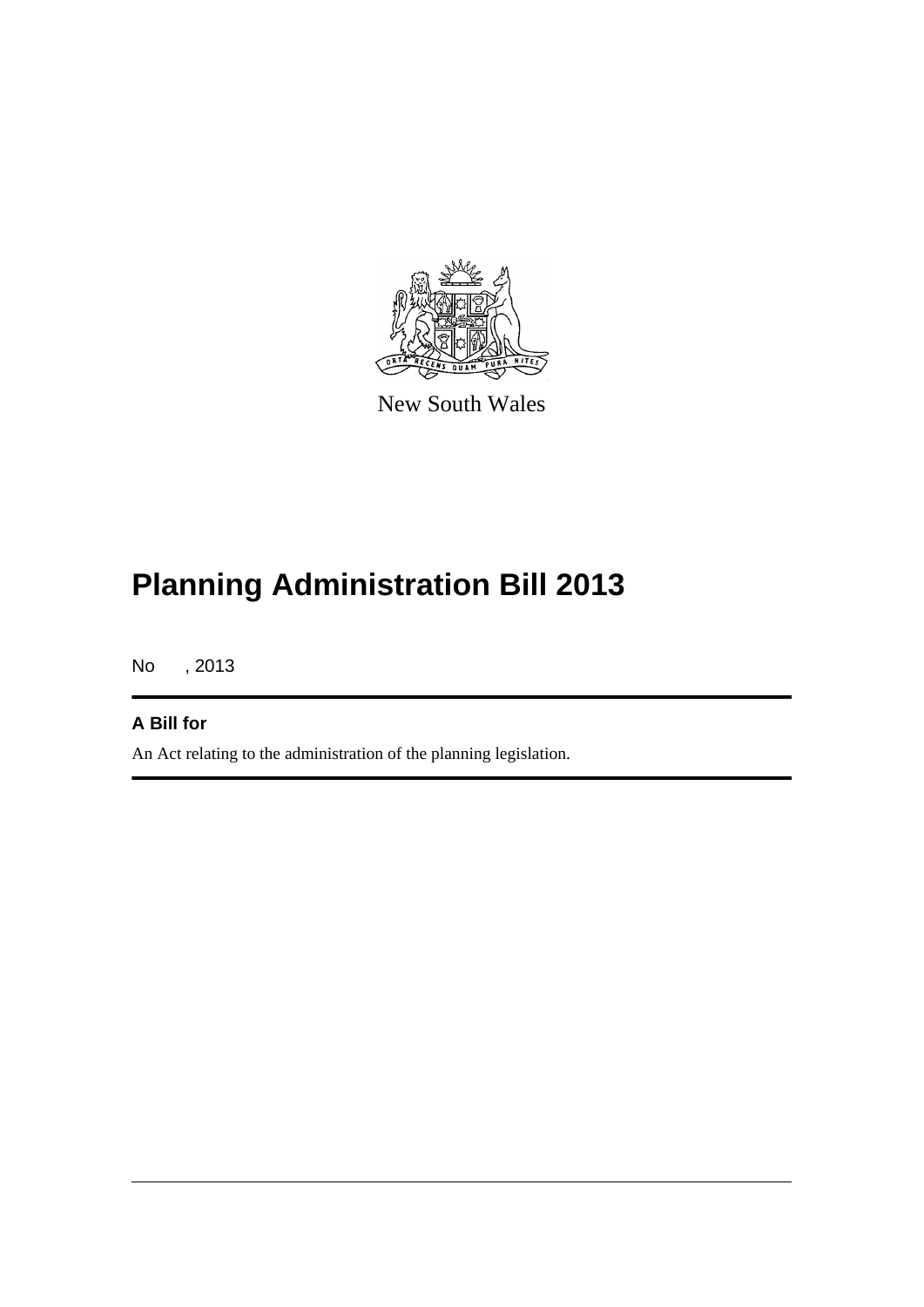<span id="page-10-2"></span><span id="page-10-1"></span><span id="page-10-0"></span>

|     |                     | The Legislature of New South Wales enacts:                                                                                                  | $\mathbf{1}$   |  |
|-----|---------------------|---------------------------------------------------------------------------------------------------------------------------------------------|----------------|--|
|     |                     | <b>Part 1 Preliminary</b>                                                                                                                   | $\overline{2}$ |  |
| 1.1 |                     | <b>Name of Act</b>                                                                                                                          | 3              |  |
|     |                     | This Act is the Planning Administration Act 2013.                                                                                           | $\overline{4}$ |  |
| 1.2 | <b>Commencement</b> |                                                                                                                                             | 5              |  |
|     |                     | This Act commences on a day or days to be appointed by proclamation.                                                                        | 6              |  |
| 1.3 | <b>Definitions</b>  |                                                                                                                                             |                |  |
|     | (1)                 | In this Act:                                                                                                                                | 8              |  |
|     |                     | function includes a power, authority or duty, and exercise a function includes<br>perform a duty.                                           | 9<br>10        |  |
|     |                     | <i>independent hearing and assessment panel</i> means an independent hearing and<br>assessment panel of a council constituted under Part 7. | 11<br>12       |  |
|     |                     | <b>NSW Planning Director-General</b> means the Director-General of the Department of<br>Planning and Infrastructure.                        | 13<br>14       |  |
|     |                     | <b>Planning Assessment Commission</b> means the Planning Assessment Commission<br>constituted under Part 4.                                 | 15<br>16       |  |
|     |                     | <i>planning legislation</i> means any of the following:                                                                                     | 17             |  |
|     |                     | the <i>Planning Act 2013</i> and the instruments under that Act,<br>(a)                                                                     | 18             |  |
|     |                     | this Act and the instruments under this Act.<br>(b)                                                                                         | 19             |  |
|     |                     | Planning Ministerial Corporation means the corporation constituted under Part 3.                                                            | 20             |  |
|     |                     | <i>regional planning panel</i> means a regional planning panel constituted under Part 5.                                                    | 21             |  |
|     |                     | subregional planning board means a subregional planning board constituted under<br>Part 6.                                                  | 22<br>23       |  |
|     | (2)                 | Words and expressions used in this Act have (subject to subsection $(1)$ ) the same<br>meanings they have in the Planning Act 2013.         | 24<br>25       |  |
|     | (3)                 | Notes included in this Act do not form part of this Act.                                                                                    | 26             |  |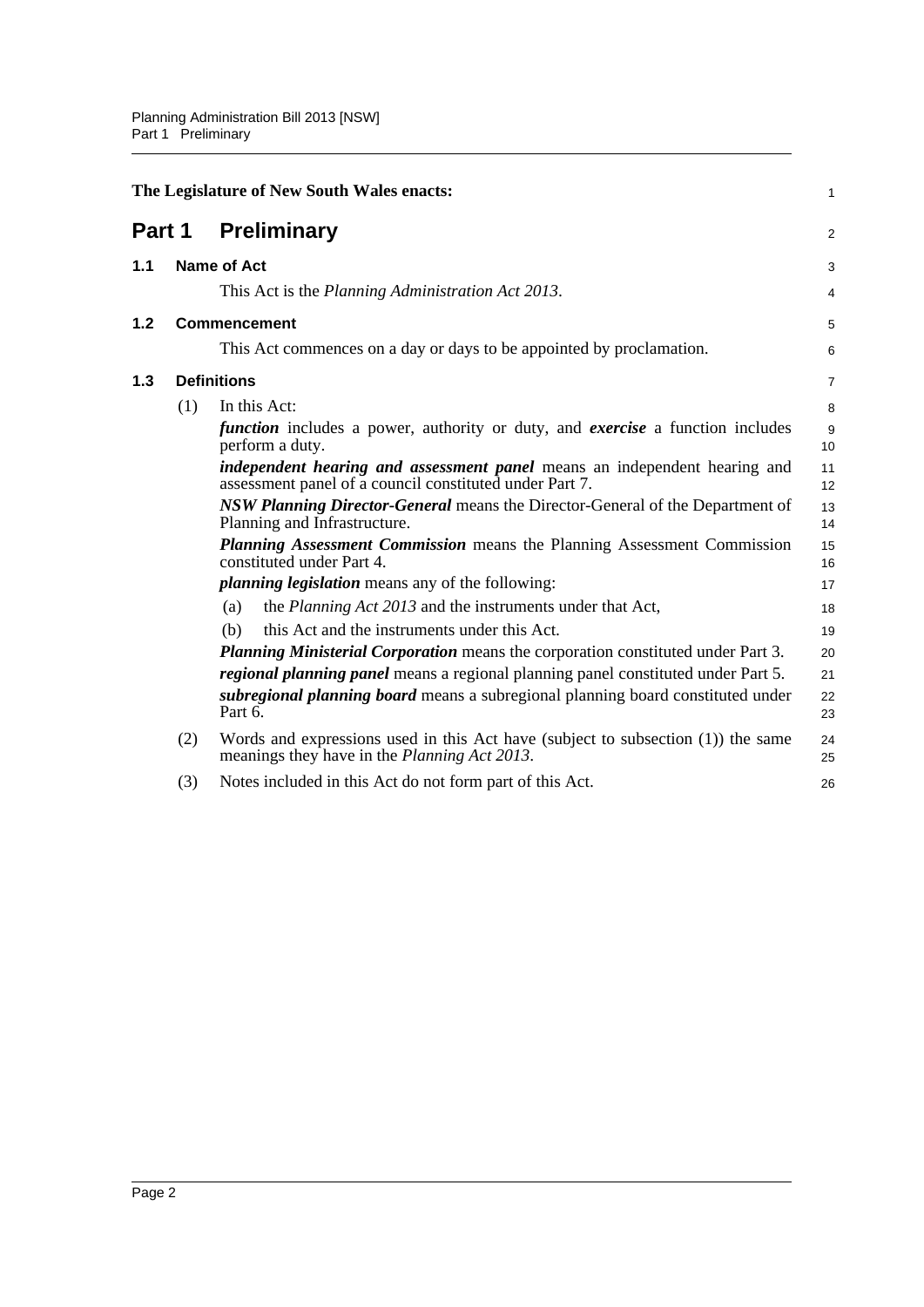## <span id="page-11-0"></span>**Part 2 Minister and NSW Planning Director-General**

#### <span id="page-11-1"></span>**2.1 The Minister**

(1) The Minister has portfolio responsibility for planning and the administration of the planning legislation.

1

20

(2) The Minister has the functions conferred or imposed on the Minister under the planning legislation.

#### <span id="page-11-2"></span>**2.2 The NSW Planning Director-General**

- (1) The NSW Planning Director-General has departmental responsibility for planning and the administration of the planning legislation.
- (2) The NSW Planning Director-General has the functions conferred or imposed on the NSW Planning Director-General under the planning legislation.
- (3) The NSW Planning Director-General may provide advice, recommendations and reports to the Minister in connection with the administration of the planning legislation (whether on the NSW Planning Director-General's own initiative or as required by the Minister). 12 13 14 15
- (4) The NSW Planning Director-General is, in the exercise of any function under the planning legislation, subject to the control and direction of the Minister (except in relation to the contents of any advice, recommendation or report provided to the Minister by the NSW Planning Director-General). 16 17 18 19

#### <span id="page-11-3"></span>**2.3 Committees or panels established by Minister or NSW Planning Director-General**

- (1) The Minister or the NSW Planning Director-General may, by order published on the NSW planning portal, establish committees or panels for the purposes of the planning legislation. **Note.** Part 2 of the *Planning Act 2013* requires the Minister to establish a panel under this section (to be called the Community Participation Advisory Panel) with the functions set out in that Part. 21 22 23 24 25 26
- (2) The chairperson and other members of any such committee or panel are to be appointed by the Minister or the NSW Planning Director-General (as the case requires). 27 28 29
- (3) The functions of any such committee or panel are to be as specified in the order by which it is established, and (without limitation) may include:
	- (a) the investigation of any matter relevant to the administration of the planning legislation, or
	- (b) the provision of advice, recommendations or reports with respect to any such matter for the Minister, the NSW Planning Director-General or other person or body engaged in the administration of the planning legislation.

This subsection does not limit any functions conferred on any such committee or panel by the planning legislation.

- (4) Any such committee or panel is not subject to the direction or control of the Minister or the NSW Planning Director-General (except in relation to the procedure of the committee or panel and any directions under section 10.1 of the *Planning Act 2013*). 39 40 41
- (5) Schedule 5 contains provisions with respect to the members and procedure of any such committee or panel. 42 43
- (6) The regulations may make provision for or with respect to the functions, members and procedure of any such committee or panel. 44 45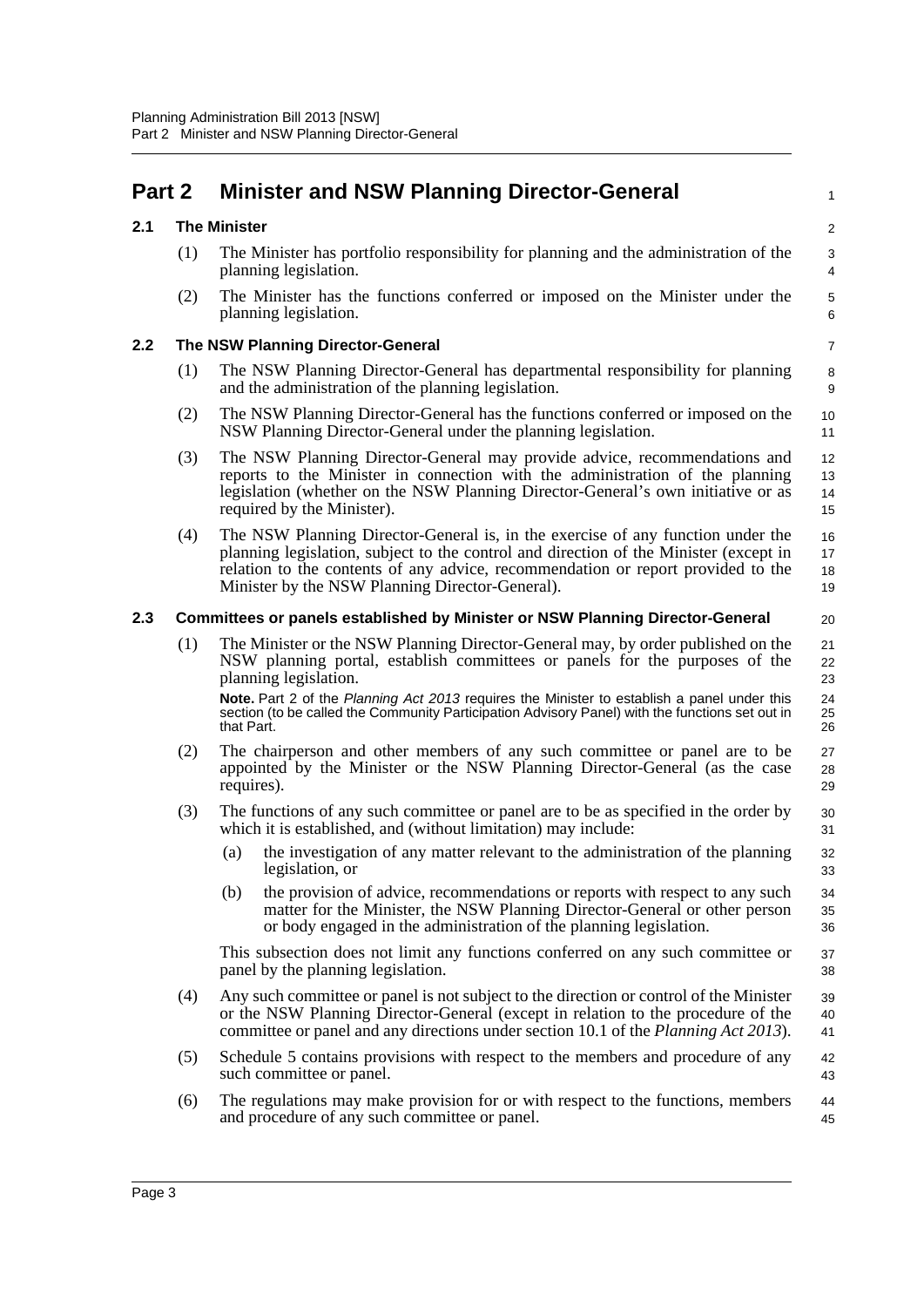<span id="page-12-0"></span>

|     | (7) |     | Any such committee or panel is a NSW Government agency, unless the order by<br>which it is established provides that it is not a NSW Government agency.<br>Note. By virtue of section 13A of the Interpretation Act 1987, a NSW Government agency has<br>the status, privileges and immunities of the Crown. | 1<br>$\overline{\mathbf{c}}$<br>3<br>4 |
|-----|-----|-----|--------------------------------------------------------------------------------------------------------------------------------------------------------------------------------------------------------------------------------------------------------------------------------------------------------------|----------------------------------------|
| 2.4 |     |     | Delegation by Minister, Planning Ministerial Corporation or NSW Planning<br><b>Director-General</b>                                                                                                                                                                                                          | 5<br>6                                 |
|     | (1) | to: | The Minister, the Planning Ministerial Corporation or the NSW Planning<br>Director-General may delegate any of their functions under the planning legislation                                                                                                                                                | 7<br>8<br>9                            |
|     |     | (a) | a member of staff of the Department of Planning and Infrastructure, or                                                                                                                                                                                                                                       | 10                                     |
|     |     | (b) | a public authority or member of staff of a public authority, or                                                                                                                                                                                                                                              | 11                                     |
|     |     | (c) | a council or member of staff of a council, or                                                                                                                                                                                                                                                                | 12                                     |
|     |     | (d) | the Planning Assessment Commission, or                                                                                                                                                                                                                                                                       | 13                                     |
|     |     | (e) | a regional planning panel or a subregional planning board, or                                                                                                                                                                                                                                                | 14                                     |
|     |     | (f) | a person, or person of a class, authorised for the purposes of this section by the<br>regulations.                                                                                                                                                                                                           | 15<br>16                               |
|     | (2) |     | A reference in this section to a function under the planning legislation includes a<br>reference to:                                                                                                                                                                                                         | 17<br>18                               |
|     |     | (a) | a function of the Minister under any other legislation that is conferred or<br>imposed on the Minister in his or her capacity as the Minister administering<br>the planning legislation or in connection with the administration of the<br>planning legislation, or                                          | 19<br>20<br>21<br>22                   |
|     |     | (b) | a function of the Planning Ministerial Corporation under any other legislation,<br>or                                                                                                                                                                                                                        | 23<br>24                               |
|     |     | (c) | a function of the NSW Planning Director-General under any other legislation<br>that is conferred or imposed on the NSW Planning Director-General in<br>connection with the administration of the planning legislation.                                                                                       | 25<br>26<br>27                         |
|     | (3) |     | This section does not authorise the delegation of:                                                                                                                                                                                                                                                           | 28                                     |
|     |     | (a) | the power of delegation conferred by this section, or                                                                                                                                                                                                                                                        | 29                                     |
|     |     | (b) | the function of the Minister to declare public priority infrastructure, or                                                                                                                                                                                                                                   | 30                                     |
|     |     | (c) | the function of the Minister to give a direction under section 10.1 of, or Part 1<br>of Schedule 10 to, the Planning Act 2013, or                                                                                                                                                                            | 31<br>32                               |
|     |     | (d) | the function of giving any approval of the Minister that is required under the<br>planning legislation for the application of money in a Planning Growth Fund.                                                                                                                                               | 33<br>34                               |
|     |     |     |                                                                                                                                                                                                                                                                                                              |                                        |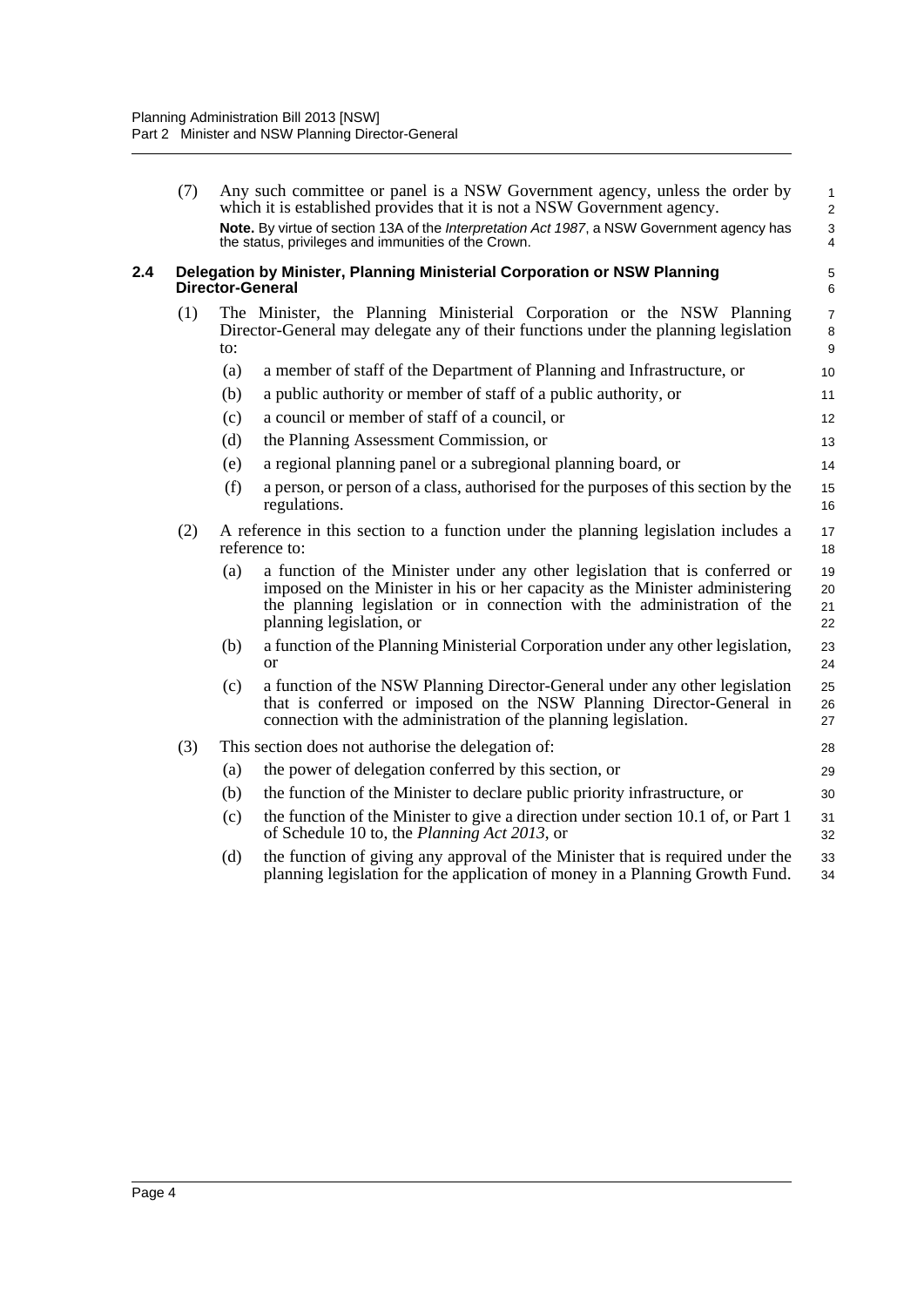<span id="page-13-4"></span><span id="page-13-3"></span><span id="page-13-2"></span><span id="page-13-1"></span><span id="page-13-0"></span>

| Part 3 |     | <b>Planning Ministerial Corporation</b>                                                                                                                                                                                                                    | 1                       |
|--------|-----|------------------------------------------------------------------------------------------------------------------------------------------------------------------------------------------------------------------------------------------------------------|-------------------------|
| 3.1    |     | <b>Constitution and functions of Corporation</b>                                                                                                                                                                                                           | $\overline{\mathbf{c}}$ |
|        | (1) | There is constituted by this Act a corporation with the corporate name of the Planning<br>Ministerial Corporation.                                                                                                                                         | 3<br>4                  |
|        | (2) | The Planning Ministerial Corporation has such functions as are conferred or imposed<br>on it under the planning legislation or under any other Act.                                                                                                        | 5<br>6                  |
|        | (3) | The Planning Ministerial Corporation is a NSW Government agency.                                                                                                                                                                                           | $\overline{7}$          |
| 3.2    |     | <b>Management of Corporation</b>                                                                                                                                                                                                                           | 8                       |
|        | (1) | The affairs of the Planning Ministerial Corporation are to be managed by the NSW<br>Planning Director-General in accordance with any directions of the Minister.                                                                                           | 9<br>10                 |
|        | (2) | Any act, matter or thing done in the name of, or on behalf of, the Planning Ministerial<br>Corporation by the NSW Planning Director-General, or with the authority of the<br>NSW Planning Director-General, is taken to have been done by the Corporation. | 11<br>12<br>13          |
|        | (3) | The regulations may make provision with respect to the seal of the Planning<br>Ministerial Corporation.                                                                                                                                                    | 14<br>15                |
|        | (4) | The annual report of the Planning Ministerial Corporation is to be published as part<br>of the annual report of the Department of Planning and Infrastructure.                                                                                             | 16<br>17                |
| 3.3    |     | <b>Property provisions relating to Corporation</b>                                                                                                                                                                                                         | 18                      |
|        |     | Schedule 1 contains property provisions relating to the Planning Ministerial<br>Corporation.                                                                                                                                                               | 19<br>20                |
| 3.4    |     | <b>Financial provisions relating to Corporation</b>                                                                                                                                                                                                        | 21                      |
|        |     | Schedule 7 to the <i>Planning Act 2013</i> contains provisions relating to Planning Growth<br>Funds and other financial provisions relating to the Planning Ministerial<br>Corporation.                                                                    | 22<br>23<br>24          |
|        |     |                                                                                                                                                                                                                                                            |                         |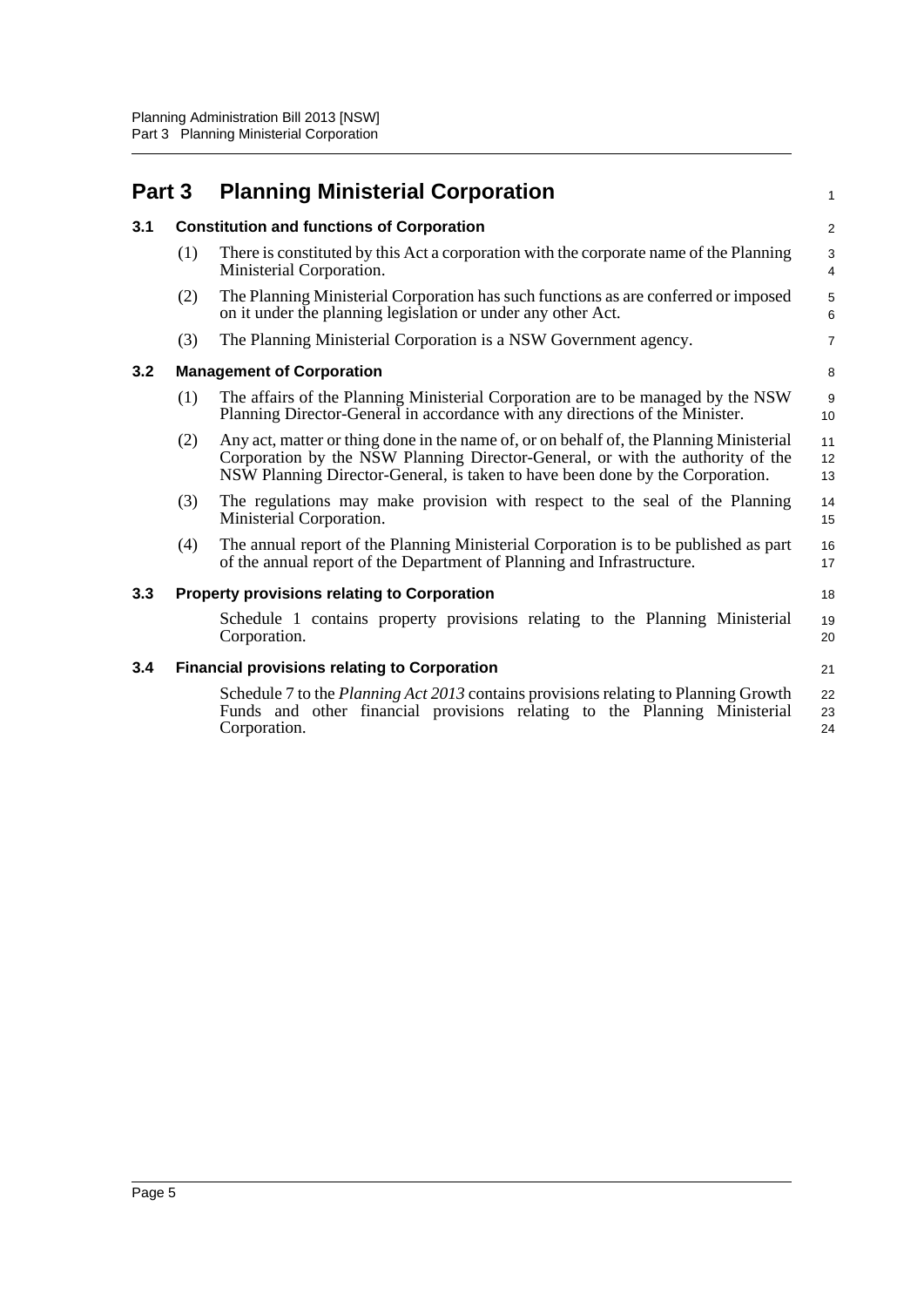<span id="page-14-3"></span><span id="page-14-2"></span><span id="page-14-1"></span><span id="page-14-0"></span>

| Part 4 |     |     | <b>Planning Assessment Commission</b>                                                                                                                                                                                                                                                                                                       |                          |  |  |  |
|--------|-----|-----|---------------------------------------------------------------------------------------------------------------------------------------------------------------------------------------------------------------------------------------------------------------------------------------------------------------------------------------------|--------------------------|--|--|--|
| 4.1    |     |     | <b>Planning Assessment Commission</b>                                                                                                                                                                                                                                                                                                       | $\overline{\mathbf{c}}$  |  |  |  |
|        | (1) |     | There is constituted by this Act a corporation with the corporate name of the Planning<br>Assessment Commission of New South Wales.                                                                                                                                                                                                         | 3<br>4                   |  |  |  |
|        | (2) |     | The Commission is not subject to the direction or control of the Minister (except in<br>relation to the procedure of the Commission and any directions under section 10.1 of<br>the <i>Planning Act 2013</i> ).                                                                                                                             | 5<br>6<br>$\overline{7}$ |  |  |  |
|        | (3) |     | The Commission is a NSW Government agency.                                                                                                                                                                                                                                                                                                  | 8                        |  |  |  |
| 4.2    |     |     | <b>Members of Commission</b>                                                                                                                                                                                                                                                                                                                | 9                        |  |  |  |
|        | (1) |     | The Planning Assessment Commission is to consist of not less than 4 and not more<br>than 9 members appointed by the Minister.                                                                                                                                                                                                               | 10<br>11                 |  |  |  |
|        | (2) |     | One member of the Commission is, in the instrument of appointment, to be appointed<br>as chairperson of the Commission.                                                                                                                                                                                                                     | 12<br>13                 |  |  |  |
|        | (3) |     | Each member is to have expertise in at least one area of planning, architecture,<br>heritage, the environment, urban design, land economics, traffic and transport, law,<br>engineering, tourism or government and public administration.                                                                                                   | 14<br>15<br>16           |  |  |  |
|        | (4) |     | In appointing a member of the Commission, the Minister is to have regard to the need<br>to have a range of expertise represented among the Commission's members.                                                                                                                                                                            | 17<br>18                 |  |  |  |
|        | (5) |     | The Minister may appoint additional members of the Commission for the purposes<br>of exercising specific functions of the Commission. An additional member is not<br>required to have expertise in an area referred to in this section but is required to have<br>expertise in an area relevant to the functions the member is to exercise. | 19<br>20<br>21<br>22     |  |  |  |
| 4.3    |     |     | <b>Functions of Commission</b>                                                                                                                                                                                                                                                                                                              | 23                       |  |  |  |
|        | (1) |     | The Planning Assessment Commission has the following functions:                                                                                                                                                                                                                                                                             | 24                       |  |  |  |
|        |     | (a) | any function delegated to the Commission under the planning legislation,                                                                                                                                                                                                                                                                    | 25                       |  |  |  |
|        |     | (b) | to advise the Minister or the NSW Planning Director-General on any matter<br>on which the Minister or the NSW Planning Director-General requests advice<br>from the Commission,                                                                                                                                                             | 26<br>27<br>28           |  |  |  |
|        |     | (c) | to hold a public hearing into any matter that the Minister requests the<br>Commission to hold a public hearing,                                                                                                                                                                                                                             | 29<br>30                 |  |  |  |
|        |     | (d) | any function of a regional planning panel or an independent hearing and<br>assessment panel in respect of a particular matter that the Minister requests the<br>Commission to exercise (to the exclusion of the panel),                                                                                                                     | 31<br>32<br>33           |  |  |  |
|        |     | (e) | if a regional planning panel has not been appointed for any part of the State,<br>any function that is conferred on any such panel under the planning control<br>provisions of a local plan applicable to that part or that is otherwise conferred<br>on any such panel under the planning legislation,                                     | 34<br>35<br>36<br>37     |  |  |  |
|        |     | (f) | if a subregional planning board has failed to comply with any direction of the<br>Minister under the planning legislation in respect of a matter, any function of<br>the board in respect of particular matters of that kind that the Minister requests<br>the Commission to exercise (to the exclusion of the board),                      | 38<br>39<br>40<br>41     |  |  |  |
|        |     | (g) | any other function conferred or imposed on it under the planning legislation or<br>under any other legislation.                                                                                                                                                                                                                             | 42<br>43                 |  |  |  |
|        | (2) |     | The matters on which advice may be provided under subsection $(1)$ (b), or into which<br>a public hearing may be held under subsection (1) (c), include any general or                                                                                                                                                                      | 44<br>45                 |  |  |  |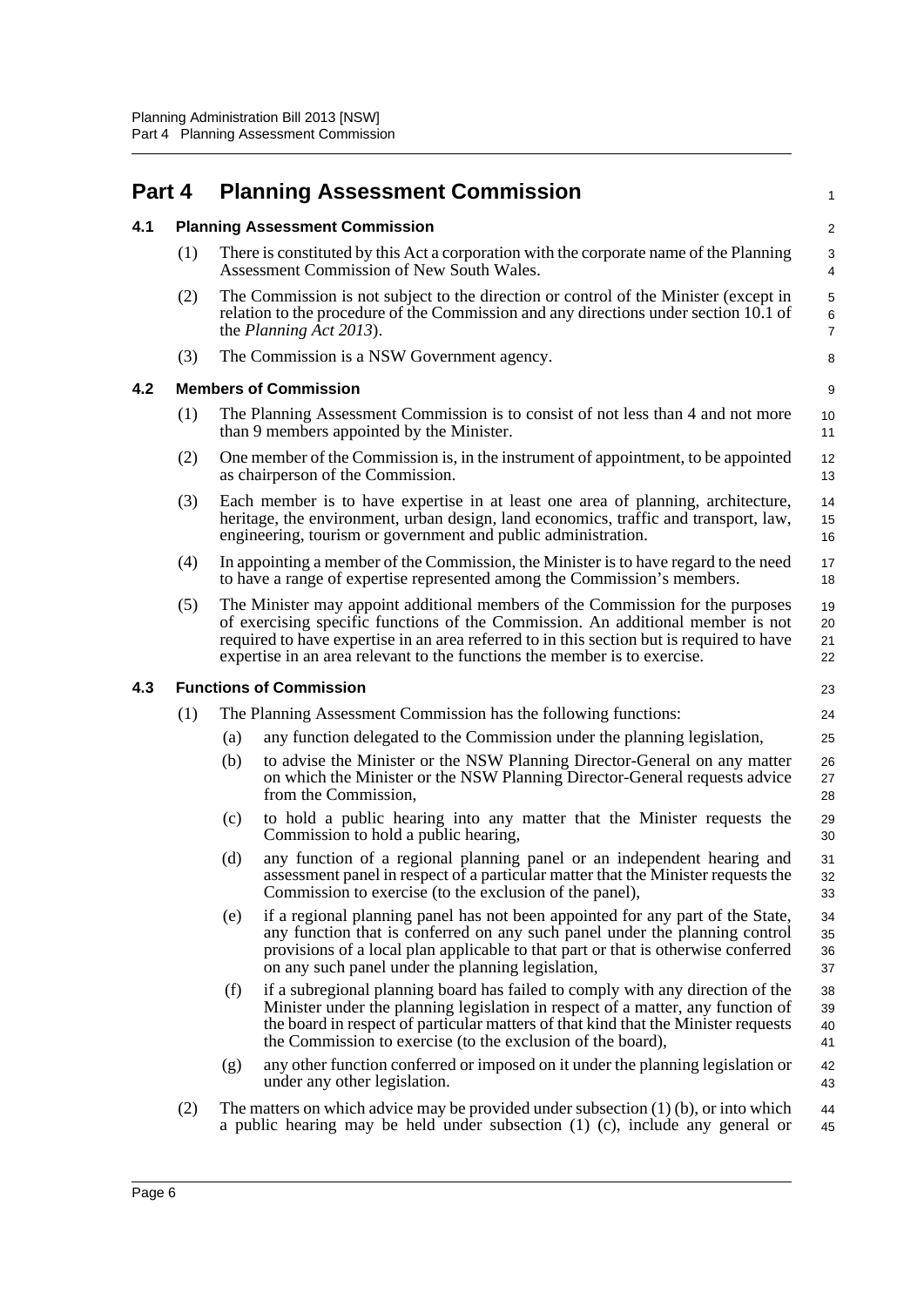<span id="page-15-2"></span><span id="page-15-1"></span><span id="page-15-0"></span>

|     |     | particular planning or development matter, the administration of the planning<br>legislation or any related matter.                                                                                                                                                                         | 1<br>$\overline{\mathbf{c}}$ |
|-----|-----|---------------------------------------------------------------------------------------------------------------------------------------------------------------------------------------------------------------------------------------------------------------------------------------------|------------------------------|
|     | (3) | The Planning Assessment Commission may, with the approval of the NSW Planning<br>Director-General:                                                                                                                                                                                          | 3<br>4                       |
|     |     | arrange for the use of the services of any staff or facilities of a public authority,<br>(a)<br>and                                                                                                                                                                                         | 5<br>6                       |
|     |     | engage such consultants as it requires to exercise its functions.<br>(b)                                                                                                                                                                                                                    | $\overline{7}$               |
| 4.4 |     | <b>Constitution of Commission for particular matters</b>                                                                                                                                                                                                                                    | 8                            |
|     | (1) | For the purpose of carrying out any of its functions, the Planning Assessment<br>Commission is to be constituted by 3 members.                                                                                                                                                              | 9<br>10                      |
|     | (2) | The Commission is to be constituted by more than 3 members or less than 3 members<br>if directed to be so constituted by the Minister.                                                                                                                                                      | 11<br>12                     |
|     | (3) | The members for the purpose of exercising a function of the Commission are, subject<br>to any directions of the Minister, to be determined by the chairperson.                                                                                                                              | 13<br>14                     |
|     | (4) | The Commission may, at any time, exercise by the same or different members, one<br>or more of its functions.                                                                                                                                                                                | 15<br>16                     |
|     | (5) | For the purpose of exercising any of its functions, the Commission is to be<br>constituted by specified members, or members with specified qualifications or<br>expertise, if directed to be so constituted by the Minister.                                                                | 17<br>18<br>19               |
| 4.5 |     | <b>Provisions relating to Commission</b>                                                                                                                                                                                                                                                    | 20                           |
|     | (1) | Schedules 2 and 5 contain provisions with respect to the Planning Assessment<br>Commission (including with respect to public hearings by, and to the members and<br>procedures of, the Commission).                                                                                         | 21<br>22<br>23               |
|     | (2) | The work of the Planning Assessment Commission is, subject to the planning<br>legislation, to be allocated by the chairperson of the Commission.                                                                                                                                            | 24<br>25                     |
| 4.6 |     | <b>Delegation by Planning Assessment Commission</b>                                                                                                                                                                                                                                         | 26                           |
|     |     | The Planning Assessment Commission may, with the approval of the Minister,<br>delegate any function of the Commission under the planning legislation or under any<br>other legislation (other than this power of delegation) to any person or body specified<br>in the Minister's approval. | 27<br>28<br>29<br>30         |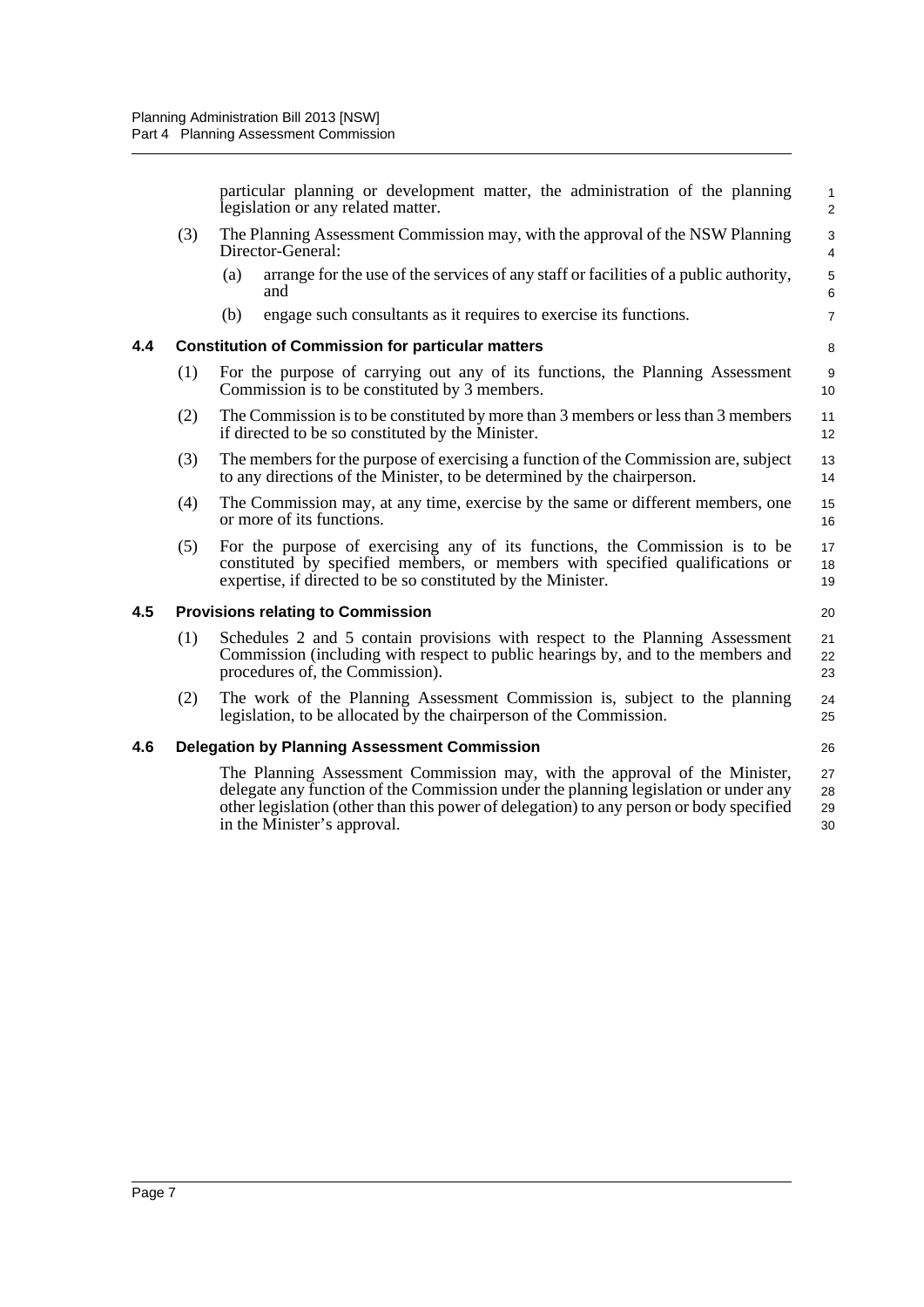# <span id="page-16-0"></span>**Part 5 Regional planning panels**  $5.1$

<span id="page-16-2"></span><span id="page-16-1"></span>

| 5.1 |     |                                                                                                                             | <b>Regional planning panels</b>                                                                                                                                                                                                                                                                                                                                                                                                                | $\sqrt{2}$                               |  |
|-----|-----|-----------------------------------------------------------------------------------------------------------------------------|------------------------------------------------------------------------------------------------------------------------------------------------------------------------------------------------------------------------------------------------------------------------------------------------------------------------------------------------------------------------------------------------------------------------------------------------|------------------------------------------|--|
|     | (1) |                                                                                                                             | The regional planning panels specified in Schedule 3 are constituted for the particular<br>parts of the State so specified in relation to each such panel.                                                                                                                                                                                                                                                                                     | $\sqrt{3}$<br>$\overline{4}$             |  |
|     | (2) |                                                                                                                             | A regional planning panel is not subject to the direction or control of the Minister<br>(except in relation to the procedure of the panel and any directions under section 10.1)<br>of the <i>Planning Act 2013</i> ).                                                                                                                                                                                                                         | $\mathbf 5$<br>$\,6\,$<br>$\overline{7}$ |  |
|     | (3) |                                                                                                                             | Legal proceedings by or against a regional planning panel are to be taken in the name<br>of the panel and not by or against the members of the panel.                                                                                                                                                                                                                                                                                          | 8<br>9                                   |  |
|     | (4) | A regional planning panel is a NSW Government agency.                                                                       |                                                                                                                                                                                                                                                                                                                                                                                                                                                |                                          |  |
|     | (5) | The Minister may, by order published on the NSW legislation website, amend<br>Schedule 3 for any of the following purposes: |                                                                                                                                                                                                                                                                                                                                                                                                                                                |                                          |  |
|     |     | (a)                                                                                                                         | to constitute a regional planning panel and to specify the part of the State for<br>which it is constituted,                                                                                                                                                                                                                                                                                                                                   | 13<br>14                                 |  |
|     |     | (b)                                                                                                                         | to abolish a regional planning panel,                                                                                                                                                                                                                                                                                                                                                                                                          | 15                                       |  |
|     |     | (c)                                                                                                                         | to change the name of a regional planning panel or to change the part of the<br>State for which it is constituted,                                                                                                                                                                                                                                                                                                                             | 16<br>17                                 |  |
|     |     | (d)                                                                                                                         | to make savings and transitional provisions consequent on any of the above.                                                                                                                                                                                                                                                                                                                                                                    | 18                                       |  |
| 5.2 |     |                                                                                                                             | <b>Members of panels</b>                                                                                                                                                                                                                                                                                                                                                                                                                       | 19                                       |  |
|     | (1) |                                                                                                                             | A regional planning panel is to consist of the following 5 members:                                                                                                                                                                                                                                                                                                                                                                            | 20                                       |  |
|     |     | (a)                                                                                                                         | 3 members appointed by the Minister (the <i>State members</i> ),                                                                                                                                                                                                                                                                                                                                                                               | 21                                       |  |
|     |     | (b)                                                                                                                         | 2 nominees of an applicable council (the <i>council nominees</i> ) who are<br>councillors, members of council staff or other persons nominated by the<br>council.                                                                                                                                                                                                                                                                              | 22<br>23<br>24                           |  |
|     | (2) |                                                                                                                             | The State members of a regional planning panel are to be persons who have expertise<br>in at least one area of planning, architecture, heritage, the environment, urban design,<br>land economics, traffic and transport, law, engineering, tourism or government and<br>public administration. In appointing State members, the Minister is to have regard to<br>the need to have a range of expertise represented among the panel's members. | 25<br>26<br>27<br>28<br>29               |  |
|     | (3) |                                                                                                                             | At least one of the council nominees of a regional planning panel is to be a person<br>who has expertise in at least one area of planning, architecture, heritage, the<br>environment, urban design, land economics, traffic and transport, law, engineering<br>or tourism.                                                                                                                                                                    | 30<br>31<br>32<br>33                     |  |
|     | (4) | unless:                                                                                                                     | One of the State members is to be appointed by the Minister as chairperson of the<br>regional planning panel. The Minister is required to obtain the concurrence of the<br>Local Government and Shires Association of New South Wales to the appointment                                                                                                                                                                                       | 34<br>35<br>36<br>37                     |  |
|     |     | (a)                                                                                                                         | the Association fails to notify its concurrence or refusal to concur within<br>21 days of being requested to do so by the Minister, or                                                                                                                                                                                                                                                                                                         | 38<br>39                                 |  |
|     |     | (b)                                                                                                                         | the Association has refused to concur in the appointment of 2 different persons<br>proposed by the Minister.                                                                                                                                                                                                                                                                                                                                   | 40<br>41                                 |  |
|     | (5) |                                                                                                                             | Each applicable council is to nominate 2 persons as council nominees for the<br>purposes of the regional planning panel. If an applicable council fails to nominate<br>one or more council nominees, a regional planning panel is not required to include<br>2 council nominees for the purposes of exercising its functions in relation to the area<br>of the council.                                                                        | 42<br>43<br>44<br>45<br>46               |  |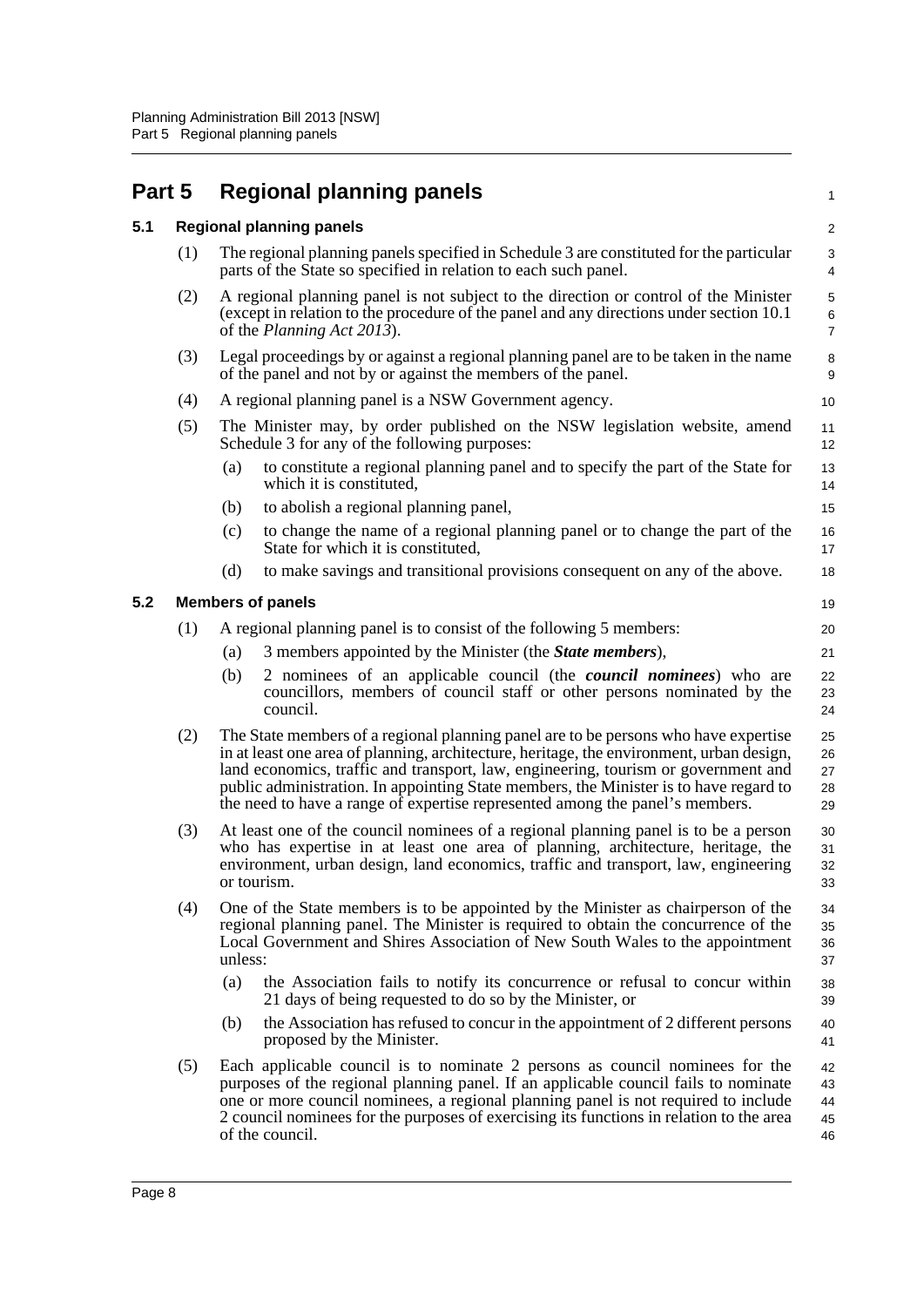<span id="page-17-2"></span><span id="page-17-1"></span><span id="page-17-0"></span>

|     | (6) |     | For the purposes of exercising the functions of a regional planning panel in relation<br>to a matter, the council nominees on the panel are to be nominated by the applicable<br>council for the land to which the matter relates.                                                                                                                            | $\mathbf{1}$<br>$\overline{c}$<br>3 |
|-----|-----|-----|---------------------------------------------------------------------------------------------------------------------------------------------------------------------------------------------------------------------------------------------------------------------------------------------------------------------------------------------------------------|-------------------------------------|
|     | (7) |     | In this section:                                                                                                                                                                                                                                                                                                                                              | $\overline{4}$                      |
|     |     |     | <i>applicable council</i> means the council of an area that is situated (wholly or partly) in<br>a part of the State for which a regional planning panel is constituted.                                                                                                                                                                                      | $\mathbf 5$<br>6                    |
| 5.3 |     |     | <b>Functions of panels</b>                                                                                                                                                                                                                                                                                                                                    | $\overline{7}$                      |
|     |     |     | A regional planning panel has the following functions:                                                                                                                                                                                                                                                                                                        | 8                                   |
|     |     | (a) | the specified functions of a consent authority under Part 4 of the Planning Act<br>2013 for regionally significant development,                                                                                                                                                                                                                               | 9<br>10                             |
|     |     | (b) | any functions under the planning legislation of a council within its area that are<br>conferred on it under Part 1 of Schedule 10 to the Planning Act 2013,                                                                                                                                                                                                   | 11<br>12                            |
|     |     | (c) | to advise the Minister or the NSW Planning Director-General as to planning<br>or development matters relating to the part of the State for which it is<br>constituted (or any related matters) if requested to do so by the Minister or the<br>NSW Planning Director-General,                                                                                 | 13<br>14<br>15<br>16                |
|     |     | (d) | any other function conferred or imposed on it under the planning legislation or<br>any other legislation.                                                                                                                                                                                                                                                     | 17<br>18                            |
|     |     |     | Note. Under clause 10.2 of Schedule 10 to the Planning Act 2013, a panel (or the Planning<br>Assessment Commission if acting in place of the panel) is, in the exercise of a function referred<br>to in paragraph (b), taken to be the council and is to exercise the function to the exclusion of<br>the council.                                            | 19<br>20<br>21<br>22                |
| 5.4 |     |     | <b>Provisions relating to panels</b>                                                                                                                                                                                                                                                                                                                          | 23                                  |
|     | (1) |     | Schedule 5 contains provisions with respect to the members and procedure of<br>regional planning panels.                                                                                                                                                                                                                                                      | 24<br>25                            |
|     | (2) |     | The regulations may make provision for or with respect to the following:                                                                                                                                                                                                                                                                                      | 26                                  |
|     |     | (a) | the functions conferred by the planning legislation on a regional planning<br>panel, including its procedures in exercising its functions,                                                                                                                                                                                                                    | 27<br>28                            |
|     |     | (b) | the provision of information and reports by regional planning panels,                                                                                                                                                                                                                                                                                         | 29                                  |
|     |     | (c) | without limiting paragraph (a), providing that parties to matters being<br>determined by a regional planning panel are not to be represented (whether by<br>an Australian legal practitioner or any other person) or are only to be<br>represented in specified circumstances.                                                                                | 30<br>31<br>32<br>33                |
|     | (3) |     | The NSW Planning Director-General is, in the annual report of the Department of<br>Planning and Infrastructure, to report on the activities of regional planning panels<br>during the reporting year under Part 1 of Schedule 10 to the Planning Act 2013.                                                                                                    | 34<br>35<br>36                      |
| 5.5 |     |     | <b>Delegation by panels</b>                                                                                                                                                                                                                                                                                                                                   | 37                                  |
|     |     |     | A regional planning panel may, with the approval of the Minister, delegate any<br>function of the panel under the planning legislation or under any other legislation<br>(other than this power of delegation) to a council, or to the general manager or other<br>staff of the council, for any area or part of any area for which the panel is constituted. | 38<br>39<br>40<br>41                |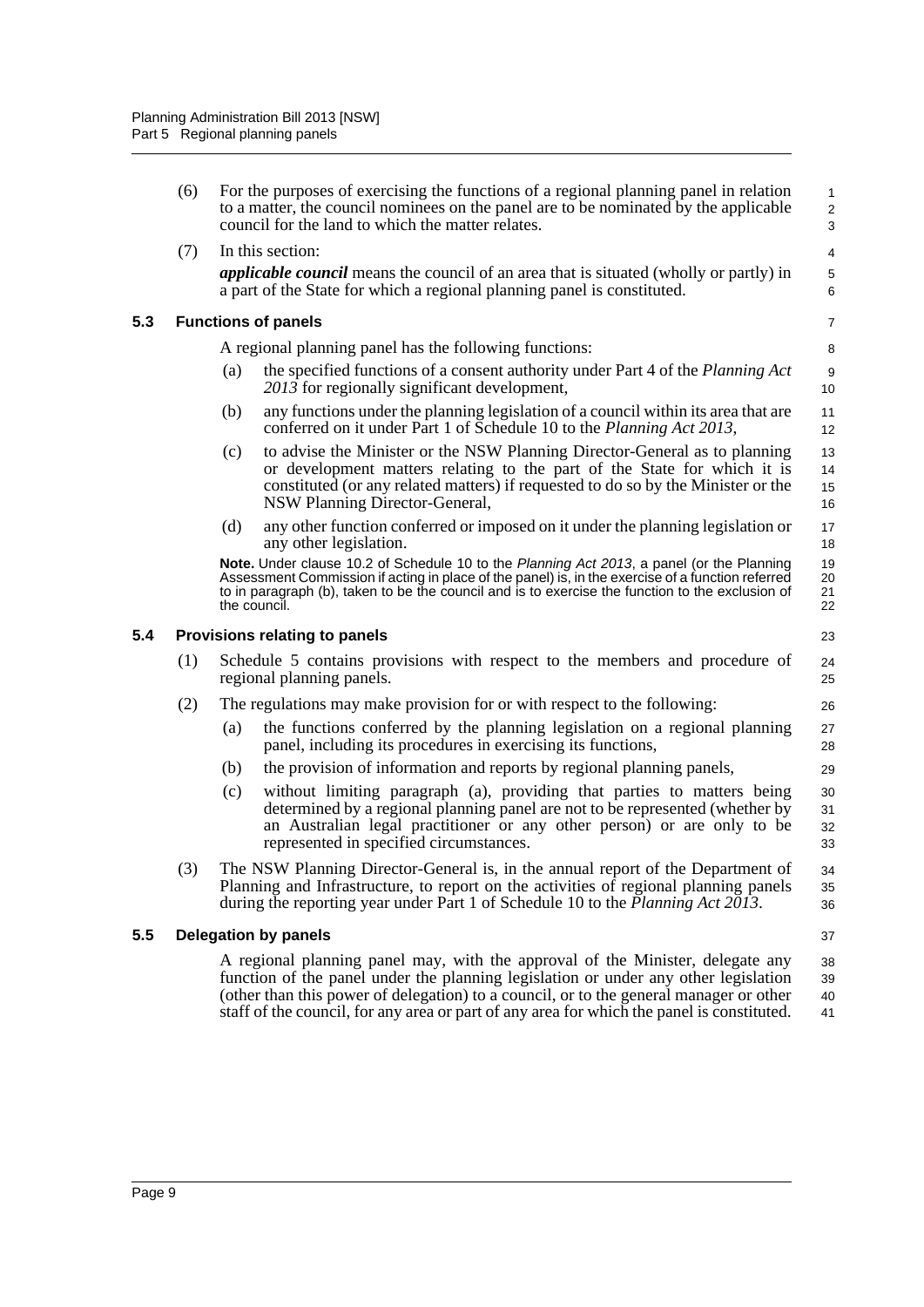<span id="page-18-2"></span><span id="page-18-1"></span><span id="page-18-0"></span>

| Part 6 |                                                      |                                                                                                                                                                                                                                                                                                                            | <b>Subregional planning boards</b>                                                                                                                                                                                                                                                             |                      |  |  |  |
|--------|------------------------------------------------------|----------------------------------------------------------------------------------------------------------------------------------------------------------------------------------------------------------------------------------------------------------------------------------------------------------------------------|------------------------------------------------------------------------------------------------------------------------------------------------------------------------------------------------------------------------------------------------------------------------------------------------|----------------------|--|--|--|
| 6.1    |                                                      |                                                                                                                                                                                                                                                                                                                            | <b>Subregional planning boards</b>                                                                                                                                                                                                                                                             |                      |  |  |  |
|        | (1)                                                  |                                                                                                                                                                                                                                                                                                                            | There are constituted by this Act the subregional planning boards specified in<br>Schedule 4.                                                                                                                                                                                                  | 3<br>4               |  |  |  |
|        | (2)                                                  |                                                                                                                                                                                                                                                                                                                            | A subregional planning board is a body corporate with the corporate name specified<br>in Schedule 4.                                                                                                                                                                                           | 5<br>6               |  |  |  |
|        | (3)                                                  |                                                                                                                                                                                                                                                                                                                            | A subregional planning board is a NSW Government agency.                                                                                                                                                                                                                                       | $\overline{7}$       |  |  |  |
|        | (4)                                                  | A subregional planning board is not, in the exercise of its functions, subject to the<br>direction or control of the Minister (except in relation to the procedure of the board<br>and any directions under section 10.1 of the <i>Planning Act 2013</i> ).                                                                |                                                                                                                                                                                                                                                                                                |                      |  |  |  |
|        | (5)<br>Schedule 4 for any of the following purposes: |                                                                                                                                                                                                                                                                                                                            | The Minister may, by order published on the NSW legislation website, amend                                                                                                                                                                                                                     | 11<br>12             |  |  |  |
|        |                                                      | (a)                                                                                                                                                                                                                                                                                                                        | to constitute a subregional planning board and to specify the part of the State<br>for which it is constituted,                                                                                                                                                                                | 13<br>14             |  |  |  |
|        |                                                      | (b)                                                                                                                                                                                                                                                                                                                        | to abolish a subregional planning board,                                                                                                                                                                                                                                                       | 15                   |  |  |  |
|        |                                                      | (c)                                                                                                                                                                                                                                                                                                                        | to change the name of a subregional planning board or to change the part of<br>the State for which it is constituted,                                                                                                                                                                          | 16<br>17             |  |  |  |
|        |                                                      | (d)                                                                                                                                                                                                                                                                                                                        | to make savings and transitional provisions consequent on any of the above.                                                                                                                                                                                                                    | 18                   |  |  |  |
| 6.2    | <b>Members of boards</b>                             |                                                                                                                                                                                                                                                                                                                            |                                                                                                                                                                                                                                                                                                |                      |  |  |  |
|        | (1)                                                  |                                                                                                                                                                                                                                                                                                                            | A subregional planning board is to consist of the following members:                                                                                                                                                                                                                           | 20                   |  |  |  |
|        |                                                      | (a)                                                                                                                                                                                                                                                                                                                        | not more than 4 members appointed by the Minister (the <i>State members</i> ),                                                                                                                                                                                                                 | 21                   |  |  |  |
|        |                                                      | (b)                                                                                                                                                                                                                                                                                                                        | a separate member nominated by each council whose area is wholly or partly<br>within the area for which the board is constituted (the <i>council nominees</i> ),                                                                                                                               | 22<br>23             |  |  |  |
|        |                                                      | (c)                                                                                                                                                                                                                                                                                                                        | another member appointed by the Minister as chairperson.                                                                                                                                                                                                                                       | 24                   |  |  |  |
|        | (2)                                                  | The members of a subregional planning board (other than council nominees) are to<br>be persons who have expertise in at least one area of planning, architecture, heritage,<br>the environment, urban design, land economics, traffic and transport, law,<br>engineering, tourism or government and public administration. |                                                                                                                                                                                                                                                                                                |                      |  |  |  |
|        | (3)                                                  |                                                                                                                                                                                                                                                                                                                            | The Minister is required to obtain the concurrence of the Local Government and<br>Shires Association of New South Wales to the appointment of the chairperson unless:                                                                                                                          | 29<br>30             |  |  |  |
|        |                                                      | (a)                                                                                                                                                                                                                                                                                                                        | the Association fails to notify its concurrence or refusal to concur within<br>21 days of being requested to do so by the Minister, or                                                                                                                                                         | 31<br>32             |  |  |  |
|        |                                                      | (b)                                                                                                                                                                                                                                                                                                                        | the Association has refused to concur in the appointment of 2 different persons<br>proposed by the Minister.                                                                                                                                                                                   | 33<br>34             |  |  |  |
|        | (4)                                                  |                                                                                                                                                                                                                                                                                                                            | In appointing a State member, the Minister is to have regard to the need to have a<br>range of expertise represented among the board's members.                                                                                                                                                | 35<br>36             |  |  |  |
|        | (5)                                                  |                                                                                                                                                                                                                                                                                                                            | If an applicable council fails to nominate one or more council nominees, a<br>subregional planning board is not required to include a council nominee for the<br>purposes of exercising its functions in relation to the area of the council or in relation<br>to any other area of the board. | 37<br>38<br>39<br>40 |  |  |  |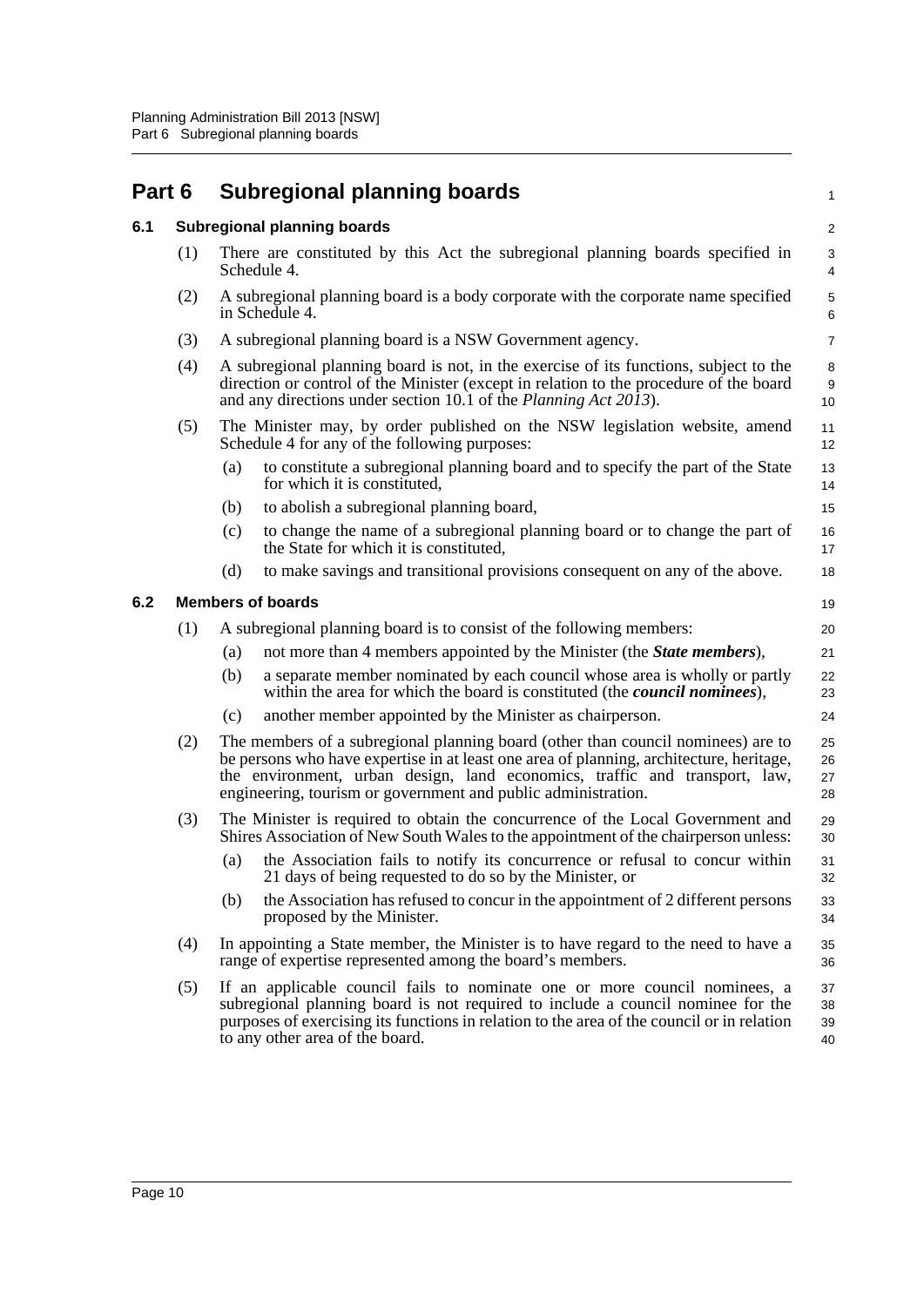#### <span id="page-19-0"></span>**6.3 Functions of boards**

<span id="page-19-1"></span>

| 6.3 |     | <b>Functions of boards</b>                                                                                                            |                     |
|-----|-----|---------------------------------------------------------------------------------------------------------------------------------------|---------------------|
|     |     | A subregional planning board has the functions conferred or imposed on it under the<br>planning legislation or any other legislation. | $\mathcal{P}$<br>3  |
|     |     | <b>Note.</b> Part 3 of the <i>Planning Act 2013</i> provides that a function of a board is to prepare<br>subregional delivery plans.  | $\overline{4}$<br>5 |
| 6.4 |     | <b>Provisions relating to boards</b>                                                                                                  | 6                   |
|     | (1) | Schedule 5 contains provisions with respect to the members and procedure of<br>subregional planning boards.                           | $\overline{7}$<br>8 |
|     | (2) | The regulations may make provision for or with respect to the functions, members                                                      | 9                   |

(2) The regulations may make provision for or with respect to the functions, members and procedure of subregional planning boards. 10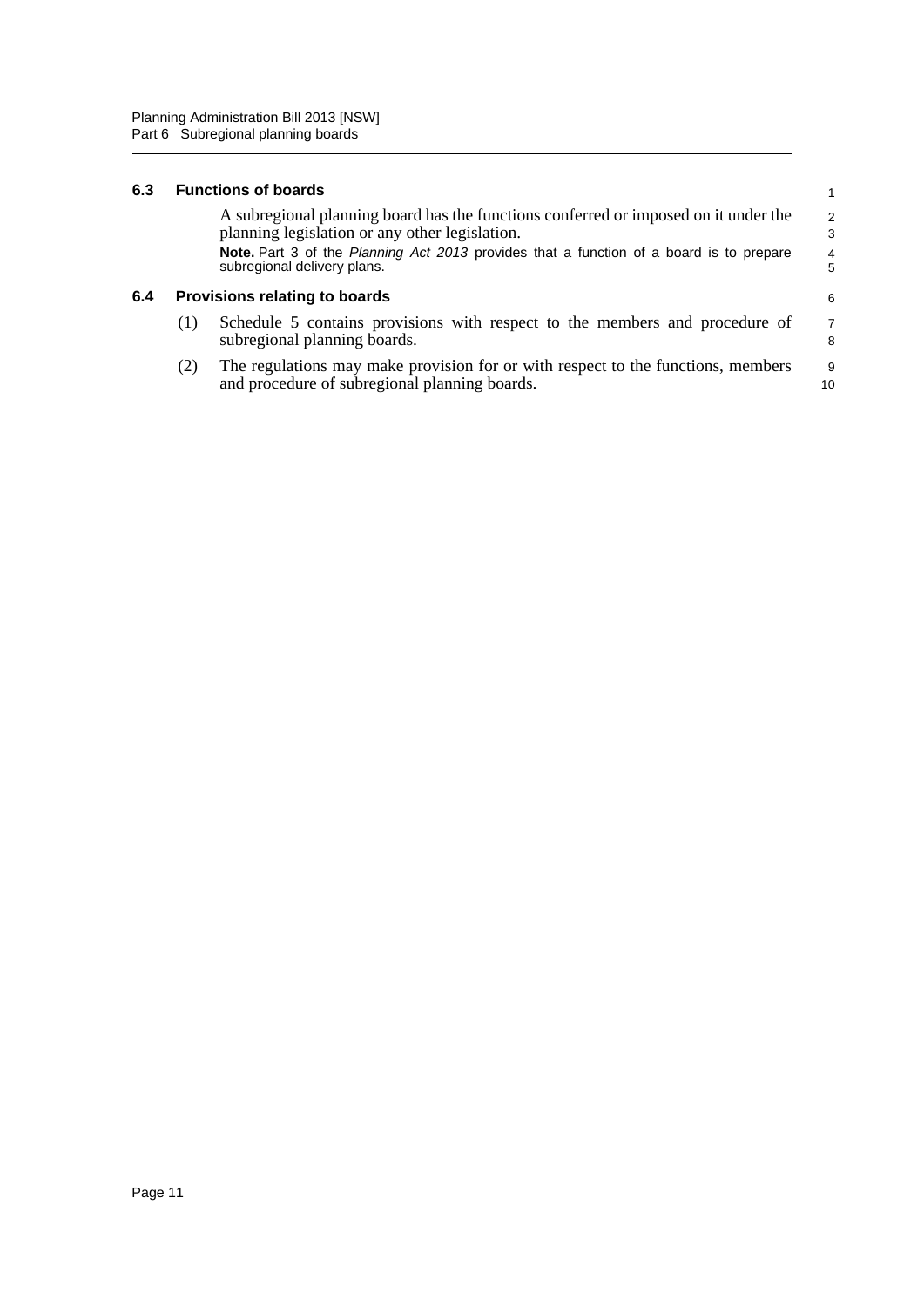<span id="page-20-1"></span><span id="page-20-0"></span>

| Part 7 |     |     | <b>Provisions relating to councils</b>                                                                                                                                                                                                                                                                             | 1                       |
|--------|-----|-----|--------------------------------------------------------------------------------------------------------------------------------------------------------------------------------------------------------------------------------------------------------------------------------------------------------------------|-------------------------|
| 7.1    |     |     | <b>Council independent hearing and assessment panels</b>                                                                                                                                                                                                                                                           | $\overline{\mathbf{c}}$ |
|        | (1) |     | A panel of experts (an <i>independent hearing and assessment panel</i> ):                                                                                                                                                                                                                                          | 3                       |
|        |     | (a) | is required to be constituted by a council to exercise the consent authority<br>functions of the council with respect to any development application that are<br>required to be exercised by an independent hearing and assessment panel<br>under the planning control provisions of the council's local plan, and | 4<br>5<br>6<br>7        |
|        |     | (b) | may be constituted by a council to exercise the consent authority functions of<br>the council with respect to any other development application referred to the<br>panel by the council (unless a regional panel is required to exercise those<br>consent authority functions), and                                | 8<br>9<br>10<br>11      |
|        |     | (c) | is required to be constituted by a council to assess any aspect of a development<br>application or any planning matter if an assessment by such a panel is required<br>by the planning control provisions of the council's local plan, and                                                                         | 12<br>13<br>14          |
|        |     | (d) | may be constituted by a council to assess any other aspect of a development<br>application or planning matter referred to the panel by the council (unless a<br>regional panel is required to determine or review the matter).                                                                                     | 15<br>16<br>17          |
|        | (2) |     | The members of an independent hearing and assessment panel are to consist of<br>persons having expertise in at least one area of planning, architecture, heritage, the<br>environment, urban design, land economics, traffic and transport, law, engineering,<br>tourism or government and public administration.  | 18<br>19<br>20<br>21    |
|        | (3) |     | For the purposes of an assessment, an independent hearing and assessment panel<br>must submit a report to the council within the time required by the council.                                                                                                                                                     | 22<br>23                |
|        | (4) |     | An independent hearing and assessment panel is to exercise its functions in<br>accordance with the planning legislation and any arrangements approved by the<br>Minister. However, a panel is not subject to the direction or control of the Minister<br>or the council on its decisions.                          | 24<br>25<br>26<br>27    |
|        | (5) |     | The council is to provide staff and facilities for the purpose of enabling an<br>independent hearing and assessment panel to exercise its functions.                                                                                                                                                               | 28<br>29                |
|        | (6) |     | A member of an independent hearing and assessment panel is entitled to be paid such<br>remuneration (including travelling and subsistence allowances) as the Minister may<br>from time to time determine in respect of the member.                                                                                 | 30<br>31<br>32          |
|        | (7) |     | A council must provide an annual report to the NSW Planning Director-General as<br>to the following:                                                                                                                                                                                                               | 33<br>34                |
|        |     | (a) | the number of independent hearing and assessment panels constituted by the<br>council in the preceding year,                                                                                                                                                                                                       | 35<br>36                |
|        |     | (b) | the matters referred to the panels in the preceding year,                                                                                                                                                                                                                                                          | 37                      |
|        |     | (c) | the persons appointed to the panels,                                                                                                                                                                                                                                                                               | 38                      |
|        |     | (d) | decisions made by the council relating to matters referred to the panels for<br>assessment, including the reasons for any decision not in accordance with an<br>assessment by a panel,                                                                                                                             | 39<br>40<br>41          |
|        |     | (e) | any other matters relating to the exercise of functions by panels as directed by<br>the NSW Planning Director-General.                                                                                                                                                                                             | 42<br>43                |
|        | (8) |     | The regulations may make provision for or with respect to the following:                                                                                                                                                                                                                                           | 44                      |
|        |     | (a) | the procedures of independent hearing and assessment panels in exercising<br>functions,                                                                                                                                                                                                                            | 45<br>46                |
|        |     |     |                                                                                                                                                                                                                                                                                                                    |                         |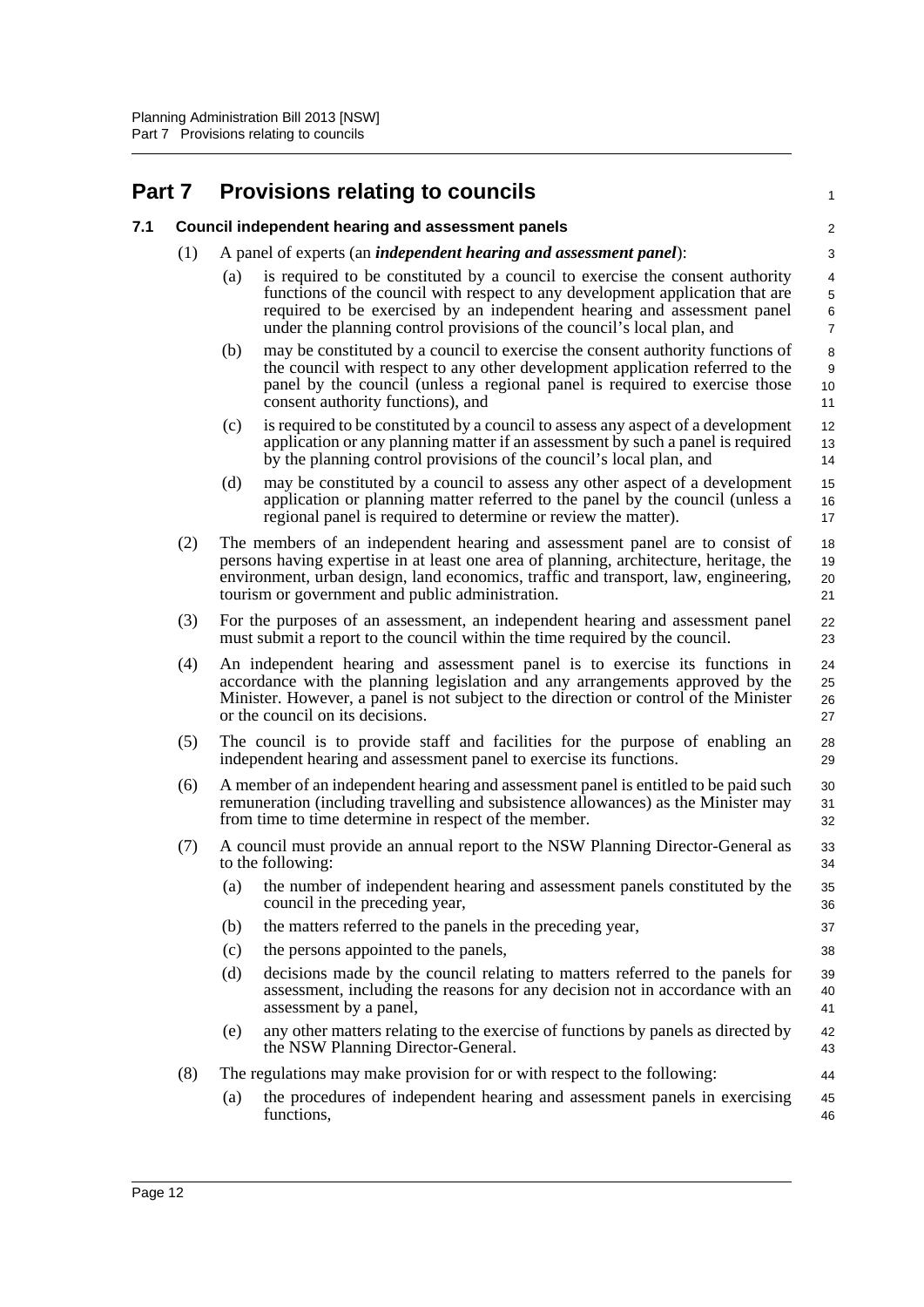<span id="page-21-2"></span><span id="page-21-1"></span><span id="page-21-0"></span>

|     |     | (b)      | without limiting paragraph (a), providing that parties are not to be represented<br>(whether by an Australian legal practitioner or any other person) or are only to<br>be represented in specified circumstances,                                                                                                    | 1<br>$\overline{\mathbf{c}}$<br>3 |
|-----|-----|----------|-----------------------------------------------------------------------------------------------------------------------------------------------------------------------------------------------------------------------------------------------------------------------------------------------------------------------|-----------------------------------|
|     |     | (c)      | the provision of information or reports by councils with respect to the exercise<br>of functions by independent hearing and assessment panels and any actions<br>taken or not taken by councils in response to panel assessments.                                                                                     | $\overline{\mathbf{4}}$<br>5<br>6 |
|     | (9) |          | This section does not limit the functions that may be exercised by an independent<br>hearing and assessment panel under the planning legislation.                                                                                                                                                                     | $\overline{7}$<br>8               |
| 7.2 |     |          | Obligation to consult with council about certain decisions                                                                                                                                                                                                                                                            | 9                                 |
|     |     |          | The Planning Assessment Commission or a regional planning panel must not<br>exercise a function that will result in the making of a decision that will have, or that<br>might reasonably be expected to have, a significantly adverse financial impact on a<br>council until after it has consulted with the council. | 10<br>11<br>12<br>13              |
| 7.3 |     |          | Obligations of councils to assist Commission and regional panels                                                                                                                                                                                                                                                      | 14                                |
|     | (1) |          | The Planning Assessment Commission or a regional planning panel is entitled, on<br>request made to the general manager of a council:                                                                                                                                                                                  | 15<br>16                          |
|     |     | (a)      | to have access to, and to make copies of and take extracts from, records of the<br>council relevant to the exercise of the Commission's or panel's functions, and                                                                                                                                                     | 17<br>18                          |
|     |     | (b)      | to the use of the staff and facilities of the council in order to exercise the<br>Commission's or panel's functions, and                                                                                                                                                                                              | 19<br>20                          |
|     |     | (c)      | to any other assistance or action by the council for the purposes of exercising<br>the Commission's or panel's functions.                                                                                                                                                                                             | 21<br>22                          |
|     | (2) | section. | The regulations may make provision with respect to assistance and action under this                                                                                                                                                                                                                                   | 23<br>24                          |
| 7.4 |     |          | Section 381 of Local Government Act 1993 excluded                                                                                                                                                                                                                                                                     | 25                                |
|     |     |          | Section 381 of the <i>Local Government Act 1993</i> does not apply to a delegation under<br>this Act to the general manager or other employee of a council.                                                                                                                                                           | 26<br>27                          |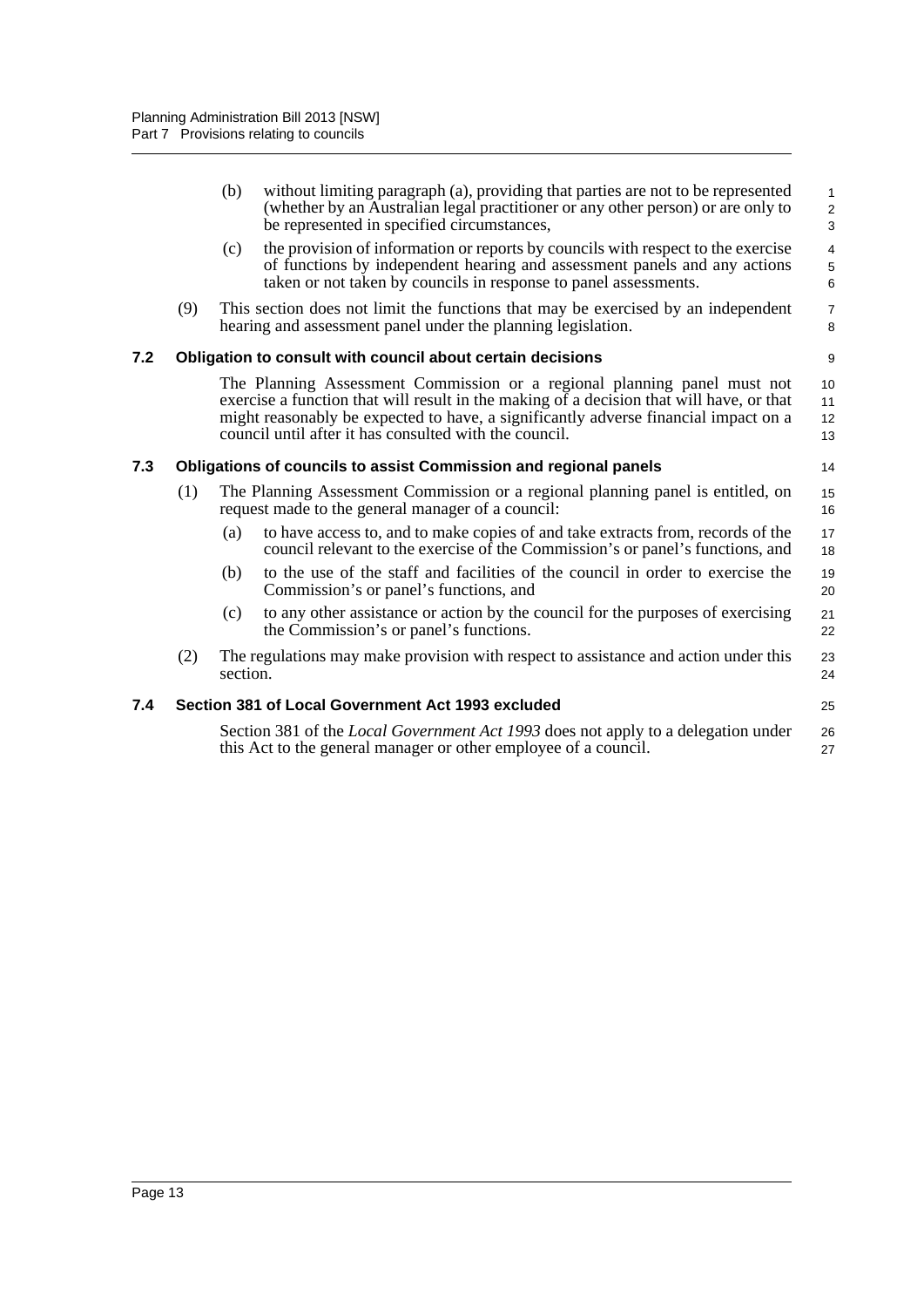<span id="page-22-4"></span><span id="page-22-3"></span><span id="page-22-2"></span><span id="page-22-1"></span><span id="page-22-0"></span>

| Part 8 |                    |               | <b>Investigative powers</b>                                                                                                                                                                                                                               | 1                       |
|--------|--------------------|---------------|-----------------------------------------------------------------------------------------------------------------------------------------------------------------------------------------------------------------------------------------------------------|-------------------------|
|        | <b>Division 1</b>  |               | <b>Preliminary</b>                                                                                                                                                                                                                                        | $\overline{\mathbf{c}}$ |
| 8.1    | <b>Definitions</b> |               |                                                                                                                                                                                                                                                           | 3                       |
|        |                    | In this Part: |                                                                                                                                                                                                                                                           | 4                       |
|        |                    |               | <b><i>authorised fire officer</i></b> means a fire officer who may issue a fire safety order under<br>Division 10.2 of Part 10 of the Planning Act 2013.                                                                                                  | 5<br>6                  |
|        |                    |               | <i>investigation authority means:</i>                                                                                                                                                                                                                     | 7                       |
|        |                    | (a)           | a council, in relation to an investigation officer appointed by the council, or                                                                                                                                                                           | 8                       |
|        |                    | (b)           | the NSW Planning Director-General, in relation to any other investigation<br>officer.                                                                                                                                                                     | 9<br>10                 |
|        |                    |               | investigation officer means a person appointed as an investigation officer under this<br>Part by the NSW Planning Director-General (a <i>departmental investigation officer</i> )<br>or by a council (a <i>council investigation officer</i> ).           | 11<br>12<br>13          |
|        |                    | this Part.    | <i>investigation purpose</i> means a purpose for which a power may be exercised under                                                                                                                                                                     | 14<br>15                |
|        |                    | premises.     | <i>occupier</i> of premises means the person who has the management or control of the                                                                                                                                                                     | 16<br>17                |
|        |                    |               | <i>records</i> includes plans, specifications, maps, reports, books and other documents<br>(whether in writing, in electronic form or otherwise).                                                                                                         | 18<br>19                |
| 8.2    |                    |               | Appointment of investigation officers                                                                                                                                                                                                                     | 20                      |
|        | (1)                |               | The NSW Planning Director-General or a council may appoint persons (including<br>any class of persons) as investigation officers for the purposes of this Part.                                                                                           | 21<br>22                |
|        |                    |               | Note. Because of the definition of "investigation officer", a person appointed by the NSW<br>Planning Director-General becomes a "departmental investigation officer" and a person<br>appointed by the council becomes a "council investigation officer". | 23<br>24<br>25          |
|        | (2)                |               | A person's appointment as an investigation officer may be made generally, or made<br>subject to conditions or restrictions or only for limited purposes.                                                                                                  | 26<br>27                |
|        | (3)                | persons).     | A person's appointment as an investigation officer is to be made by written<br>instrument (in the case of an individual appointment) or by notice published on the<br>NSW planning portal or in the Gazette (in the case of the appointment of a class of | 28<br>29<br>30<br>31    |
|        | (4)                |               | Every investigation officer is to be provided by the investigation authority with an<br>identification card as an investigation officer.                                                                                                                  | 32<br>33                |
|        | (5)                |               | If persons of a class are appointed as investigation officers, they need not be provided<br>with an identification card if the investigation authority is satisfied that they possess<br>adequate identification as persons of that class.                | 34<br>35<br>36          |
| 8.3    |                    |               | Purposes for which powers under Part may be exercised                                                                                                                                                                                                     | 37                      |
|        | (1)                |               | A departmental investigation officer may exercise powers under this Part for any of<br>the following purposes:                                                                                                                                            | 38<br>39                |
|        |                    | (a)           | enabling the Minister or the NSW Planning Director-General to exercise their<br>functions under the planning legislation,                                                                                                                                 | 40<br>41                |
|        |                    | (b)           | determining whether there has been compliance with or a contravention of the<br>planning legislation, including any plan, planning approval or any other<br>document or requirement issued or made under the planning legislation,                        | 42<br>43<br>44          |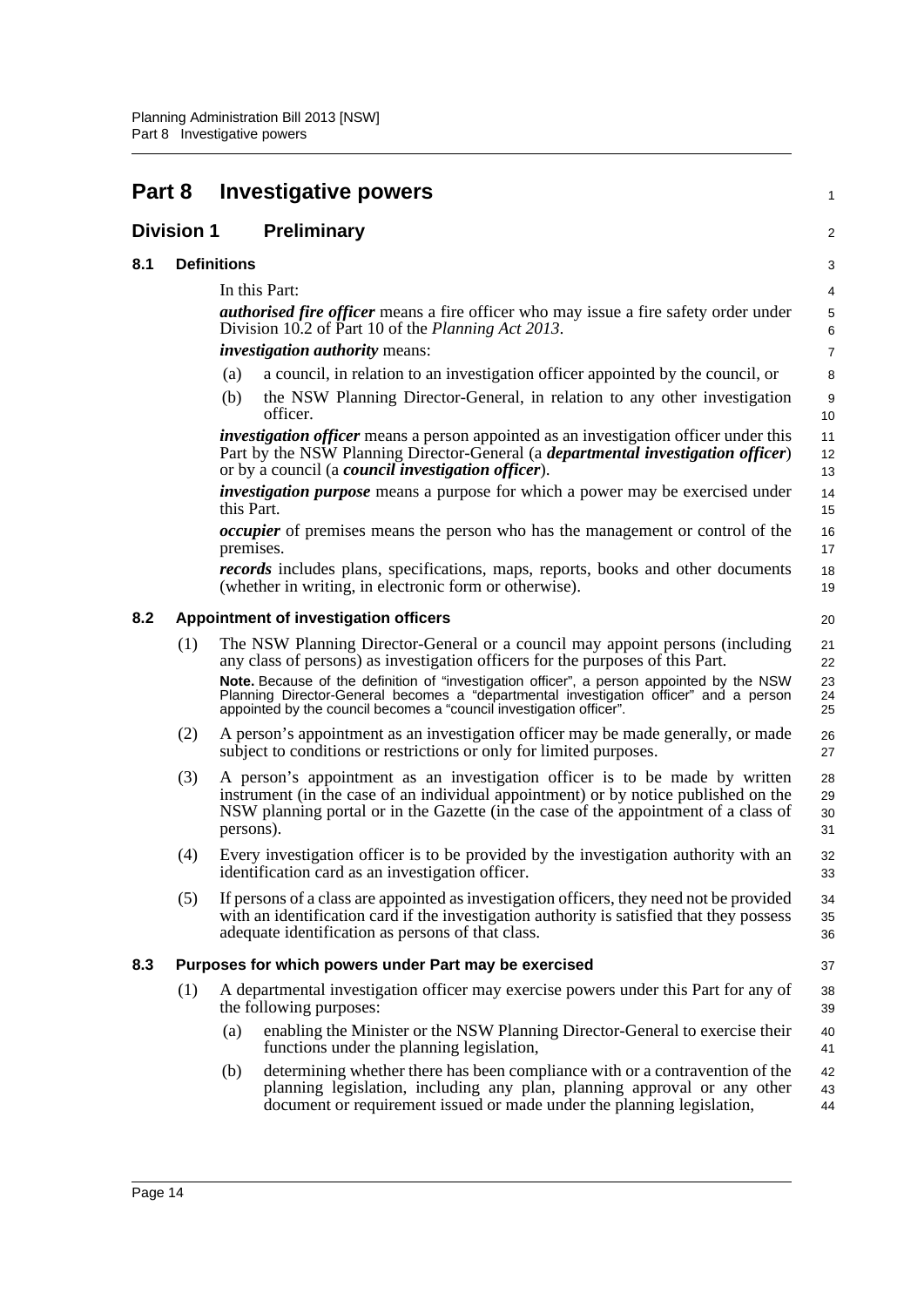<span id="page-23-2"></span><span id="page-23-1"></span><span id="page-23-0"></span>

|     |                   | (c)             | obtaining information or records for purposes connected with the<br>administration of the planning legislation,                                                                                                                       | 1<br>$\overline{\mathbf{c}}$ |
|-----|-------------------|-----------------|---------------------------------------------------------------------------------------------------------------------------------------------------------------------------------------------------------------------------------------|------------------------------|
|     |                   | (d)             | generally for administering the planning legislation.                                                                                                                                                                                 | 3                            |
|     | (2)               |                 | A council investigation officer may exercise powers under this Part for any of the<br>following purposes:                                                                                                                             | 4<br>5                       |
|     |                   | (a)             | enabling a council to exercise its functions under the planning legislation,                                                                                                                                                          | 6                            |
|     |                   | (b)             | at the request of the Commissioner of Fire and Rescue NSW, determining<br>whether or not adequate provision for fire safety has been made in or in<br>connection with a building.                                                     | 7<br>8<br>9                  |
|     | (3)               |                 | Nothing in this Part affects any function under any other provision of the planning<br>legislation or under any other Act.                                                                                                            | 10<br>11                     |
|     | <b>Division 2</b> |                 | Powers of entry and search                                                                                                                                                                                                            | 12                           |
| 8.4 |                   |                 | Powers of investigation officers to enter premises                                                                                                                                                                                    | 13                           |
|     | (1)               |                 | An investigation officer may enter:                                                                                                                                                                                                   | 14                           |
|     |                   | (a)             | any premises at which the officer reasonably suspects that any industrial,<br>agricultural or commercial activities are being carried out—at any time during<br>which those activities are being carried out there, and               | 15<br>16<br>17               |
|     |                   | (b)             | any other premises—at any reasonable time.                                                                                                                                                                                            | 18                           |
|     | (2)               | only:           | An investigation officer may enter a part of premises used for residential purposes                                                                                                                                                   | 19<br>20                     |
|     |                   | (a)             | with the consent of the occupier, or                                                                                                                                                                                                  | 21                           |
|     |                   | (b)             | under the authority of a search warrant issued under this Part, or                                                                                                                                                                    | 22                           |
|     |                   | (c)             | if it is necessary to do so to inspect work being carried out under a planning<br>approval or premises for which a building information certificate is being<br>sought.                                                               | 23<br>24<br>25               |
|     | (3)               |                 | An investigation officer may enter any premises under the authority of a search<br>warrant issued under this Part.                                                                                                                    | 26<br>27                     |
|     | (4)               |                 | The power to enter premises authorises entry by foot or by means of a motor vehicle<br>or other vehicle, or in any other manner.                                                                                                      | 28<br>29                     |
|     | (5)               |                 | Reasonable force may be used to enter premises under this Part.                                                                                                                                                                       | 30                           |
|     | (6)               |                 | An investigation officer may enter premises under this Part with the aid of such<br>investigation officers, police officers or other persons as the investigation officer<br>considers necessary.                                     | 31<br>32<br>33               |
| 8.5 |                   | Notice of entry |                                                                                                                                                                                                                                       | 34                           |
|     | (1)               |                 | An investigation officer or the investigation authority must give the owner or<br>occupier of premises written notice of the intention to enter the premises before a<br>person authorised to enter premises under this Part does so. | 35<br>36<br>37               |
|     | (2)               |                 | The notice must specify the day on which the person intends to enter the premises<br>and must be given before that day.                                                                                                               | 38<br>39                     |
|     | (3)               |                 | Notice is not required to be given:                                                                                                                                                                                                   | 40                           |
|     |                   | (a)             | if entry to the premises is made with the consent of the owner or occupier of<br>the premises, or                                                                                                                                     | 41<br>42                     |
|     |                   | (b)             | if entry to the premises is required because of the existence or reasonable<br>likelihood of a serious risk to health or safety, or                                                                                                   | 43<br>44                     |
|     |                   |                 |                                                                                                                                                                                                                                       |                              |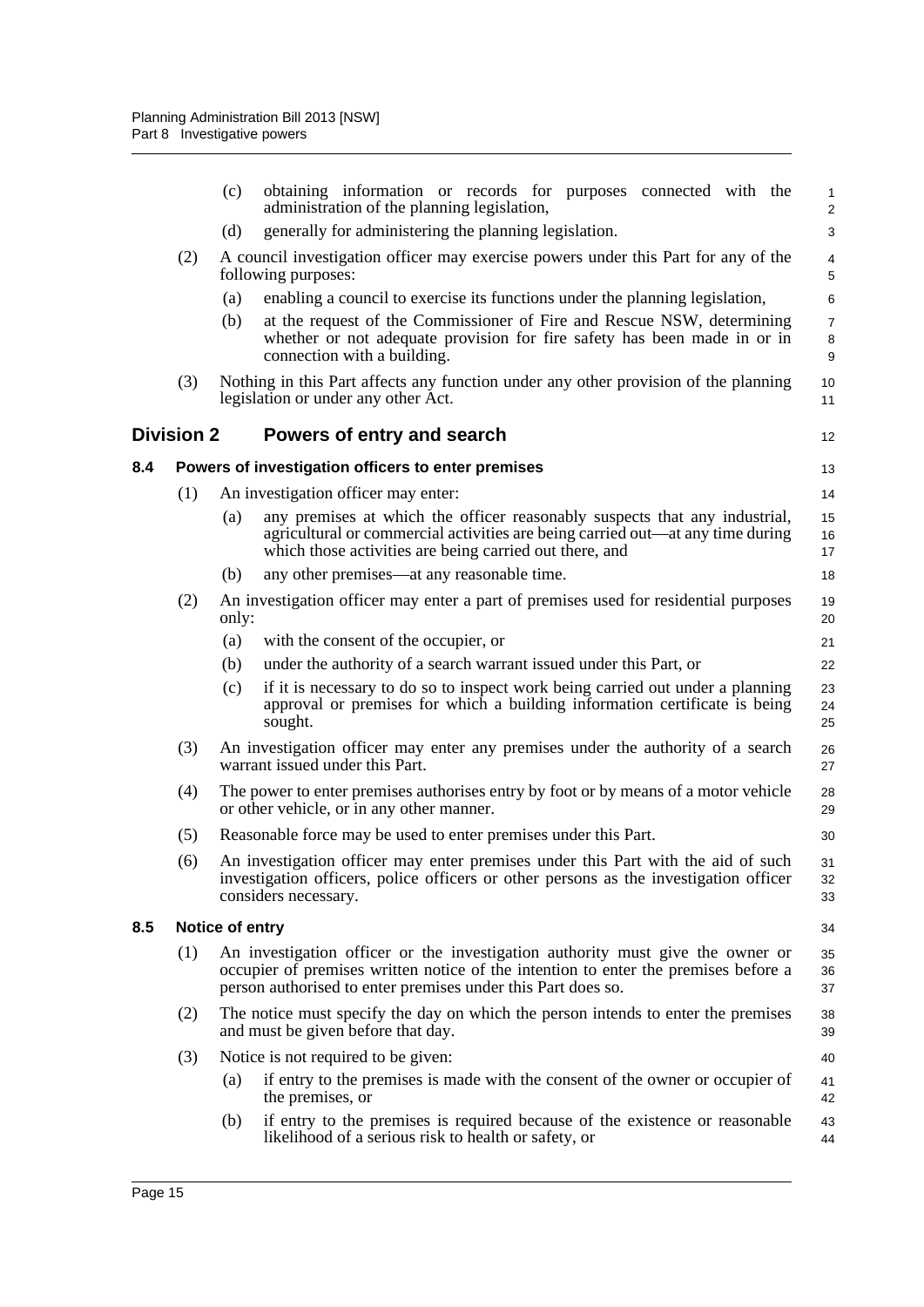<span id="page-24-0"></span>

|     |     | (c)                    | if entry is required urgently and the case is one in which the investigation<br>authority has authorised in writing (either generally or in the particular case)<br>entry without notice.                                                    | 1<br>$\overline{\mathbf{c}}$<br>3 |
|-----|-----|------------------------|----------------------------------------------------------------------------------------------------------------------------------------------------------------------------------------------------------------------------------------------|-----------------------------------|
| 8.6 |     |                        | Powers of investigation officers to do things at premises                                                                                                                                                                                    | 4                                 |
|     | (1) |                        | An investigation officer who lawfully enters premises may do anything that the<br>officer thinks is necessary to be done for an investigation purpose, including (but not<br>limited to) the following things:                               | 5<br>6<br>$\overline{7}$          |
|     |     | (a)                    | examine and inspect any works, plant or other article,                                                                                                                                                                                       | 8                                 |
|     |     | (b)                    | take and remove samples,                                                                                                                                                                                                                     | 9                                 |
|     |     | (c)                    | make such examinations, inquiries and tests as the officer thinks necessary,                                                                                                                                                                 | 10                                |
|     |     | (d)                    | take such photographs, films, audio, video and other recordings as the officer<br>thinks necessary,                                                                                                                                          | 11<br>12                          |
|     |     | (e)                    | for the purpose of an inspection:                                                                                                                                                                                                            | 13                                |
|     |     |                        | open any ground and remove any flooring and take any measures that<br>(i)<br>may be necessary to ascertain the character and condition of the<br>premises and of any pipe, sewer, drain, wire or fitting, and                                | 14<br>15<br>16                    |
|     |     |                        | require the opening, cutting into or pulling down of any work if the<br>(ii)<br>officer has reason to believe or suspect that anything on the premises<br>has been done in contravention of the planning legislation,                        | 17<br>18<br>19                    |
|     |     | (f)                    | take measurements, make surveys and take levels and, for those purposes, dig<br>trenches, break up the soil and set up any posts, stakes or marks,                                                                                           | 20<br>21                          |
|     |     | (g)                    | require records to be produced for inspection,                                                                                                                                                                                               | 22                                |
|     |     | (h)                    | examine and inspect any records,                                                                                                                                                                                                             | 23                                |
|     |     | (i)                    | copy any records,                                                                                                                                                                                                                            | 24                                |
|     |     | (i)                    | seize anything that the officer has reasonable grounds for believing is<br>connected with an offence against the planning legislation,                                                                                                       | 25<br>26                          |
|     |     | (k)                    | do any other thing the officer is empowered to do under this Part.                                                                                                                                                                           | 27                                |
|     | (2) |                        | The power to seize anything connected with an offence includes a power to seize:                                                                                                                                                             | 28                                |
|     |     | (a)                    | a thing with respect to which the offence has been committed, and                                                                                                                                                                            | 29                                |
|     |     | (b)                    | a thing that will afford evidence of the commission of the offence, and                                                                                                                                                                      | 30                                |
|     |     | (c)                    | a thing that was used for the purpose of committing the offence.                                                                                                                                                                             | 31                                |
|     |     |                        | A reference to any such offence includes a reference to an offence that there are<br>reasonable grounds for believing has been committed.                                                                                                    | 32<br>33                          |
| 8.7 |     | <b>Search warrants</b> |                                                                                                                                                                                                                                              | 34                                |
|     | (1) |                        | An investigation officer may apply to an issuing officer for the issue of a search<br>warrant if the investigation officer believes on reasonable grounds that the planning<br>legislation is being or has been contravened at any premises. | 35<br>36<br>37                    |
|     | (2) |                        | An issuing officer to whom such an application is made may, if satisfied that there<br>are reasonable grounds for doing so, issue a search warrant authorising an<br>investigation officer named in the warrant:                             | 38<br>39<br>40                    |
|     |     | (a)                    | to enter the premises, and                                                                                                                                                                                                                   | 41                                |
|     |     | (b)                    | to exercise any function of an investigation officer under this Part.                                                                                                                                                                        | 42                                |
|     | (3) |                        | Division 4 of Part 5 of the Law Enforcement (Powers and Responsibilities) Act 2002<br>applies to a search warrant issued under this section.                                                                                                 | 43<br>44                          |

<span id="page-24-1"></span>**8.7 Search warrants**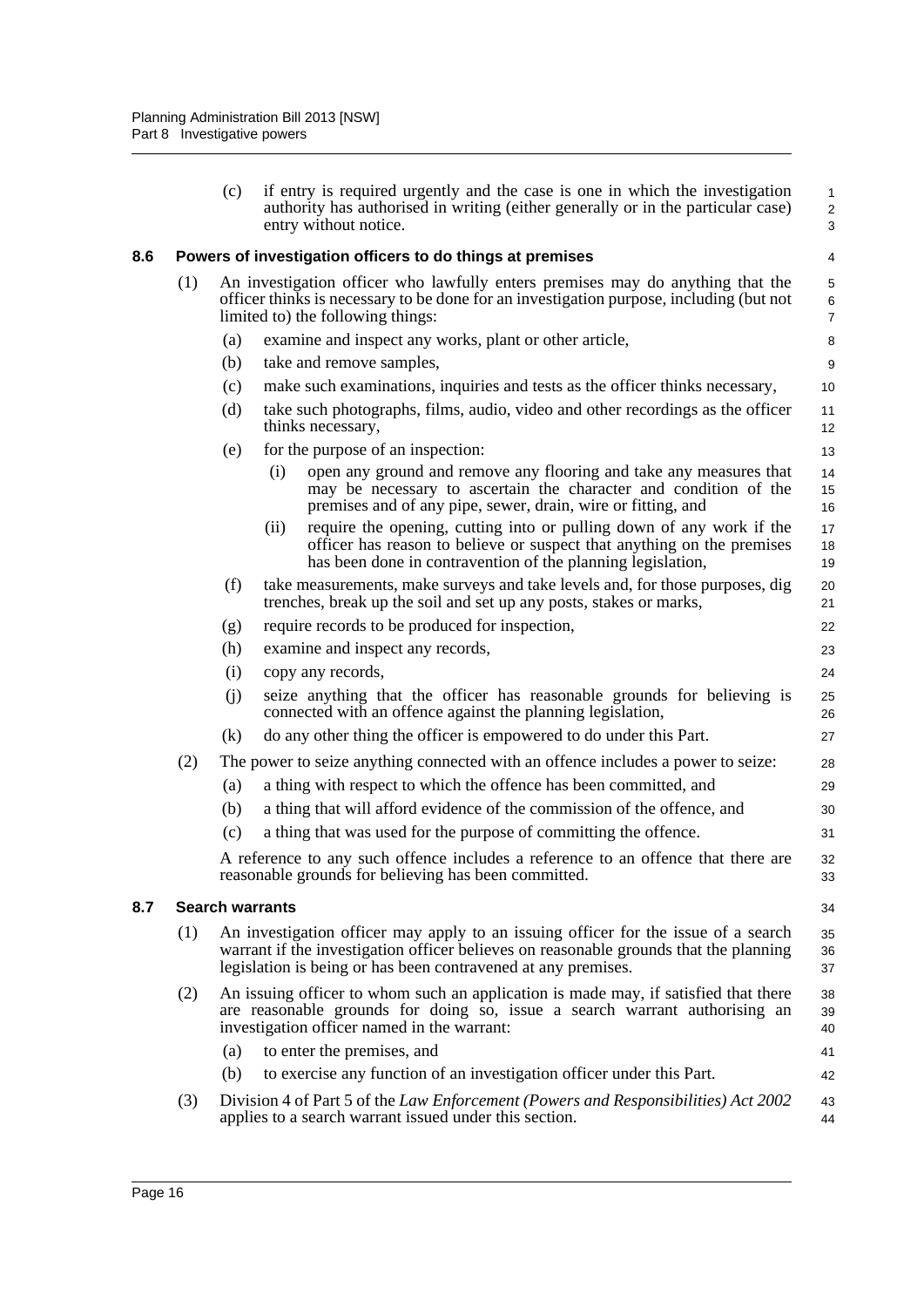<span id="page-25-4"></span><span id="page-25-3"></span><span id="page-25-2"></span><span id="page-25-1"></span><span id="page-25-0"></span>

| (4)<br>In this section:<br><i>issuing officer</i> means an authorised officer within the meaning of the Law<br>Enforcement (Powers and Responsibilities) Act 2002.<br>8.8<br>Care to be taken<br>(1)<br>An investigation officer must do as little damage as possible in the exercise of a<br>power to enter or search premises under this Part. The investigation authority must<br>provide, if necessary, other means of access in place of any taken away or interrupted<br>by an investigation officer. | $\mathbf{1}$                               |
|-------------------------------------------------------------------------------------------------------------------------------------------------------------------------------------------------------------------------------------------------------------------------------------------------------------------------------------------------------------------------------------------------------------------------------------------------------------------------------------------------------------|--------------------------------------------|
|                                                                                                                                                                                                                                                                                                                                                                                                                                                                                                             |                                            |
|                                                                                                                                                                                                                                                                                                                                                                                                                                                                                                             | $\overline{\mathbf{c}}$<br>3               |
|                                                                                                                                                                                                                                                                                                                                                                                                                                                                                                             | 4                                          |
|                                                                                                                                                                                                                                                                                                                                                                                                                                                                                                             | 5<br>$6\phantom{a}$<br>$\overline{7}$<br>8 |
| As far as practicable, entry on to fenced land is to be made through an existing<br>(2)<br>opening in the enclosing fence. If entry by that means is not practicable, a new<br>opening may be made in the enclosing fence, but the fence is to be fully restored<br>when the need for entry ceases.                                                                                                                                                                                                         | 9<br>10<br>11<br>12                        |
| 8.9<br>Notification of use of force or urgent entry                                                                                                                                                                                                                                                                                                                                                                                                                                                         | 13                                         |
| (1)<br>An investigation officer who:                                                                                                                                                                                                                                                                                                                                                                                                                                                                        | 14                                         |
| uses force for the purpose of gaining entry to premises, or<br>(a)                                                                                                                                                                                                                                                                                                                                                                                                                                          | 15                                         |
| (b)<br>enters premises in an emergency without giving written notice to the owner or<br>occupier,                                                                                                                                                                                                                                                                                                                                                                                                           | 16<br>17                                   |
| must promptly advise the investigation authority.                                                                                                                                                                                                                                                                                                                                                                                                                                                           | 18                                         |
| (2)<br>The investigation authority must give notice of the entry to such persons or<br>authorities as appear to the investigation authority to be appropriate in the<br>circumstances.                                                                                                                                                                                                                                                                                                                      | 19<br>20<br>21                             |
| <b>Division 3</b><br><b>Powers to obtain information</b>                                                                                                                                                                                                                                                                                                                                                                                                                                                    | 22                                         |
| Requirement to provide information and records<br>8.10                                                                                                                                                                                                                                                                                                                                                                                                                                                      | 23                                         |
| An investigation officer may, by notice in writing given to a person, require the<br>(1)<br>person to furnish to the officer such information or records (or both) as the notice<br>requires in connection with an investigation purpose.                                                                                                                                                                                                                                                                   | 24<br>25<br>26                             |
| The notice must specify the manner in which information or records are required to<br>(2)<br>be furnished and a reasonable time by which the information or records are required<br>to be furnished.                                                                                                                                                                                                                                                                                                        | 27<br>28<br>29                             |
|                                                                                                                                                                                                                                                                                                                                                                                                                                                                                                             | 30                                         |
| The notice may only require a person to furnish existing records that are in the<br>(3)<br>person's possession or that are within the person's power to obtain lawfully.                                                                                                                                                                                                                                                                                                                                    | 31                                         |
| (4)<br>The person to whom any record is furnished under this section may take copies of it.                                                                                                                                                                                                                                                                                                                                                                                                                 | 32                                         |
| (5)<br>If any record required to be furnished is in electronic, mechanical or other form, the<br>notice requires the record to be furnished in written form, unless the notice otherwise<br>provides.                                                                                                                                                                                                                                                                                                       | 33<br>34<br>35                             |
| An investigation officer may exercise a power under this section whether or not a<br>(6)<br>power of entry is being or has been exercised.                                                                                                                                                                                                                                                                                                                                                                  | 36<br>37                                   |
| 8.11<br>Power of investigation officers to require answers and record evidence                                                                                                                                                                                                                                                                                                                                                                                                                              | 38                                         |
| An investigation officer may require a person to answer questions in relation to a<br>(1)<br>matter connected with an investigation purpose if the officer suspects on reasonable<br>grounds:                                                                                                                                                                                                                                                                                                               | 39<br>40<br>41                             |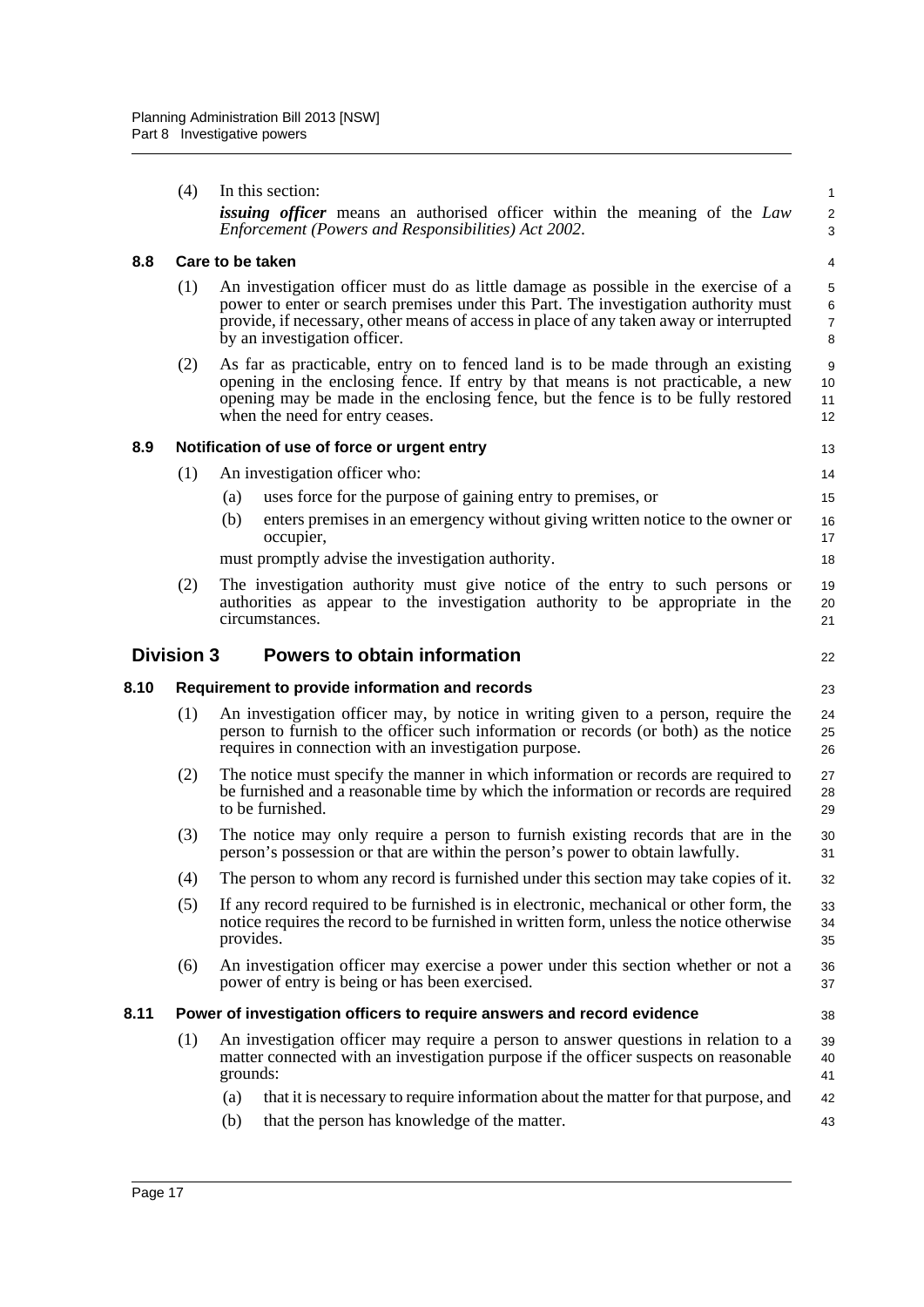<span id="page-26-4"></span><span id="page-26-3"></span><span id="page-26-2"></span><span id="page-26-1"></span><span id="page-26-0"></span>

|      | (2)               | The investigation authority may require a corporation to nominate a director or<br>officer of the corporation who is authorised to represent the corporation for the<br>purposes of answering questions under this section.                                                   | 1<br>$\overline{\mathbf{c}}$<br>3 |
|------|-------------------|-------------------------------------------------------------------------------------------------------------------------------------------------------------------------------------------------------------------------------------------------------------------------------|-----------------------------------|
|      | (3)               | An investigation officer may, by notice in writing, require a person to attend at a<br>specified place and time to answer questions under this section if attendance at that<br>place is reasonably required in order that the questions can be properly put and<br>answered. | 4<br>5<br>6<br>7                  |
|      | (4)               | The place and time at which a person may be required to attend is to be:                                                                                                                                                                                                      | 8                                 |
|      |                   | a place or time nominated by the person, or<br>(a)                                                                                                                                                                                                                            | 9                                 |
|      |                   | (b)<br>if the place and time nominated is not reasonable in the circumstances or a<br>place and time is not nominated by the person, a place and time nominated by<br>the investigation officer that is reasonable in the circumstances.                                      | 10<br>11<br>12                    |
|      | (5)               | An investigation officer may exercise a power under this section whether or not a<br>power of entry is being or has been exercised.                                                                                                                                           | 13<br>14                          |
| 8.12 |                   | <b>Recording of evidence</b>                                                                                                                                                                                                                                                  | 15                                |
|      | (1)               | An investigation officer may cause any questions and answers to questions given<br>under this Division to be recorded if the officer has informed the person who is to be<br>questioned that the record is to be made.                                                        | 16<br>17<br>18                    |
|      | (2)               | A record may be made using sound recording apparatus or audio visual apparatus, or<br>any other method determined by the investigation officer.                                                                                                                               | 19<br>20                          |
|      | (3)               | A copy of any such record must be provided by the investigation officer to the person<br>who is questioned as soon as practicable after it is made.                                                                                                                           | 21<br>22                          |
|      | (4)               | A record may be made under this section despite the provisions of any other law.                                                                                                                                                                                              | 23                                |
|      | <b>Division 4</b> | Miscellaneous provisions applying to exercise of powers                                                                                                                                                                                                                       | 24                                |
| 8.13 |                   | <b>Offences</b>                                                                                                                                                                                                                                                               | 25                                |
|      | (1)               | A person must not, without reasonable excuse, fail to comply with a requirement<br>made of the person by an investigation officer in accordance with this Part.                                                                                                               | 26<br>27                          |
|      | (2)               | A person must not furnish any information or do any other thing in purported<br>compliance with a requirement made under this Part that the person knows is false or<br>misleading in a material respect.                                                                     | 28<br>29<br>30                    |
|      | (3)               | A person must not intentionally delay or obstruct an investigation officer in the<br>exercise of the officer's powers under this Part.<br>Maximum penalty: Tier 3.                                                                                                            | 31<br>32<br>33                    |
| 8.14 |                   | Identification card to be produced                                                                                                                                                                                                                                            | 34                                |
|      | (1)               | An investigation officer who is exercising a function under this Part must produce                                                                                                                                                                                            | 35                                |
|      |                   | the officer's identification card, if requested to do so by a person affected by the<br>exercise of the function.                                                                                                                                                             | 36<br>37                          |
|      | (2)               | In this section, <i>identification card</i> means an identification card issued under<br>section 8.2 (4) or identification of the kind referred to in section 8.2 (5).                                                                                                        | 38<br>39                          |
| 8.15 |                   | Assistance for investigation officers                                                                                                                                                                                                                                         | 40                                |
|      |                   | The investigation authority may, by notice in writing given to the owner or occupier<br>of premises, require the owner or occupier to provide reasonable assistance and<br>facilities to an investigation officer in the exercise of the officer's powers under this          | 41<br>42<br>43                    |
|      |                   |                                                                                                                                                                                                                                                                               |                                   |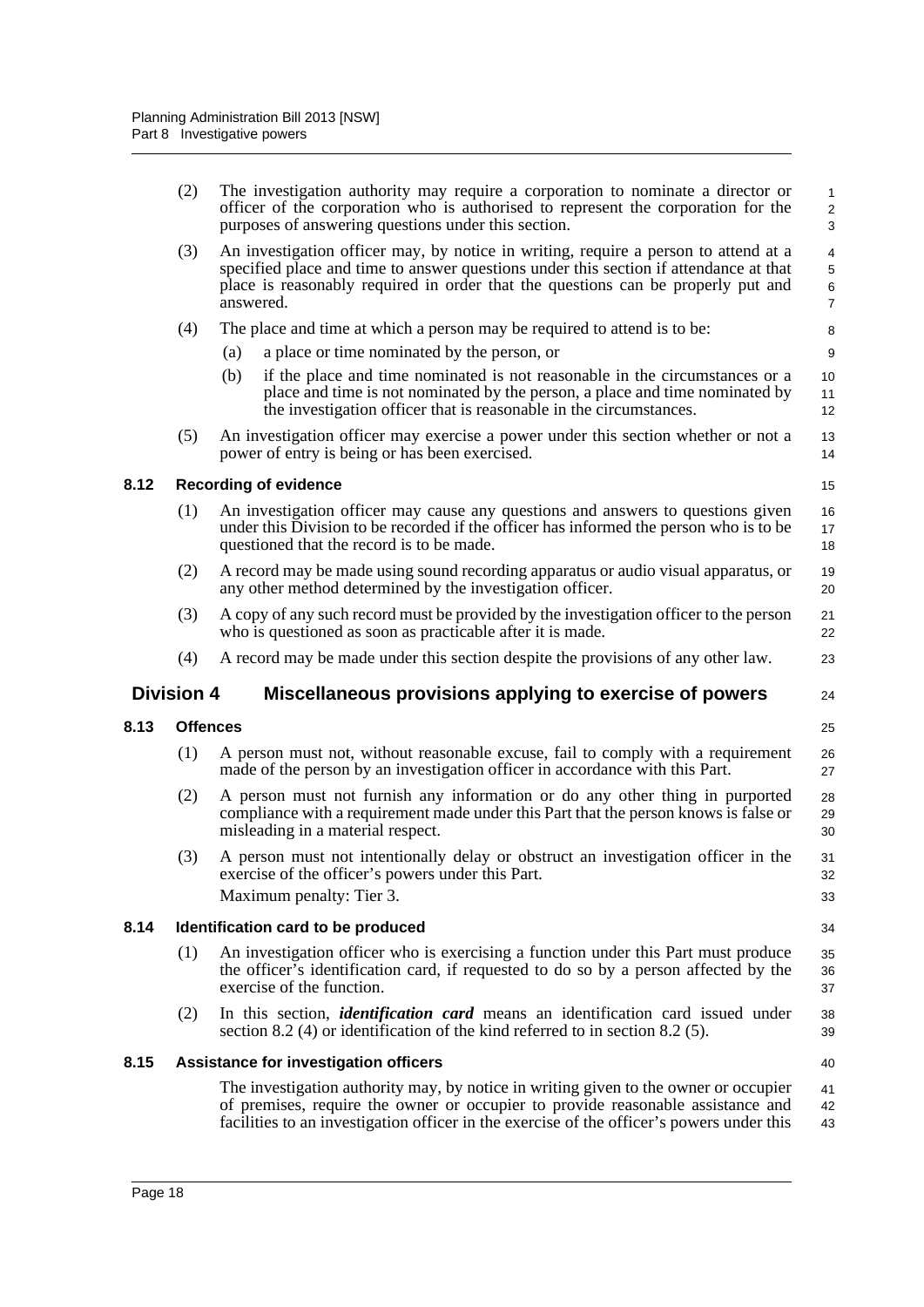Part. The notice is to specify the assistance and facilities to be provided and the time and manner in which they are to be provided.

#### <span id="page-27-0"></span>**8.16 Compensation**

The State must compensate all interested parties for any damage caused by a departmental investigation officer (and a council must compensate all interested parties for any damage caused by a council investigation officer) in exercising a power of entering premises but not any damage caused by the exercise of any other power, unless the occupier obstructed or hindered the officer in the exercise of the power of entry.

#### <span id="page-27-1"></span>**8.17 Recovery of cost of entry and inspection**

If, as a result of an inspection of premises under this Part by an investigation officer, the investigation authority requires any work to be carried out on or in the premises, the investigation authority may recover the reasonable costs of the entry and inspection from the owner or occupier of the premises.

#### <span id="page-27-2"></span>**8.18 Notices**

- (1) More than one notice under a provision of this Part may be given to the same person.
- (2) A notice given under this Part may be revoked or varied by a subsequent notice or notices (including by extending the time for compliance with the notice). 17 18
- (3) A notice may be given under this Part to a person in respect of a matter or thing even though the person is outside the State, or the matter or thing occurs or is located outside the State, so long as the matter or thing affects the environment of this State. 19

#### <span id="page-27-3"></span>**8.19 Provisions relating to requirements to furnish records or information or answer questions**

#### (1) **Warning to be given on each occasion**

A person is not guilty of an offence of failing to comply with a requirement under this Part to furnish records or information or to answer a question unless the person was warned on that occasion that a failure to comply is an offence.

#### (2) **Self-incrimination not an excuse**

A person is not excused from a requirement under this Part to furnish records or information or to answer a question on the ground that the record, information or answer might incriminate the person or make the person liable to a penalty.

#### (3) **Information or answer not admissible if objection made**

However, any information furnished or answer given by a natural person in compliance with a requirement under this Part is not admissible in evidence against the person in criminal proceedings (except proceedings for an offence under this Part) if: 33 34 35 36

- (a) the person objected at the time to doing so on the ground that it might incriminate the person, or 37 38
- (b) the person was not warned on that occasion that the person may object to furnishing the information or giving the answer on the ground that it might incriminate the person. 39 40 41

#### (4) **Records admissible**

Any record furnished by a person in compliance with a requirement under this Part is not inadmissible in evidence against the person in criminal proceedings on the ground that the record might incriminate the person. 43 44 45

10 11 12

13 14

15 16

1 2

20 21

22 23 24

25 26 27

28 29

> 30 31 32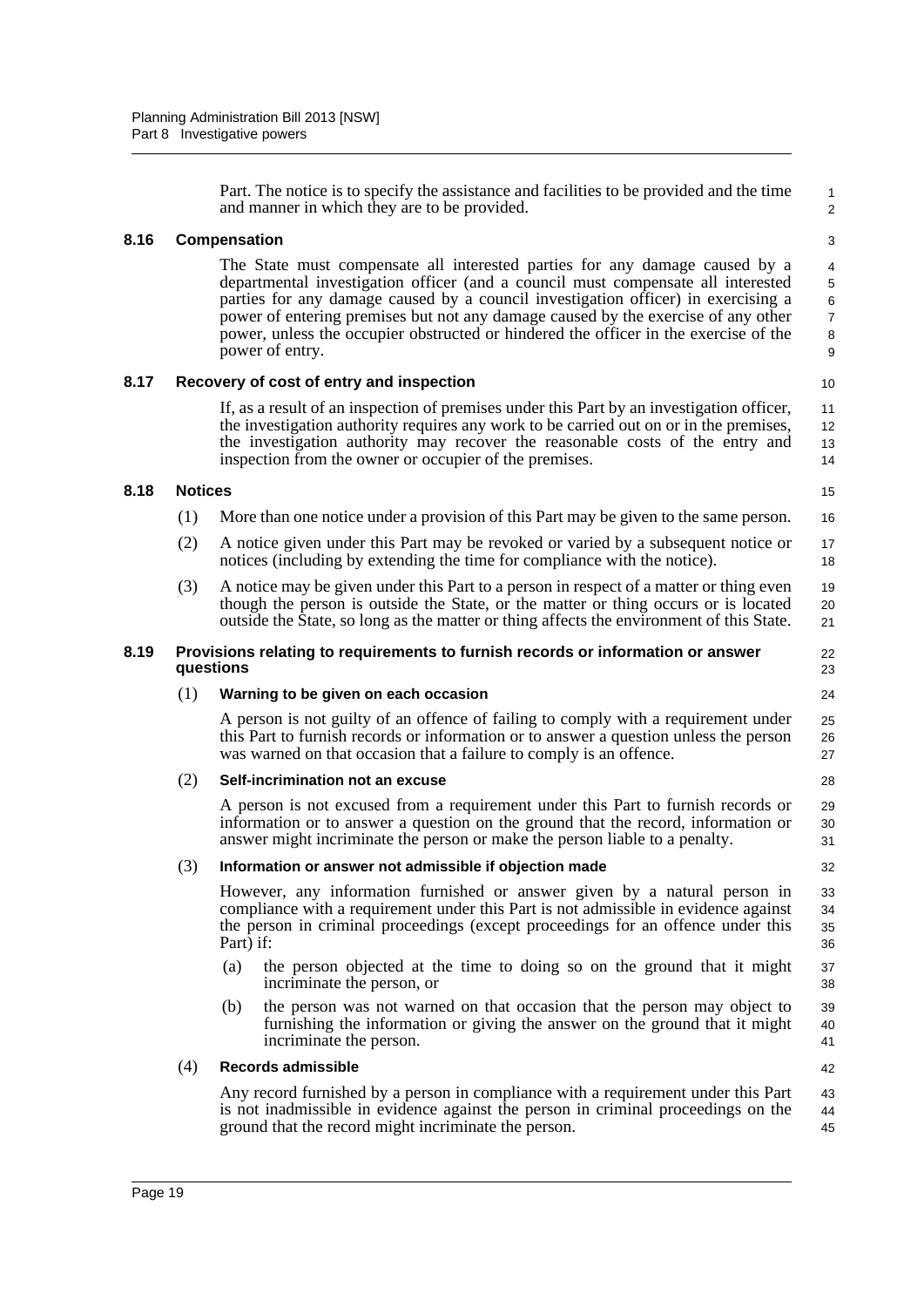#### (5) **Further information**

Further information obtained as a result of a record or information furnished or of an answer given in compliance with a requirement under this Part is not inadmissible on the ground:

41

- (a) that the record or information had to be furnished or the answer had to be given, or
- (b) that the record or information furnished or answer given might incriminate the person.

#### <span id="page-28-0"></span>**8.20 Fire brigades inspection powers**

- (1) An authorised fire officer may exercise the powers of an investigation officer under this Part for the purpose of inspecting a building to determine whether or not:
	- (a) adequate provision for fire safety has been made in or in connection with the building, or
	- (b) the fire safety provisions prescribed for the purposes of this section by the regulations have been complied with.
- (2) An authorised fire officer cannot inspect premises under this section (other than places of shared accommodation) for the purposes of determining whether or not adequate provision for fire safety has been made except:
	- (a) when requested to do so by the council of the area in which the building is located, or
	- (b) when requested to do so by a person who holds himself or herself out as the owner, lessee or occupier of the building, or
	- (c) when the Commissioner of Fire and Rescue NSW has received a complaint in writing that adequate provision for fire safety has not been made concerning the building.
- (3) A council must, at the request of the Commissioner of Fire and Rescue NSW, make available a council investigation officer for the purposes of an inspection under this section, and the officer concerned is to be present during the inspection. 26 27 28
- (4) The Commissioner of Fire and Rescue NSW must send a report of any inspection carried out under this section to the council concerned. 29 30
- (5) This Part applies (subject to the regulations) to an authorised fire officer in the same way that it applies to a council investigation officer. For that purpose (and subject to the regulations), a reference in this Part to the investigating authority is taken to be a reference to the Commissioner of Fire and Rescue NSW. 31 32 33 34
- (6) A council must, at the written request of the Commissioner of Fire and Rescue NSW, cause any building specified in the request to be inspected for the purpose of determining whether or not adequate provision for fire safety has been made in or in connection with the building. As soon as practicable after such an inspection has been carried out, the council must send a report of the inspection to the Commissioner. 35 36 37 38 39 40

#### <span id="page-28-1"></span>**8.21 Building or subdivision certifiers**

- (1) The regulations may confer on a building certifier or subdivision certifier specified powers of a council investigation officer under this Part for the purpose of exercising functions under the planning legislation as a building or subdivision certifier. 42 43 44
- (2) This Act applies (subject to the regulations) to any such certifier in the same way that it applies to a council investigation officer. 45 46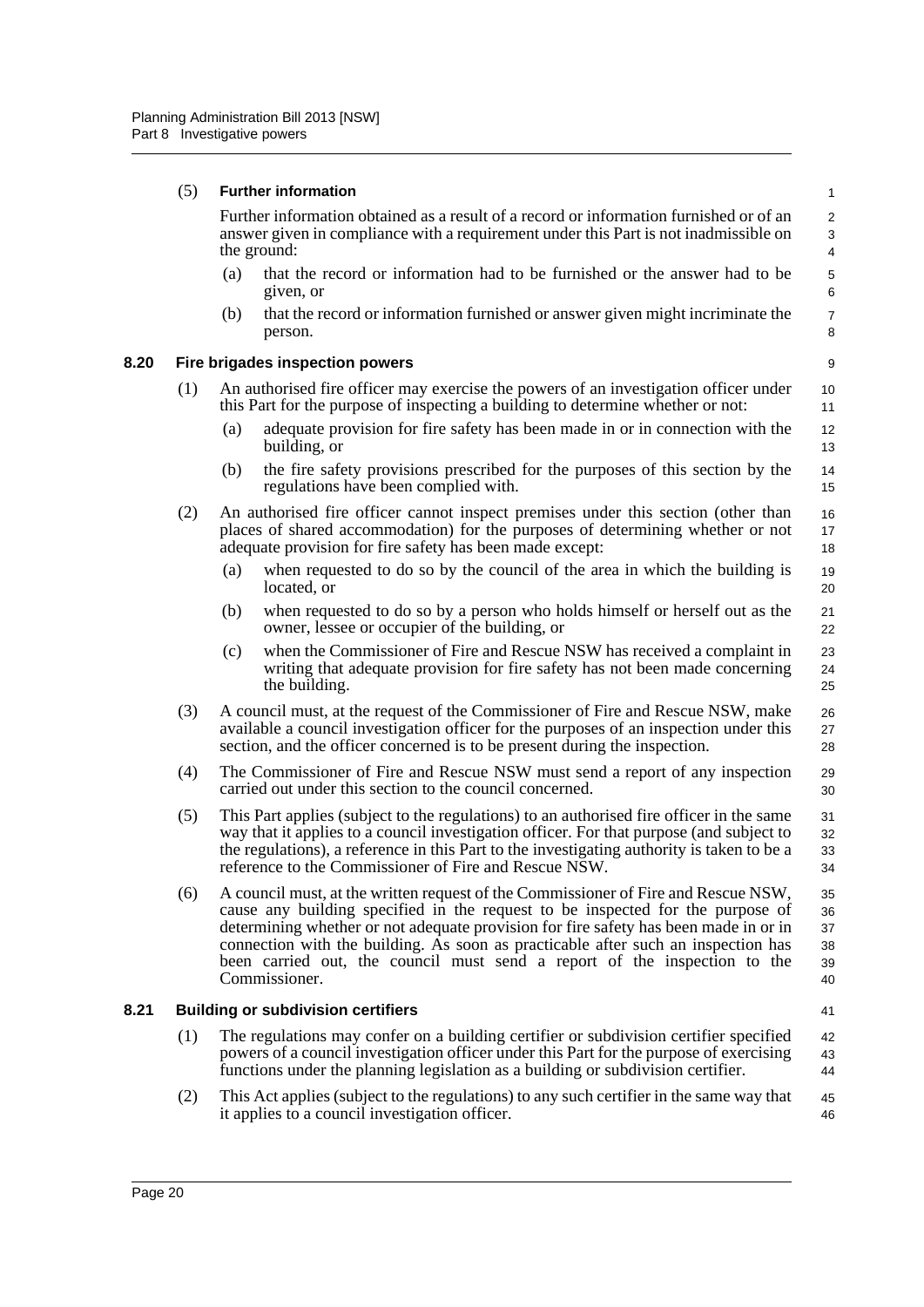<span id="page-29-4"></span><span id="page-29-3"></span><span id="page-29-2"></span><span id="page-29-1"></span><span id="page-29-0"></span>

| Part 9 |     |                            | Monitoring and environmental auditing of approved<br>development                                                                                                                                                                                                                                                                                                                                      | $\mathbf{1}$<br>2          |  |  |  |
|--------|-----|----------------------------|-------------------------------------------------------------------------------------------------------------------------------------------------------------------------------------------------------------------------------------------------------------------------------------------------------------------------------------------------------------------------------------------------------|----------------------------|--|--|--|
| 9.1    |     | <b>Application of Part</b> |                                                                                                                                                                                                                                                                                                                                                                                                       |                            |  |  |  |
|        | (1) |                            | This Part applies to the carrying out of State significant development, or State<br>infrastructure development, that has planning approval under the planning<br>legislation.                                                                                                                                                                                                                         | 4<br>$\,$ 5 $\,$<br>6      |  |  |  |
|        | (2) |                            | This Part does not affect the other provisions of the planning legislation.                                                                                                                                                                                                                                                                                                                           | $\overline{7}$             |  |  |  |
| 9.2    |     |                            | Nature of monitoring and environmental audits                                                                                                                                                                                                                                                                                                                                                         | 8                          |  |  |  |
|        | (1) |                            | For the purposes of this Part, <i>monitoring</i> of development is the monitoring of the<br>carrying out of the development to provide data on compliance with the approval of<br>the development or on the development's environmental impact.                                                                                                                                                       | 9<br>10<br>11              |  |  |  |
|        | (2) |                            | For the purposes of this Part, an <i>environmental audit</i> of development is a periodic or<br>particular documented evaluation of approved development to provide information<br>to the proponent of the development and to the persons administering the planning<br>legislation on compliance with the approval of the development or on the<br>development's environmental management or impact. | 12<br>13<br>14<br>15<br>16 |  |  |  |
|        | (3) |                            | A reference in this section to compliance with the approval of development includes<br>a reference to compliance with:                                                                                                                                                                                                                                                                                | 17<br>18                   |  |  |  |
|        |     | (a)                        | the conditions to which the approval of the development is subject, and                                                                                                                                                                                                                                                                                                                               | 19                         |  |  |  |
|        |     | (b)                        | the requirements of the planning legislation and of relevant provisions of any<br>other Act referred to in Division 6.1 of Part 6 of the Planning Act 2013.                                                                                                                                                                                                                                           | 20<br>21                   |  |  |  |
| 9.3    |     |                            | Minister may require monitoring or environmental audits by imposition of conditions<br>on approved development                                                                                                                                                                                                                                                                                        | 22<br>23                   |  |  |  |
|        | (1) |                            | The Minister may, by the imposition of conditions on the approval of development,<br>require monitoring or an environmental audit or audits to be undertaken to the<br>satisfaction of the Minister by the proponent of the development.                                                                                                                                                              | 24<br>25<br>26             |  |  |  |
|        | (2) |                            | A condition requiring monitoring or an environmental audit may be imposed at the<br>time the approval of the development is given or at any other time by notice in<br>writing to the proponent of the development.                                                                                                                                                                                   | 27<br>28<br>29             |  |  |  |
|        | (3) |                            | Any such condition imposed by notice may be varied or revoked by a similar notice.                                                                                                                                                                                                                                                                                                                    | 30                         |  |  |  |
| 9.4    |     |                            | Provisions relating to conditions for monitoring and environmental audits                                                                                                                                                                                                                                                                                                                             | 31                         |  |  |  |
|        | (1) |                            | A condition requiring monitoring may require:                                                                                                                                                                                                                                                                                                                                                         | 32                         |  |  |  |
|        |     | (a)                        | the provision and maintenance of appropriate measuring and recording<br>devices for the purposes of the monitoring, and                                                                                                                                                                                                                                                                               | 33<br>34                   |  |  |  |
|        |     | (b)                        | the analysis, reporting and retention of monitoring data, and                                                                                                                                                                                                                                                                                                                                         | 35                         |  |  |  |
|        |     | (c)                        | certification of the monitoring data (including the extent to which the terms<br>and conditions of any approval have or have not been complied with).                                                                                                                                                                                                                                                 | 36<br>37                   |  |  |  |
|        | (2) |                            | A condition requiring an environmental audit must specify the purpose of the audit.<br>Such a condition may require:                                                                                                                                                                                                                                                                                  | 38<br>39                   |  |  |  |
|        |     | (a)                        | the conduct of the audit by the proponent or by an independent person or body<br>approved by the Minister or the NSW Planning Director-General (either<br>periodically or on particular occasions), and                                                                                                                                                                                               | 40<br>41<br>42             |  |  |  |
|        |     | (b)                        | preparation of written documentation during the course of the audit, and                                                                                                                                                                                                                                                                                                                              | 43                         |  |  |  |
|        |     | (c)                        | preparation of an audit report, and                                                                                                                                                                                                                                                                                                                                                                   | 44                         |  |  |  |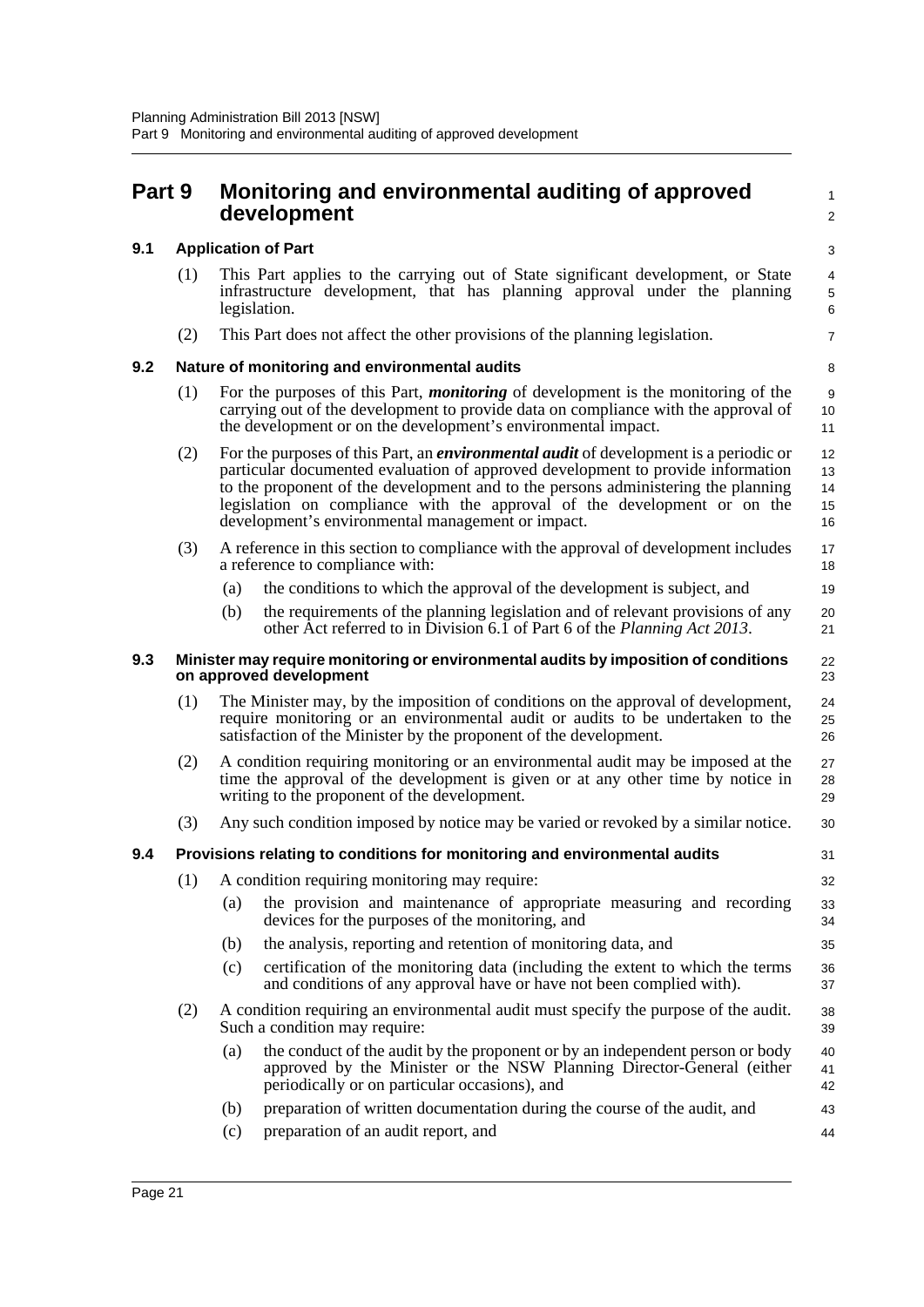<span id="page-30-1"></span><span id="page-30-0"></span>

|     |     | (d)                                                 | certification of the accuracy and completeness of the audit report, and                                                                                                                                                                                         | 1                   |  |
|-----|-----|-----------------------------------------------------|-----------------------------------------------------------------------------------------------------------------------------------------------------------------------------------------------------------------------------------------------------------------|---------------------|--|
|     |     | (e)                                                 | production to the Minister of the audit report.                                                                                                                                                                                                                 | $\overline{2}$      |  |
| 9.5 |     | <b>Offences</b>                                     |                                                                                                                                                                                                                                                                 | 3                   |  |
|     | (1) |                                                     | False or misleading information in monitoring or audit report                                                                                                                                                                                                   | 4                   |  |
|     |     |                                                     | A person must not include information in (or provide information for inclusion in):                                                                                                                                                                             | 5                   |  |
|     |     | (a)                                                 | a report of monitoring data, or                                                                                                                                                                                                                                 | 6                   |  |
|     |     | (b)                                                 | an audit report produced to the Minister in connection with an environmental<br>audit.                                                                                                                                                                          | $\overline{7}$<br>8 |  |
|     |     |                                                     | if the person knows that the information is false or misleading in a material respect.                                                                                                                                                                          | 9                   |  |
|     | (2) |                                                     | Information not included in monitoring or audit report                                                                                                                                                                                                          | 10                  |  |
|     |     |                                                     | The proponent of approved development must not fail to include information in (or<br>fail to provide information for inclusion in):                                                                                                                             | 11<br>12            |  |
|     |     | (a)                                                 | a report of monitoring data, or                                                                                                                                                                                                                                 | 13                  |  |
|     |     | (b)                                                 | an audit report produced to the Minister in connection with an environmental<br>audit,                                                                                                                                                                          | 14<br>15            |  |
|     |     | or audit.                                           | if the proponent knows that the information is materially relevant to the monitoring                                                                                                                                                                            | 16<br>17            |  |
|     | (3) | Retention of monitoring data or audit documentation |                                                                                                                                                                                                                                                                 |                     |  |
|     |     |                                                     | The proponent of approved development must:                                                                                                                                                                                                                     | 19                  |  |
|     |     | (a)                                                 | retain any monitoring data in accordance with the relevant condition of the<br>approval for at least $\bar{5}$ years after it was collected, and                                                                                                                | 20<br>21            |  |
|     |     | (b)                                                 | retain any documentation required to be prepared by the proponent in<br>connection with an environmental audit for a period of at least 5 years after the<br>audit report concerned was produced to the Minister, and                                           | 22<br>23<br>24      |  |
|     |     | (c)                                                 | produce during that period any such documentation on request to an<br>investigation officer under Part 8 who is a departmental investigation officer.<br>Maximum penalty: Tier 3.                                                                               | 25<br>26<br>27      |  |
|     |     |                                                     |                                                                                                                                                                                                                                                                 |                     |  |
| 9.6 |     |                                                     | Self-incriminatory information and use of information                                                                                                                                                                                                           | 28                  |  |
|     | (1) |                                                     | Information must be supplied by a person in connection with a report of monitoring<br>or an environmental audit, and this Part applies to any such information that is<br>supplied, whether or not the information might incriminate the person.                | 29<br>30<br>31      |  |
|     | (2) |                                                     | Any information in monitoring data or in an audit report or other documentation<br>supplied to the Minister in connection with an environmental audit may be taken into<br>consideration by the Minister and used for the purposes of the planning legislation. | 32<br>33<br>34      |  |
|     | (3) |                                                     | Without limiting the above, any such information:                                                                                                                                                                                                               | 35                  |  |
|     |     | (a)                                                 | is admissible in evidence in any prosecution of the proponent of approved<br>development for any offence (whether under the planning legislation or<br>otherwise), and                                                                                          | 36<br>37<br>38      |  |
|     |     | (b)                                                 | may be disclosed by the Minister by publishing it in such manner as the<br>Minister considers appropriate.                                                                                                                                                      | 39<br>40            |  |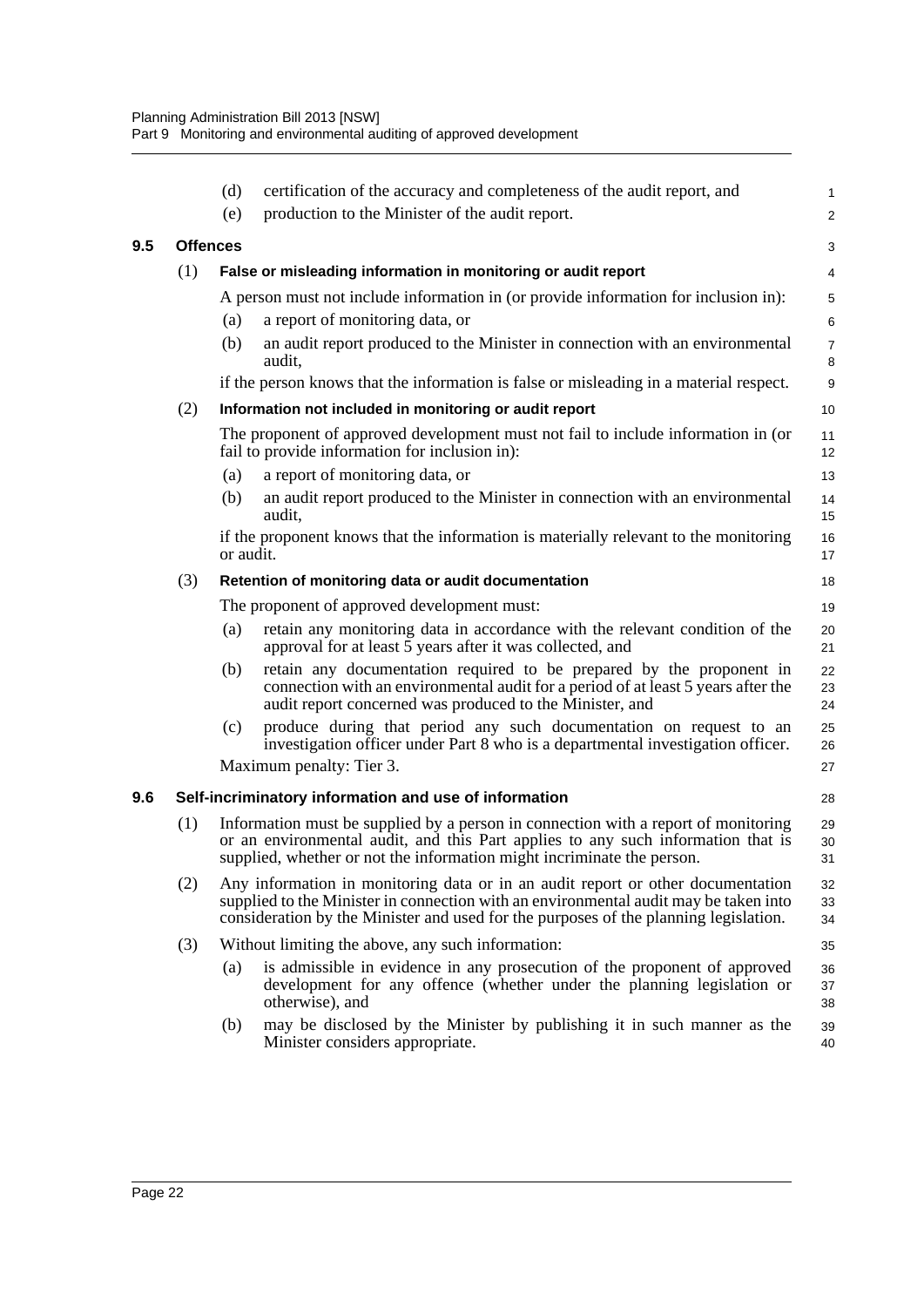# <span id="page-31-0"></span>**Part 10 Miscellaneous**

<span id="page-31-2"></span><span id="page-31-1"></span>

| 10.1 |     |       | Disclosure and misuse of information                                                                                                                                                                                                                                                                                                                                                                                                                                                          | $\sqrt{2}$                       |
|------|-----|-------|-----------------------------------------------------------------------------------------------------------------------------------------------------------------------------------------------------------------------------------------------------------------------------------------------------------------------------------------------------------------------------------------------------------------------------------------------------------------------------------------------|----------------------------------|
|      | (1) |       | A person must not disclose any information obtained in connection with the<br>administration of the planning legislation unless that disclosure is made:                                                                                                                                                                                                                                                                                                                                      | 3<br>4                           |
|      |     | (a)   | with the consent of the person from whom the information was obtained, or                                                                                                                                                                                                                                                                                                                                                                                                                     | $\mathbf 5$                      |
|      |     | (b)   | in connection with the administration of the planning legislation, or                                                                                                                                                                                                                                                                                                                                                                                                                         | $\,6$                            |
|      |     | (c)   | for the purposes of any legal proceedings arising out of the planning<br>legislation or of any report of any such proceedings, or                                                                                                                                                                                                                                                                                                                                                             | $\overline{7}$<br>8              |
|      |     | (d)   | in accordance with a requirement imposed under the Ombudsman Act 1974, or                                                                                                                                                                                                                                                                                                                                                                                                                     | 9                                |
|      |     | (e)   | with other lawful excuse.                                                                                                                                                                                                                                                                                                                                                                                                                                                                     | 10                               |
|      | (2) |       | A person acting in the administration of the planning legislation must not use, either<br>directly or indirectly, information acquired by the person in that capacity, being<br>information that is not generally known but if generally known might reasonably be<br>expected to affect materially the market value or price of any land, for the purpose of<br>gaining either directly or indirectly an advantage for himself or herself, or a person<br>with whom he or she is associated. | 11<br>12<br>13<br>14<br>15<br>16 |
|      | (3) |       | A person acting in the administration of the planning legislation, and being in a<br>position to do so, must not, for the purpose of gaining either directly or indirectly an<br>advantage for himself or herself, or a person with whom he or she is associated,<br>influence:                                                                                                                                                                                                               | 17<br>18<br>19<br>20             |
|      |     | (a)   | the making of any provision of a strategic plan or infrastructure plan or of a<br>proposal for any such provision, or                                                                                                                                                                                                                                                                                                                                                                         | 21<br>22                         |
|      |     | (b)   | the determination of an application for planning approval, or                                                                                                                                                                                                                                                                                                                                                                                                                                 | 23                               |
|      |     | (c)   | a decision concerning a complying development certificate, or                                                                                                                                                                                                                                                                                                                                                                                                                                 | 24                               |
|      |     | (d)   | the giving of a development control order.                                                                                                                                                                                                                                                                                                                                                                                                                                                    | 25                               |
|      | (4) |       | In this section, a person is associated with another person if the person is the spouse,<br>de facto partner, sibling, parent or child of the other person.                                                                                                                                                                                                                                                                                                                                   | 26<br>27                         |
|      |     | both. | Maximum penalty: Tier 3 or imprisonment for a term not exceeding 6 months, or                                                                                                                                                                                                                                                                                                                                                                                                                 | 28<br>29                         |
|      |     |       | Note. "De facto partner" is defined in section 21C of the Interpretation Act 1987.                                                                                                                                                                                                                                                                                                                                                                                                            | 30                               |
| 10.2 |     |       | <b>Exclusion of personal liability</b>                                                                                                                                                                                                                                                                                                                                                                                                                                                        | 31                               |
|      |     |       | A matter or thing done, or omitted to be done, by:                                                                                                                                                                                                                                                                                                                                                                                                                                            | 32                               |
|      |     | (a)   | the Minister, or                                                                                                                                                                                                                                                                                                                                                                                                                                                                              | 33                               |
|      |     |       | (b) the NSW Planning Director-General, or                                                                                                                                                                                                                                                                                                                                                                                                                                                     | 34                               |
|      |     | (c)   | any member of staff of the Department of Planning and Infrastructure, or                                                                                                                                                                                                                                                                                                                                                                                                                      | 35                               |
|      |     | (d)   | a member of a committee or panel established by the Minister or the NSW<br>Planning Director-General under Part 2, or                                                                                                                                                                                                                                                                                                                                                                         | 36<br>37                         |
|      |     | (e)   | a member of the Planning Assessment Commission, or                                                                                                                                                                                                                                                                                                                                                                                                                                            | 38                               |
|      |     | (f)   | a member of a regional planning panel, or                                                                                                                                                                                                                                                                                                                                                                                                                                                     | 39                               |
|      |     | (g)   | a member of a subregional planning board, or                                                                                                                                                                                                                                                                                                                                                                                                                                                  | 40                               |
|      |     | (h)   | a member of an independent hearing and assessment panel, or                                                                                                                                                                                                                                                                                                                                                                                                                                   | 41                               |
|      |     | (i)   | any individual acting as an investigation officer under Part 8, or                                                                                                                                                                                                                                                                                                                                                                                                                            | 42                               |
|      |     | (j)   | any individual acting under the direction of a person or body referred to above,<br>or                                                                                                                                                                                                                                                                                                                                                                                                        | 43<br>44                         |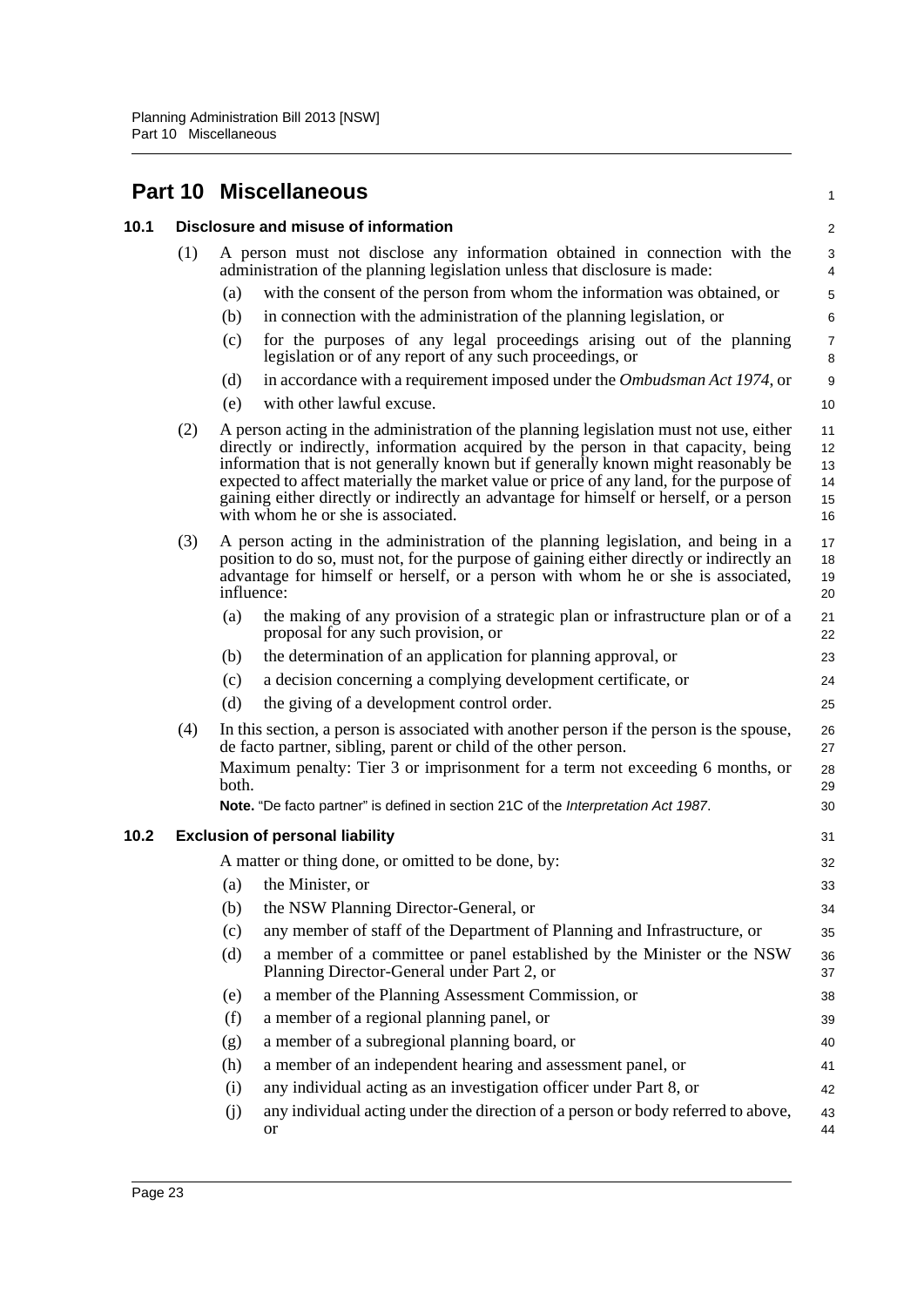(k) any individual acting as the delegate of a person or body referred to above, does not subject the Minister, the NSW Planning Director-General or any such member or individual so acting personally to any action, liability, claim or demand if the matter or thing was done, or omitted to be done, in good faith for the purpose of the administration of the planning legislation.

 $22$ 23 24

31

#### <span id="page-32-0"></span>**10.3 Delegation by public authorities other than councils and subregional planning boards**

(1) In this section, *public authority* does not include a council or a subregional planning board.

**Note.** See sections 377–381 of the *Local Government Act 1993* in relation to the delegation of functions by councils.

- (2) A public authority may delegate any function of the public authority under the planning legislation (other than this power of delegation) to a member of staff of the public authority. If the public authority is a chief executive officer, the function may be delegated to any member of staff of the public authority of which he or she is the chief executive officer.
- (3) A member of staff of a public authority may delegate any function of the member of staff under the planning legislation (other than this power of delegation) to any other member of staff of the public authority. However, if the function is a delegated function, the function cannot be subdelegated unless subdelegation is authorised by the terms of the original delegation. 17 18 19 20 21
- (4) A power conferred by this section is in addition to any other power of delegation of the public authority or member of staff or any power of a person to exercise functions on behalf of the public authority.

#### <span id="page-32-1"></span>**10.4 Publication of instruments of delegation**

- (1) Any instrument of delegation under this Act by the Minister, the Planning Ministerial Corporation, the NSW Planning Director-General, the Planning Assessment Commission or a regional planning panel is to be published on the NSW planning portal.
- (2) Failure to comply with this section does not affect the validity of any such delegation. 30

#### <span id="page-32-2"></span>**10.5 Regulations**

- (1) The Governor may make regulations, not inconsistent with this Act, for or with respect to any matter that by this Act is required or permitted to be prescribed or that is necessary or convenient to be prescribed for carrying out or giving effect to this Act. 32 33  $34$ 35
- (2) The regulations may create offences punishable by a penalty not exceeding \$11,000. 36
- (3) Regulations that may be made in connection with a particular Part of this Act may be made separately or by amending a Schedule to this Act that contains provisions relating to that Part. 37 38 39
- (4) A regulation may apply, adopt or incorporate any publication as in force from time to time. 40 41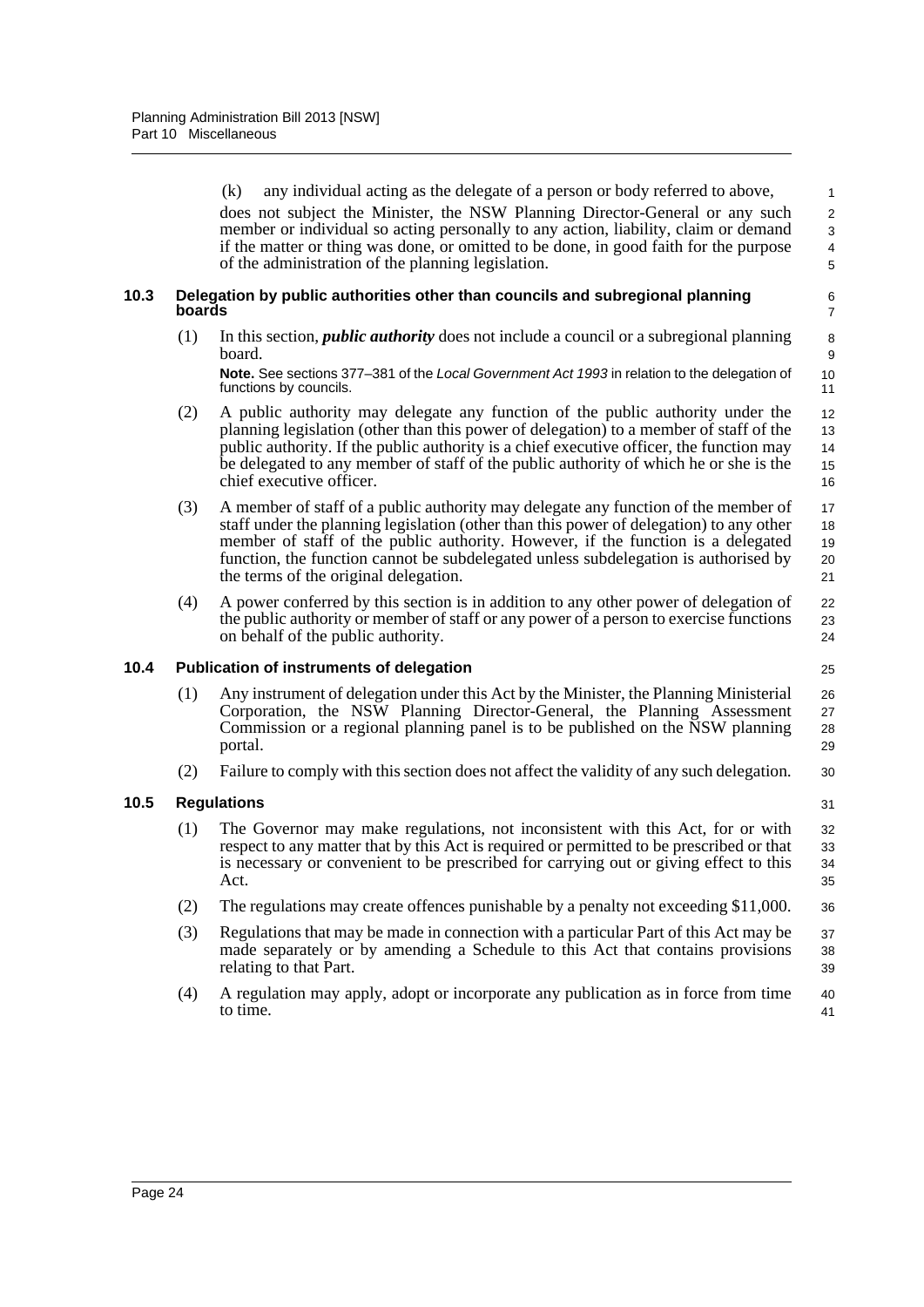## <span id="page-33-0"></span>**Schedule 1 Property provisions relating to Planning Ministerial Corporation**

 $\overline{2}$ 

1

#### 3 4

#### **1.1 General land functions of Corporation**

- (1) For the purposes of the planning legislation, the Planning Ministerial Corporation may, in such manner and subject to such terms and conditions as it thinks fit, sell, lease, exchange or otherwise dispose of or deal with land vested in the Corporation and grant easements or rights-of-way over that land or any part of it.
- (2) Without affecting the generality of subclause (1), the Planning Ministerial Corporation may, in any contract for the sale of land vested in it, include conditions for or with respect to:
	- (a) the erection of any building on that land by the purchaser within a specified period, or
	- (b) conferring on the Corporation an option or right to repurchase that land if the purchaser has failed to comply with a condition referred to in paragraph (a), or 14 15
	- (c) conferring on the Corporation an option or right to repurchase that land if the purchaser wishes to sell or otherwise dispose of that land before the expiration of a specified period or requiring the purchaser to pay to the Corporation a sum determined in a specified manner where the Corporation does not exercise that option or right, or 16 17 18 19 20
	- (d) the determination of the repurchase price payable by the Corporation pursuant to a condition referred to in paragraph (b) or (c).
- (3) A condition included in a contract of sale pursuant to subclause (2) does not merge in the transfer of title to the land, the subject of the contract of sale, on completion of the sale.
- (4) In addition to other functions conferred or imposed on the Planning Ministerial Corporation under the planning legislation or under any other legislation, the Corporation may, for the purposes of the planning legislation:
	- (a) manage land vested in the Corporation, and
	- (b) cause surveys to be made and plans of surveys to be prepared in relation to land vested in the Corporation or in relation to any land proposed to be acquired by the Corporation, and
	- (c) demolish, or cause to be demolished, any building on land vested in the Corporation of which it has exclusive possession, and
	- (d) provide, or arrange, on such terms and conditions as may be agreed upon for the location or relocation of utility services within or adjoining or in the vicinity of land vested in the Corporation, and
	- (e) subdivide and re-subdivide land and consolidate subdivided or re-subdivided land vested in the Corporation, and
	- (f) set out and construct roads on land vested in the Corporation or on land of which the Corporation has exclusive possession, or on any other land with the consent of the person in whom it is vested, and 40 41 42
	- (g) erect, alter, repair and renovate buildings on and make other improvements to or otherwise develop land vested in the Corporation or any other land, with the consent of a person in whom it is vested, and 43 44 45
	- (h) cause any work to be done on or in relation to any land vested in the Corporation or any other land, with the consent of the person in whom it is 46 47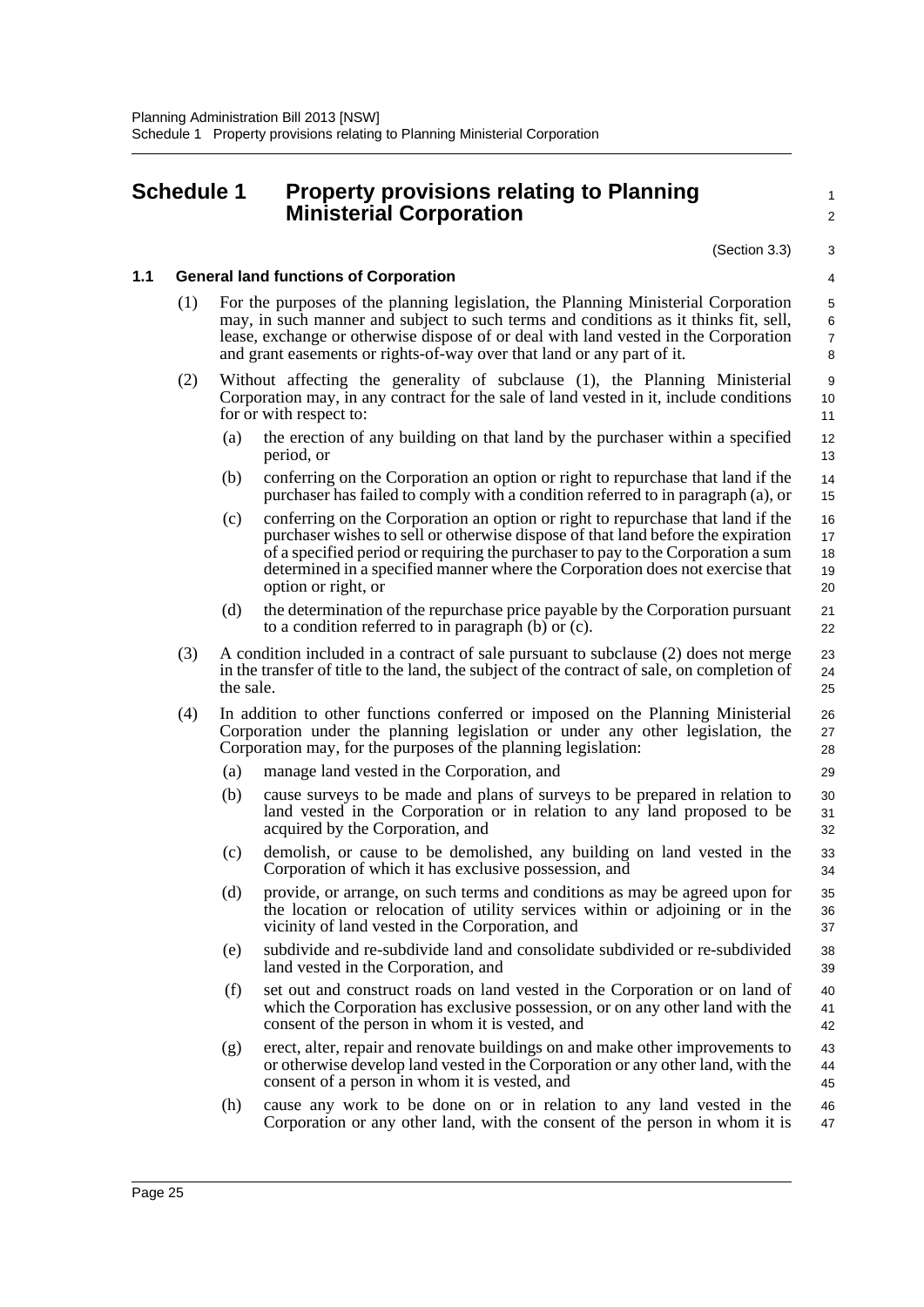vested, for the purpose of rendering it fit to be used for any purpose for which it may be used under the local plan which applies to the land, and

- (i) by notification published in the Gazette, dedicate any land vested in the Corporation as a reserve for public recreation or other public purposes and fence, plant and improve any such reserve.
- (5) In the exercise of any function under subclause (4) (f), consultations are to be held with Roads and Maritime Services, the relevant council and such other persons as the Minister determines.
- (6) In relation to any land (whether vested in the Planning Ministerial Corporation or not), the Corporation may exercise any function that is necessary or convenient to be exercised in, or for any purpose of, the application of any part of a Planning Growth Fund.

#### **1.2 Power of Corporation to acquire land etc**

13 14

32 33

42

- (1) The Planning Ministerial Corporation may, for the purposes of the planning legislation or pursuant to any function conferred or imposed on the Minister or the NSW Planning Director-General by the planning control provisions of a local plan, acquire land by agreement or by compulsory process in accordance with the *Land Acquisition (Just Terms Compensation) Act 1991*.
- (2) Without limiting the generality of subclause (1), the Planning Ministerial Corporation may acquire in any manner authorised by that subclause: 19 20
	- (a) any land to which the planning control provisions of a local plan apply and which the Minister considers should be made available in the public interest for any purpose, or
	- (b) any land of which that proposed to be acquired under this Schedule forms part, or
	- (c) any land adjoining or in the vicinity of any land proposed to be acquired under this Schedule, or
	- (d) a leasehold or any other interest in land.
- (3) The Planning Ministerial Corporation may acquire, by gift inter vivos, devise or bequest, any property for the purposes of the planning legislation and may agree to the condition of any such gift, devise or bequest. 29 30 31
- (4) The rule of law against remoteness of vesting does not apply to any such condition to which the Planning Ministerial Corporation has agreed.
- (5) If the Planning Ministerial Corporation acquires property under subclause (3), neither an instrument that effects the acquisition nor any agreement pursuant to which the property is acquired is chargeable with duty under the *Duties Act 1997*. 34 35 36
- (6) For the purposes of the *Public Works Act 1912*, any acquisition of land under this clause is taken to be for an authorised work and the Planning Ministerial Corporation is, in relation to that authorised work, taken to be the Constructing Authority. Sections 34, 35, 36 and 37 of the *Public Works Act 1912* do not apply in respect of works constructed by the Planning Ministerial Corporation. 37 38 39 40 41

#### **1.3 Notification of interests**

(1) The Registrar-General must, at the request of the Planning Ministerial Corporation made in a manner approved by the Registrar-General and on payment of the fee 43 44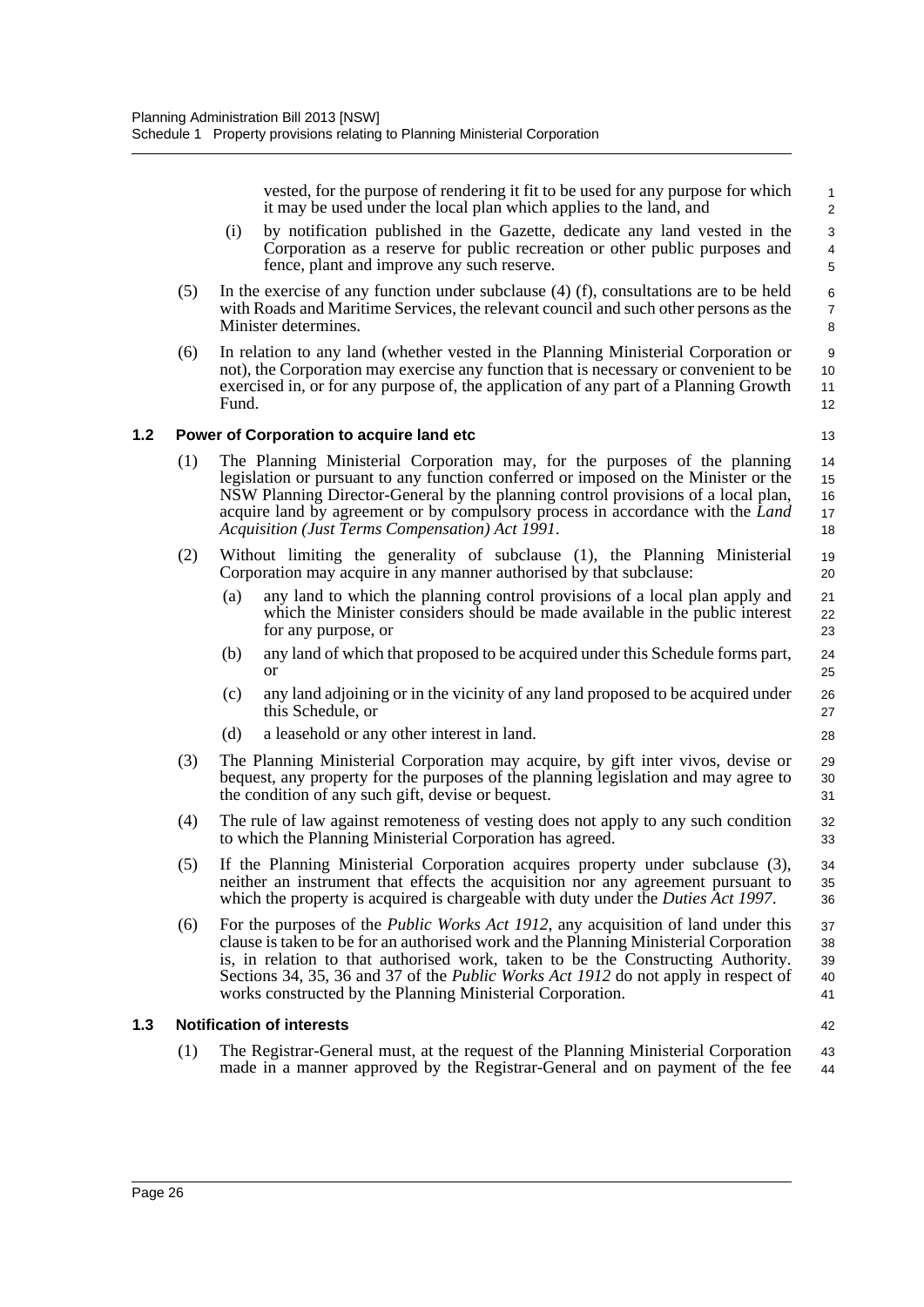prescribed under the *Real Property Act 1900*, make, in the Register kept under that Act, a recording appropriate to signify:

- (a) that land specified in the request is held subject to a condition authorised under clause  $1.1(2)$ , or
- (b) that a recording made pursuant to paragraph (a) has ceased to have effect.
- (2) The Planning Ministerial Corporation is not to make a request pursuant to subclause  $(1)$  (a) except for the purpose of ensuring compliance with the conditions in the contract of sale under which the land was sold, but the Registrar-General is not to be concerned to inquire whether any such request has been made for that purpose.
- (3) Where a recording pursuant to subclause (1) (a) has been made in respect of any land, the Registrar-General must not register under the *Real Property Act 1900* a transfer of that land to or by a person other than the Planning Ministerial Corporation unless it would be so registrable if this Schedule had not been enacted and unless: 10 11 12 13
	- (a) a recording pursuant to subclause (1) (b) has been made in respect of the land, or 14 15
	- (b) the consent of the Corporation to the transfer has been endorsed on the transfer. 16 17
- (4) When a recording is made pursuant to subclause (1) in respect of any land, the NSW Planning Director-General must notify the council in whose area the land is situated of the recording. 18 19 20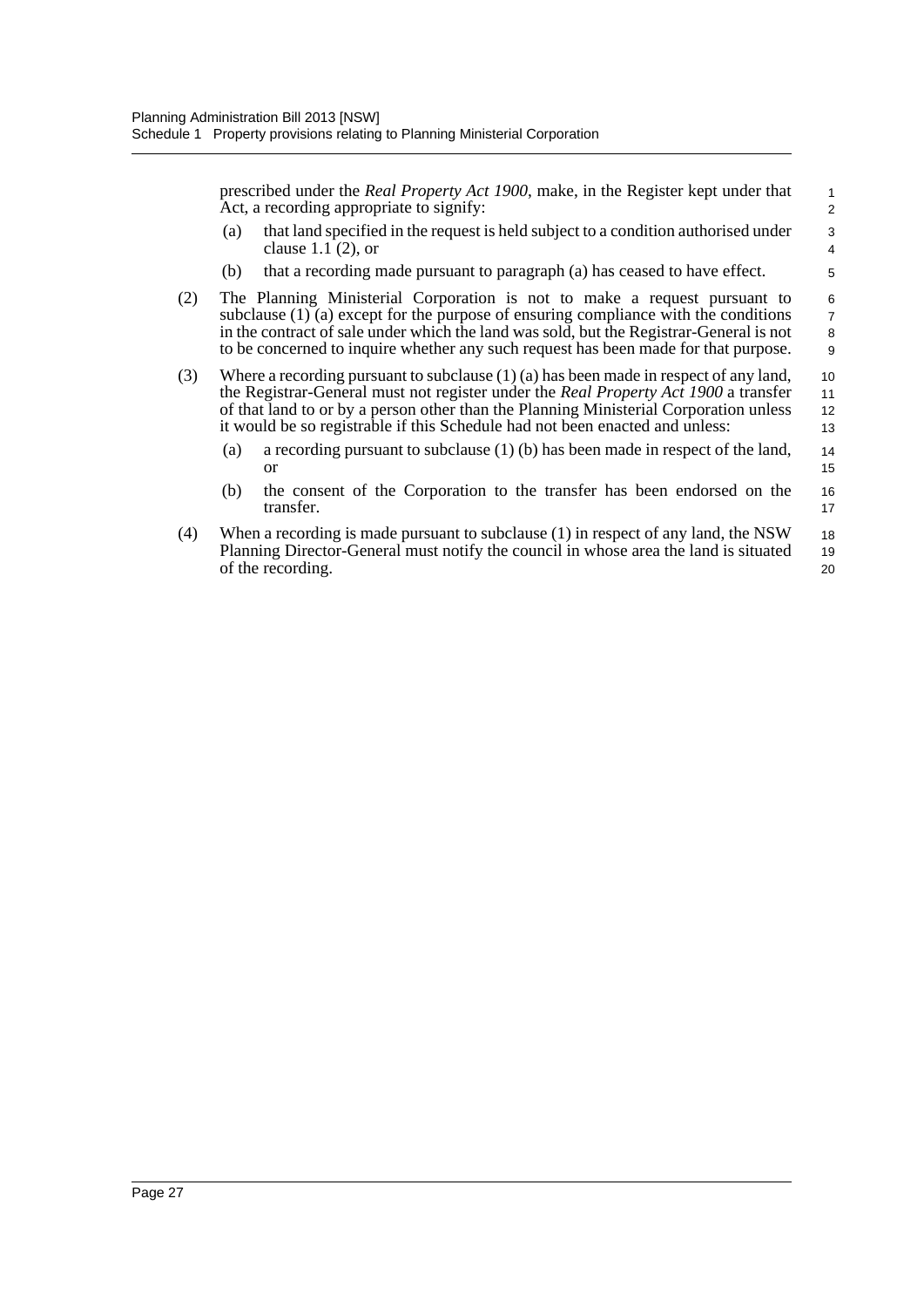<span id="page-36-0"></span>

|     | <b>Schedule 2</b> |                    | <b>Provisions relating to Planning Assessment</b><br><b>Commission</b>                                                                                                                                                                                                                                                             | 1<br>$\overline{\mathbf{c}}$ |
|-----|-------------------|--------------------|------------------------------------------------------------------------------------------------------------------------------------------------------------------------------------------------------------------------------------------------------------------------------------------------------------------------------------|------------------------------|
|     |                   |                    | (Section 4.5)                                                                                                                                                                                                                                                                                                                      | 3                            |
| 2.1 |                   | <b>Definitions</b> |                                                                                                                                                                                                                                                                                                                                    | 4                            |
|     |                   |                    | In this Schedule:                                                                                                                                                                                                                                                                                                                  | 5                            |
|     |                   |                    | <i>chairperson</i> means the person appointed by the Minister as the chairperson of the<br>Commission.                                                                                                                                                                                                                             | 6<br>$\overline{7}$          |
|     |                   |                    | <b>Commission</b> means the Planning Assessment Commission.                                                                                                                                                                                                                                                                        | 8                            |
| 2.2 |                   |                    | <b>Public hearings by Commission</b>                                                                                                                                                                                                                                                                                               | 9                            |
|     | (1)               |                    | The Commission must conduct a public hearing if (and only if):                                                                                                                                                                                                                                                                     | 10                           |
|     |                   | (a)                | the Commission is requested to do so by the Minister under section 4.3 (1) (c),<br>$\alpha$                                                                                                                                                                                                                                        | 11<br>12                     |
|     |                   | (b)                | the Minister has determined in a gateway determination that the Commission<br>is to conduct a public hearing into a planning proposal for provisions of a local<br>plan.                                                                                                                                                           | 13<br>14<br>15               |
|     | (2)               |                    | The Commission must give reasonable notice of the public hearing:                                                                                                                                                                                                                                                                  | 16                           |
|     |                   | (a)                | by advertisement published in such newspapers as the Commission thinks fit,<br>to the public, and                                                                                                                                                                                                                                  | 17<br>18                     |
|     |                   | (b)                | by notice in writing to any public authorities that the Commission thinks are<br>likely to have an interest in the subject-matter of the public hearing.                                                                                                                                                                           | 19<br>20                     |
|     | (3)               |                    | The notice of a public hearing must contain the following matters:                                                                                                                                                                                                                                                                 | 21                           |
|     |                   | (a)                | the subject-matter of the public hearing,                                                                                                                                                                                                                                                                                          | 22                           |
|     |                   | (b)                | the time, date and place of the public hearing,                                                                                                                                                                                                                                                                                    | 23                           |
|     |                   | (c)                | a statement that submissions may be made to the Commission in relation to the<br>subject-matter concerned not later than the date specified in the notice (being<br>a date not less than 14 days after the notice is given),                                                                                                       | 24<br>25<br>26               |
|     |                   | (d)                | if the public hearing relates to an application for development consent—a<br>statement of the effect the public hearing will have on any appeal rights in<br>relation to the application.                                                                                                                                          | 27<br>28<br>29               |
|     | (4)               |                    | If the Commission is satisfied that it is desirable to do so in the public interest<br>because of the confidential nature of any evidence or matter or for any other reason,<br>the Commission may direct that part of any public hearing is to take place in private<br>and give directions as to the persons who may be present. | 30<br>31<br>32<br>33         |
| 2.3 |                   |                    | Attendance of witnesses and production of documents at public hearings                                                                                                                                                                                                                                                             | 34                           |
|     | (1)               |                    | The chairperson of the Commission may require a person:                                                                                                                                                                                                                                                                            | 35                           |
|     |                   | (a)                | to attend a public hearing of the Commission to give evidence, or                                                                                                                                                                                                                                                                  | 36                           |
|     |                   | (b)                | to produce to the Commission a document that is relevant to a public hearing<br>conducted by the Commission,                                                                                                                                                                                                                       | 37<br>38                     |
|     |                   |                    | at a time, date and place specified in a notice given to the person.                                                                                                                                                                                                                                                               | 39                           |
|     | (2)               |                    | A person must not, without reasonable excuse, fail to comply with a requirement to<br>attend a public hearing, or to produce a document.                                                                                                                                                                                           | 40<br>41                     |
|     |                   |                    | Maximum penalty: \$11,000.                                                                                                                                                                                                                                                                                                         | 42                           |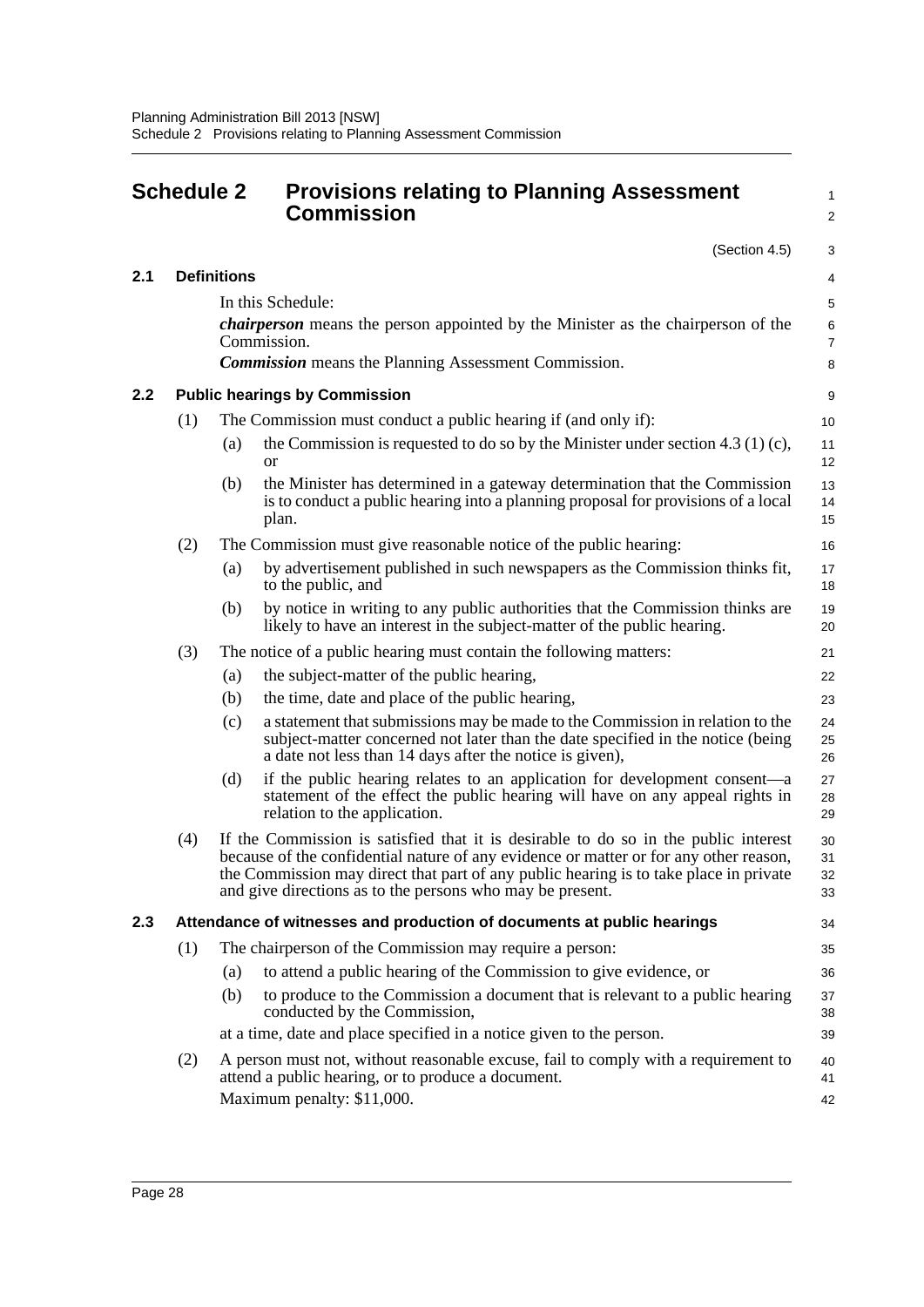|     | (3) |                                                                                                                                                                                                                                                                                                                                                                                   | The Commission may permit a person appearing as a witness before the Commission<br>to give evidence by tendering a written statement.                                                                              | $\mathbf{1}$<br>$\overline{2}$                     |
|-----|-----|-----------------------------------------------------------------------------------------------------------------------------------------------------------------------------------------------------------------------------------------------------------------------------------------------------------------------------------------------------------------------------------|--------------------------------------------------------------------------------------------------------------------------------------------------------------------------------------------------------------------|----------------------------------------------------|
| 2.4 |     |                                                                                                                                                                                                                                                                                                                                                                                   | <b>Commission may restrict publication of evidence</b>                                                                                                                                                             | 3                                                  |
|     | (1) | If the Commission is satisfied that it is desirable to do so in the public interest<br>because of the confidential nature of any evidence or matter or for any other reason,<br>the Commission may direct that evidence given before the Commission or contained<br>in documents lodged with the Commission not be published or may only be<br>published subject to restrictions. |                                                                                                                                                                                                                    | 4<br>$\mathbf 5$<br>$\,6\,$<br>$\overline{7}$<br>8 |
|     | (2) | A person must not, without reasonable excuse, fail to comply with a direction given<br>by the Commission under this clause.<br>Maximum penalty: \$11,000.                                                                                                                                                                                                                         |                                                                                                                                                                                                                    | 9<br>10<br>11                                      |
| 2.5 |     |                                                                                                                                                                                                                                                                                                                                                                                   | <b>Reports by Commission after public hearing</b>                                                                                                                                                                  | 12                                                 |
|     | (1) |                                                                                                                                                                                                                                                                                                                                                                                   | The Commission must provide a copy of its findings and recommendations after a<br>public hearing held by it (a <i>final report</i> ):                                                                              | 13<br>14                                           |
|     |     | (a)                                                                                                                                                                                                                                                                                                                                                                               | to the Minister or to such other person or body as the Minister may direct, and                                                                                                                                    | 15                                                 |
|     |     | (b)                                                                                                                                                                                                                                                                                                                                                                               | in the case of proposed development the subject of an application for<br>development consent—to the consent authority and to any public authority<br>whose concurrence is required to the development, and         | 16<br>17<br>18                                     |
|     |     | (c)                                                                                                                                                                                                                                                                                                                                                                               | to such other persons as the Commission thinks fit.                                                                                                                                                                | 19                                                 |
|     | (2) | A final report must contain a summary of any submissions received by the<br>Commission in relation to the subject-matter of the public hearing.                                                                                                                                                                                                                                   |                                                                                                                                                                                                                    | 20<br>21                                           |
|     | (3) | A final report is to be made publicly available on the NSW planning portal within a<br>reasonable time after it has been provided to the Minister or to a person or body<br>directed by the Minister.                                                                                                                                                                             |                                                                                                                                                                                                                    |                                                    |
| 2.6 |     |                                                                                                                                                                                                                                                                                                                                                                                   | <b>Annual report by Commission</b>                                                                                                                                                                                 | 25                                                 |
|     | (1) | The Commission must provide to the Minister an annual report on its operations in<br>the preceding year.                                                                                                                                                                                                                                                                          |                                                                                                                                                                                                                    | 26<br>27                                           |
|     | (2) | An annual report is to be made publicly available on a government website within a<br>reasonable time after it has been provided to the Minister.                                                                                                                                                                                                                                 |                                                                                                                                                                                                                    | 28<br>29                                           |
| 2.7 |     | <b>Regulations</b>                                                                                                                                                                                                                                                                                                                                                                |                                                                                                                                                                                                                    | 30                                                 |
|     |     |                                                                                                                                                                                                                                                                                                                                                                                   | The regulations may make provision for or with respect to the following:                                                                                                                                           | 31                                                 |
|     |     | (a)                                                                                                                                                                                                                                                                                                                                                                               | the procedures of the Commission, including the procedures for public<br>hearings relating to any or all, or a class, of its functions,                                                                            | 32<br>33                                           |
|     |     | (b)                                                                                                                                                                                                                                                                                                                                                                               | without limiting paragraph (a), providing that parties are not to be represented<br>(whether by an Australian legal practitioner or any other person) or are only to<br>be represented in specified circumstances, | 34<br>35<br>36                                     |
|     |     | (c)                                                                                                                                                                                                                                                                                                                                                                               | requiring the provision of information to the Commission for the purposes of<br>a public hearing or the exercise of any of its other functions,                                                                    | 37<br>38                                           |
|     |     | (d)                                                                                                                                                                                                                                                                                                                                                                               | the provision of information or reports by the Commission.                                                                                                                                                         | 39                                                 |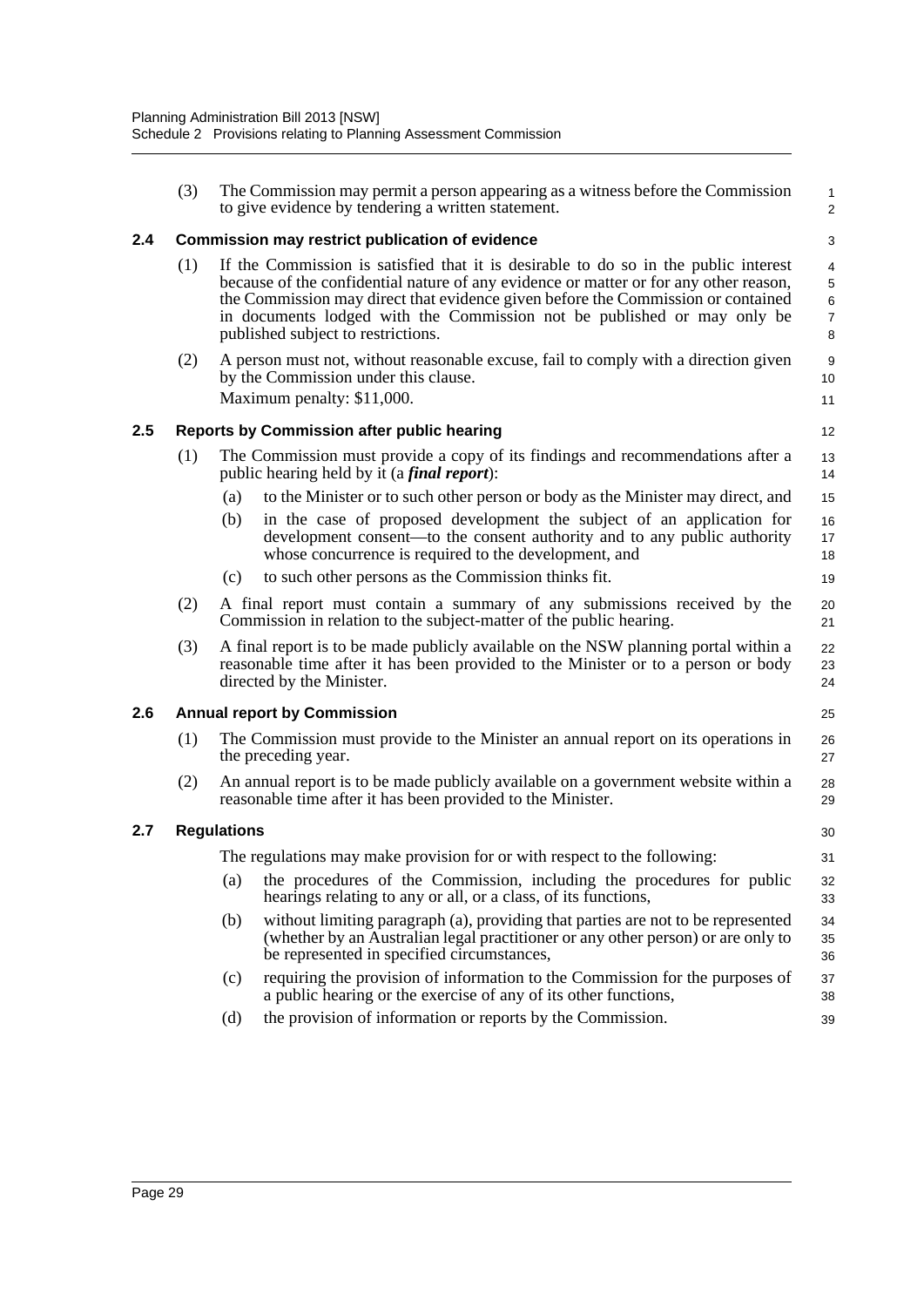# <span id="page-38-0"></span>**Schedule 3 Constitution of regional planning panels**

(Section 5.1)

1

#### **3.1 Constitution of regional planning panels**

The following regional planning panels are constituted for the parts of the State situated within the local government areas specified in relation to each panel:

- (a) Sydney East Regional Planning Panel—local government areas of Ashfield, Botany Bay City, Burwood, Canada Bay, Canterbury City, Hunter's Hill, Hurstville City, Kogarah, Lane Cove, Leichhardt, Manly, Marrickville, Mosman, North Sydney, Pittwater, Randwick City, Rockdale City, Ryde City, Strathfield, Sutherland Shire, Warringah, Waverley, Willoughby City and Woollahra.
- (b) Sydney West Regional Planning Panel—local government areas of Auburn, Bankstown City, Blacktown City, Blue Mountains City, Camden, Campbelltown City, Fairfield City, Hawkesbury City, Holroyd City, Hornsby, Ku-ring-gai, Liverpool City, Parramatta City, Penrith City, The Hills Shire and Wollondilly.
- (c) Hunter and Central Coast Regional Planning Panel—local government areas of Cessnock City, Dungog, Gloucester, Gosford City, Great Lakes, Greater Taree City, Lake Macquarie City, Maitland City, Muswellbrook, Newcastle City, Port Stephens, Singleton, Upper Hunter Shire and Wyong.
- (d) Northern Regional Planning Panel—local government areas of Armidale Dumaresq, Ballina, Bellingen, Byron, Clarence Valley, Coffs Harbour City, Glen Innes Severn, Gunnedah, Guyra, Gwydir, Inverell, Kempsey, Kyogle, Lismore City, Liverpool Plains, Moree Plains, Nambucca, Narrabri, Port Macquarie-Hastings, Richmond Valley, Tamworth Regional, Tenterfield, Tweed, Uralla and Walcha.
- (e) Southern Regional Planning Panel—local government areas of City of Albury, Bega Valley, Bombala, Boorowa, Coolamon, Cooma-Monaro Shire, Cootamundra, Eurobodalla, Goulburn Mulwaree, Greater Hume Shire, Gundagai, Harden, Junee, Kiama, Lockhart, Palerang, Queanbeyan City, Shellharbour City, Shoalhaven City, Snowy River, Temora, Tumbarumba, Tumut Shire, Upper Lachlan Shire, Wagga Wagga City, Wingecarribee, Wollongong City, Yass Valley and Young. 27 28 29 30 31 32 33
- (f) Western Regional Planning Panel—local government areas of Balranald, Bathurst Regional, Berrigan, Bland, Blayney, Bogan, Bourke, Brewarrina, Broken Hill City, Cabonne, Carrathool, Central Darling, Cobar, Conargo, Coonamble, Corowa Shire, Cowra, Deniliquin, Dubbo City, Forbes, Gilgandra, Griffith City, Hay, Jerilderie, Lachlan, Leeton, City of Lithgow, Mid-Western Regional, Murray, Murrumbidgee, Narrandera, Narromine, Oberon, Orange City, Parkes, Urana, Wakool, Walgett, Warren, Warrumbungle Shire, Weddin, Wellington and Wentworth. 34 35 36 37 38 39 40 41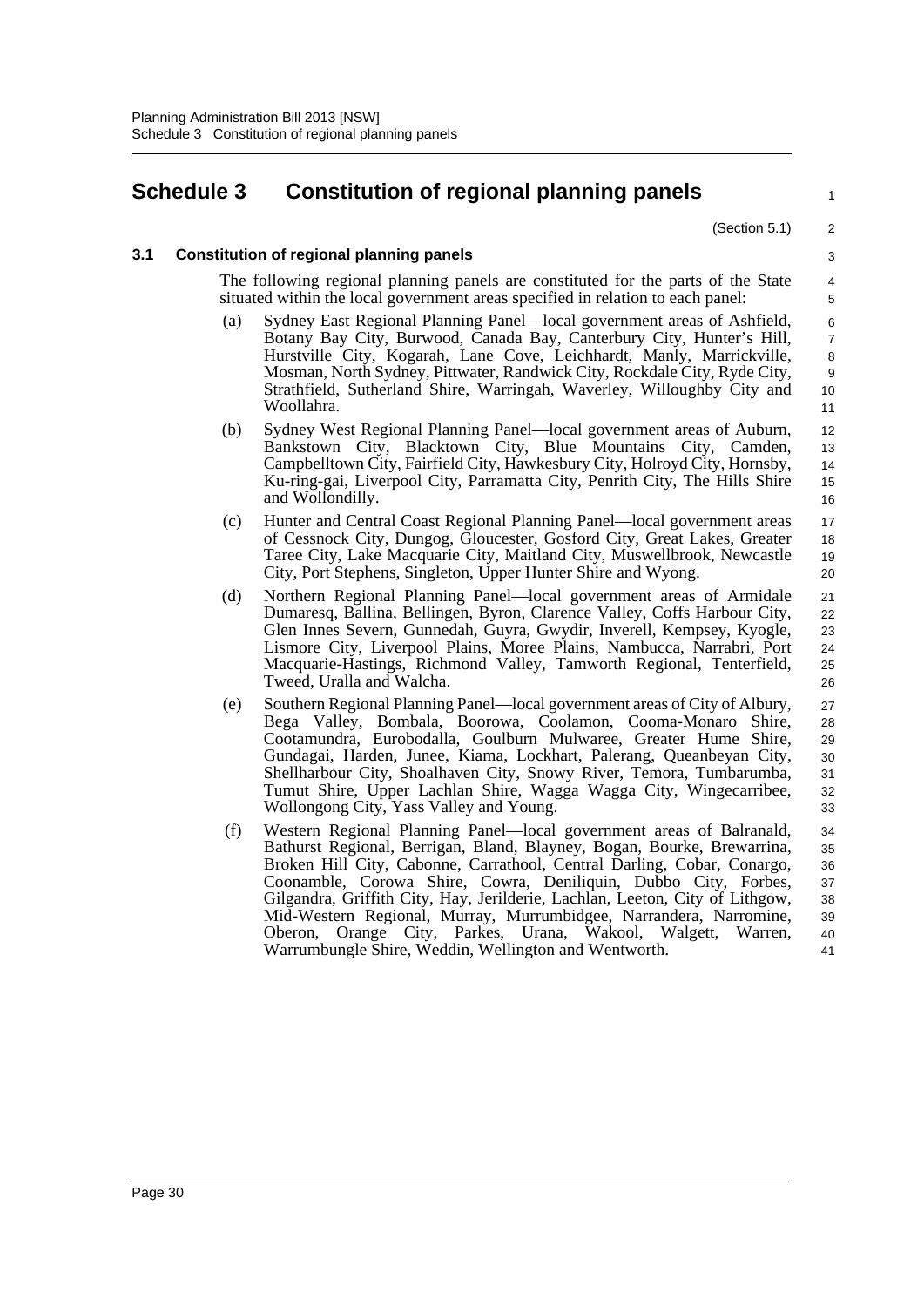# <span id="page-39-0"></span>**Schedule 4 Constitution of subregional planning boards**

1

### **4.1 Constitution**

The following are constituted as subregional planning boards: **Note.** The boards and their respective subregions to be inserted by Ministerial order.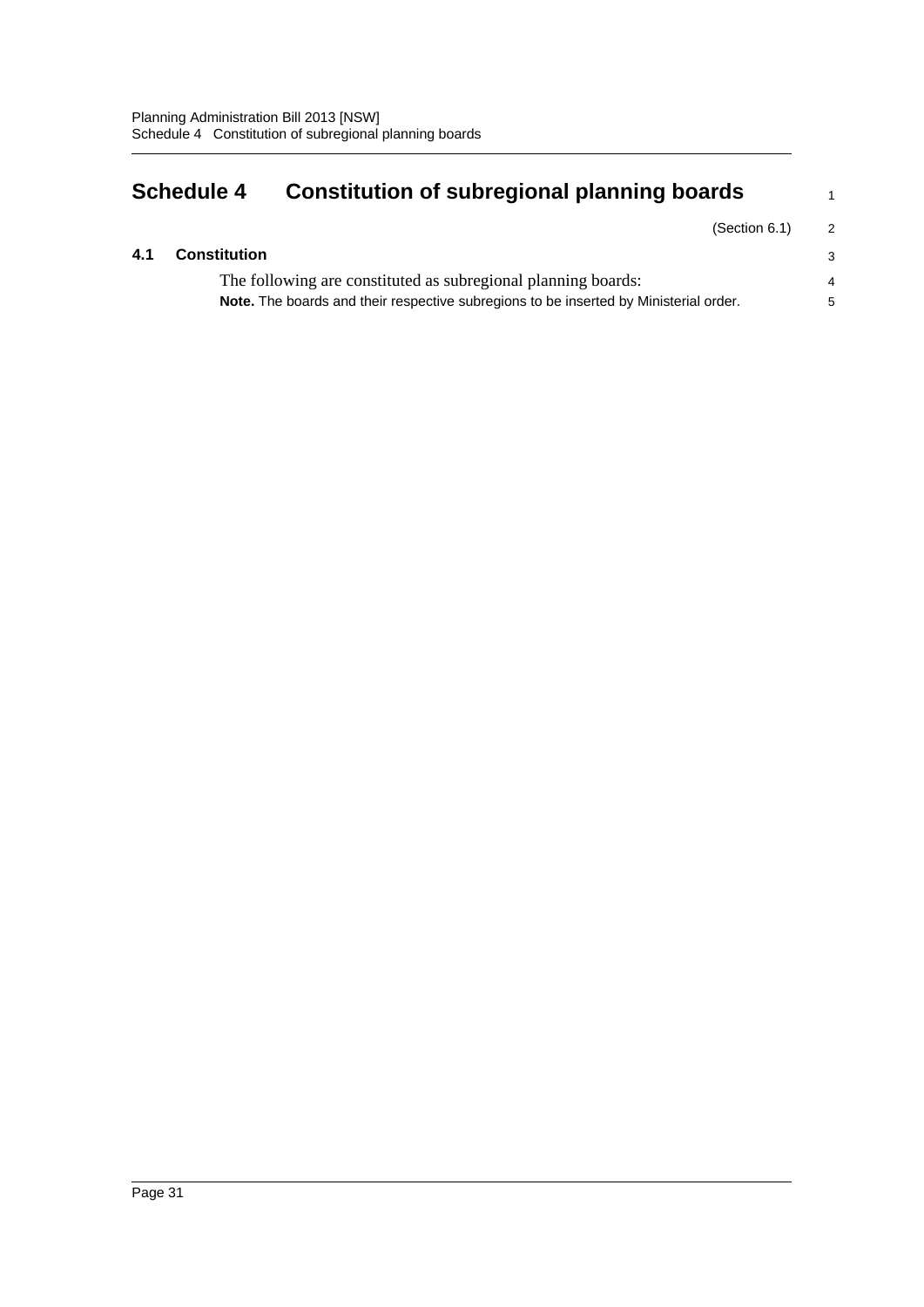<span id="page-40-0"></span>

| <b>Schedule 5</b>                               |     |                    | <b>Provisions relating to planning bodies</b>                                                                                                                                                                    |                           |
|-------------------------------------------------|-----|--------------------|------------------------------------------------------------------------------------------------------------------------------------------------------------------------------------------------------------------|---------------------------|
|                                                 |     |                    | (Sections 2.3, 4.5, 5.4 and 6.4)                                                                                                                                                                                 | $\overline{2}$            |
| Part 1                                          |     |                    | <b>Preliminary</b>                                                                                                                                                                                               | 3                         |
| 5.1                                             |     | <b>Definitions</b> |                                                                                                                                                                                                                  | 4                         |
|                                                 |     |                    | In this Schedule:                                                                                                                                                                                                | 5                         |
|                                                 |     |                    | <i>appoint</i> means nominate in relation to a council nominee of a regional planning panel<br>or a subregional planning board.                                                                                  | $\,6\,$<br>$\overline{7}$ |
|                                                 |     | body.              | <i>member</i> means the chairperson, council nominee or other member of a planning                                                                                                                               | 8<br>9                    |
|                                                 |     |                    | <i>planning body</i> means any of the following:                                                                                                                                                                 | 10                        |
|                                                 |     | (a)                | the Planning Assessment Commission,                                                                                                                                                                              | 11                        |
|                                                 |     | (b)                | a regional planning panel,                                                                                                                                                                                       | 12                        |
|                                                 |     | (c)                | a subregional planning board,                                                                                                                                                                                    | 13                        |
|                                                 |     | (d)                | a committee or panel established by the Minister or NSW Planning<br>Director-General under section 2.3 of this Act.                                                                                              | 14<br>15                  |
| Part 2<br><b>Provisions relating to members</b> |     |                    |                                                                                                                                                                                                                  | 16                        |
| 5.2                                             |     |                    | Terms of office of members                                                                                                                                                                                       | 17                        |
|                                                 | (1) |                    | A member of a planning body holds office, subject to this Act and the regulations,<br>for such period as is specified in the member's instrument of appointment:                                                 | 18<br>19                  |
|                                                 |     | (a)                | in the case of the Planning Assessment Commission—not exceeding 3 years,<br><sub>or</sub>                                                                                                                        | 20<br>21                  |
|                                                 |     | (b)                | in the case of a regional planning panel—not exceeding 3 years, or                                                                                                                                               | 22                        |
|                                                 |     | (c)                | in the case of a subregional planning board—not exceeding 4 years.                                                                                                                                               | 23                        |
|                                                 | (2) |                    | That period may be determined by reference to the occurrence of a specified event or<br>the completion of the exercise of particular functions of the planning body.                                             | 24<br>25                  |
|                                                 | (3) |                    | A member is eligible (if otherwise qualified) for re-appointment.                                                                                                                                                | 26                        |
|                                                 | (4) |                    | A member of the Planning Assessment Commission may not hold office as a member<br>for more than 6 years in total.                                                                                                | 27<br>28                  |
| 5.3                                             |     |                    | <b>Full-time or part-time office</b>                                                                                                                                                                             | 29                        |
|                                                 | (1) |                    | The Minister may appoint a member of the Planning Assessment Commission on<br>either a full-time or part-time basis. The Minister may change the basis of the<br>appointment during the member's term of office. | 30<br>31<br>32            |
|                                                 | (2) |                    | The office of a member of any other planning body is a part-time office.                                                                                                                                         | 33                        |
| 5.4                                             |     |                    | Deputy chairperson—regional planning panels and subregional planning boards                                                                                                                                      | 34                        |
|                                                 | (1) |                    | A regional planning panel or subregional planning board may elect a deputy<br>chairperson from among its State members.                                                                                          | 35<br>36                  |
|                                                 | (2) |                    | The deputy chairperson vacates office as deputy chairperson if he or she:                                                                                                                                        | 37                        |
|                                                 |     | (a)                | is removed from that office by the panel or board, or                                                                                                                                                            | 38                        |
|                                                 |     | (b)                | resigns that office by instrument in writing addressed to the panel or board, or                                                                                                                                 | 39                        |
|                                                 |     | (c)                | ceases to be a member of the panel or board.                                                                                                                                                                     | 40                        |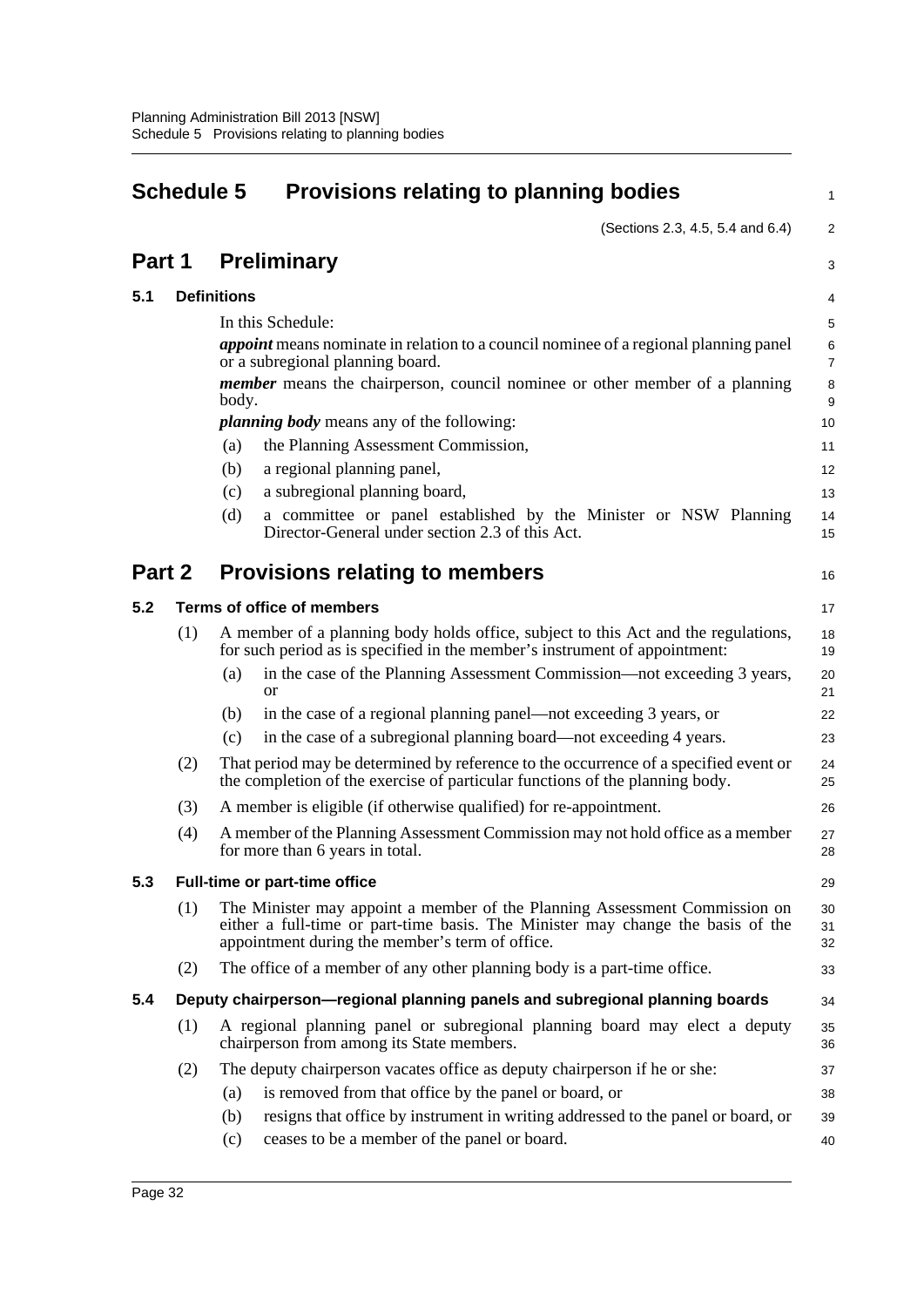| 5.5 |                                                                                                                                                                                                                                                                                               | <b>Remuneration of members</b><br>$\mathbf{1}$                                                                                                                                                                                                                                                                                                                                            |                                              |  |  |  |  |  |
|-----|-----------------------------------------------------------------------------------------------------------------------------------------------------------------------------------------------------------------------------------------------------------------------------------------------|-------------------------------------------------------------------------------------------------------------------------------------------------------------------------------------------------------------------------------------------------------------------------------------------------------------------------------------------------------------------------------------------|----------------------------------------------|--|--|--|--|--|
|     | (1)<br>A member of a planning body (other than a full-time member of the Planning<br>Assessment Commission) is entitled to be paid such remuneration (including<br>travelling and subsistence allowances) as the Minister may from time to time<br>determine in respect of the member.<br>(2) |                                                                                                                                                                                                                                                                                                                                                                                           | $\sqrt{2}$<br>$\sqrt{3}$<br>4<br>$\mathbf 5$ |  |  |  |  |  |
|     |                                                                                                                                                                                                                                                                                               | A full-time member of the Planning Assessment Commission is entitled to be paid:                                                                                                                                                                                                                                                                                                          |                                              |  |  |  |  |  |
|     |                                                                                                                                                                                                                                                                                               | remuneration in accordance with the Statutory and Other Offices<br>(a)<br>Remuneration Act 1975, and                                                                                                                                                                                                                                                                                      | $\overline{7}$<br>8                          |  |  |  |  |  |
|     |                                                                                                                                                                                                                                                                                               | such travelling and subsistence allowances as the Minister may from time to<br>(b)<br>time determine in respect of the member.                                                                                                                                                                                                                                                            | $\boldsymbol{9}$<br>10                       |  |  |  |  |  |
| 5.6 |                                                                                                                                                                                                                                                                                               | Alternate members (except for Planning Assessment Commission)                                                                                                                                                                                                                                                                                                                             | 11                                           |  |  |  |  |  |
|     | (1)                                                                                                                                                                                                                                                                                           | In this clause:                                                                                                                                                                                                                                                                                                                                                                           | 12                                           |  |  |  |  |  |
|     |                                                                                                                                                                                                                                                                                               | <i>appointing authority</i> for a member of a planning body means the Minister, the NSW<br>Planning Director-General or the council that appointed the member.<br><i>planning body</i> does not include the Planning Assessment Commission.                                                                                                                                               | 13<br>14<br>15                               |  |  |  |  |  |
|     | (2)                                                                                                                                                                                                                                                                                           | The appointing authority may, from time to time, appoint a person to be the alternate<br>of a member of a planning body, and may revoke any such appointment.                                                                                                                                                                                                                             | 16<br>17                                     |  |  |  |  |  |
|     | (3)                                                                                                                                                                                                                                                                                           | In the absence of a member, the member's alternate may, if available, act in the place<br>of the member.                                                                                                                                                                                                                                                                                  | 18<br>19                                     |  |  |  |  |  |
|     | (4)                                                                                                                                                                                                                                                                                           | While acting in the place of a member, a person has all the functions of the member<br>and is taken to be a member.                                                                                                                                                                                                                                                                       | 20<br>21                                     |  |  |  |  |  |
|     | (5)                                                                                                                                                                                                                                                                                           | A person may be appointed as the alternate of 2 or more members, but may represent<br>only one of those members at any meeting of the planning body.                                                                                                                                                                                                                                      | 22<br>23                                     |  |  |  |  |  |
|     | (6)                                                                                                                                                                                                                                                                                           | In the case of State members of a regional planning panel or a subregional planning<br>board, a number of persons may be appointed as the alternate of one or more<br>members. The person who may act in the place of a member on any particular<br>occasion is the person determined by the chairperson of the panel or board<br>concerned.                                              | 24<br>25<br>26<br>27<br>28                   |  |  |  |  |  |
|     | (7)                                                                                                                                                                                                                                                                                           | A person while acting in the place of a member is entitled to be paid such<br>remuneration (including travelling and subsistence allowances) as the Minister may<br>from time to time determine in respect of the person.                                                                                                                                                                 | 29<br>30<br>31                               |  |  |  |  |  |
|     | (8)                                                                                                                                                                                                                                                                                           | If the chairperson of a planning body is appointed from among a number of members<br>of the body, the alternate of a member who is the chairperson does not have the<br>member's functions as chairperson unless the appointing authority authorises the<br>alternate to exercise those functions.                                                                                        | 32<br>33<br>34<br>35                         |  |  |  |  |  |
| 5.7 |                                                                                                                                                                                                                                                                                               | <b>Removal from office of members</b><br>36                                                                                                                                                                                                                                                                                                                                               |                                              |  |  |  |  |  |
|     | (1)                                                                                                                                                                                                                                                                                           | Except as provided by this clause, the Minister may remove a member of a planning<br>body from office for any or no stated reason and without notice.                                                                                                                                                                                                                                     | 37<br>38                                     |  |  |  |  |  |
|     | (2)                                                                                                                                                                                                                                                                                           | The Minister may only remove a member of the Planning Assessment Commission<br>from office if the Independent Commission Against Corruption, in a report referred<br>to in section 74C of the <i>Independent Commission Against Corruption Act 1988</i> ,<br>recommends that consideration be given to the removal of the member from office<br>because of corrupt conduct by the member. | 39<br>40<br>41<br>42<br>43                   |  |  |  |  |  |
|     | (3)                                                                                                                                                                                                                                                                                           | In the case of a council nominee of a regional planning panel or a subregional<br>planning board, the applicable council may remove the member from office for any<br>or no stated reason and without notice. The Minister may also remove the member                                                                                                                                     | 44<br>45<br>46                               |  |  |  |  |  |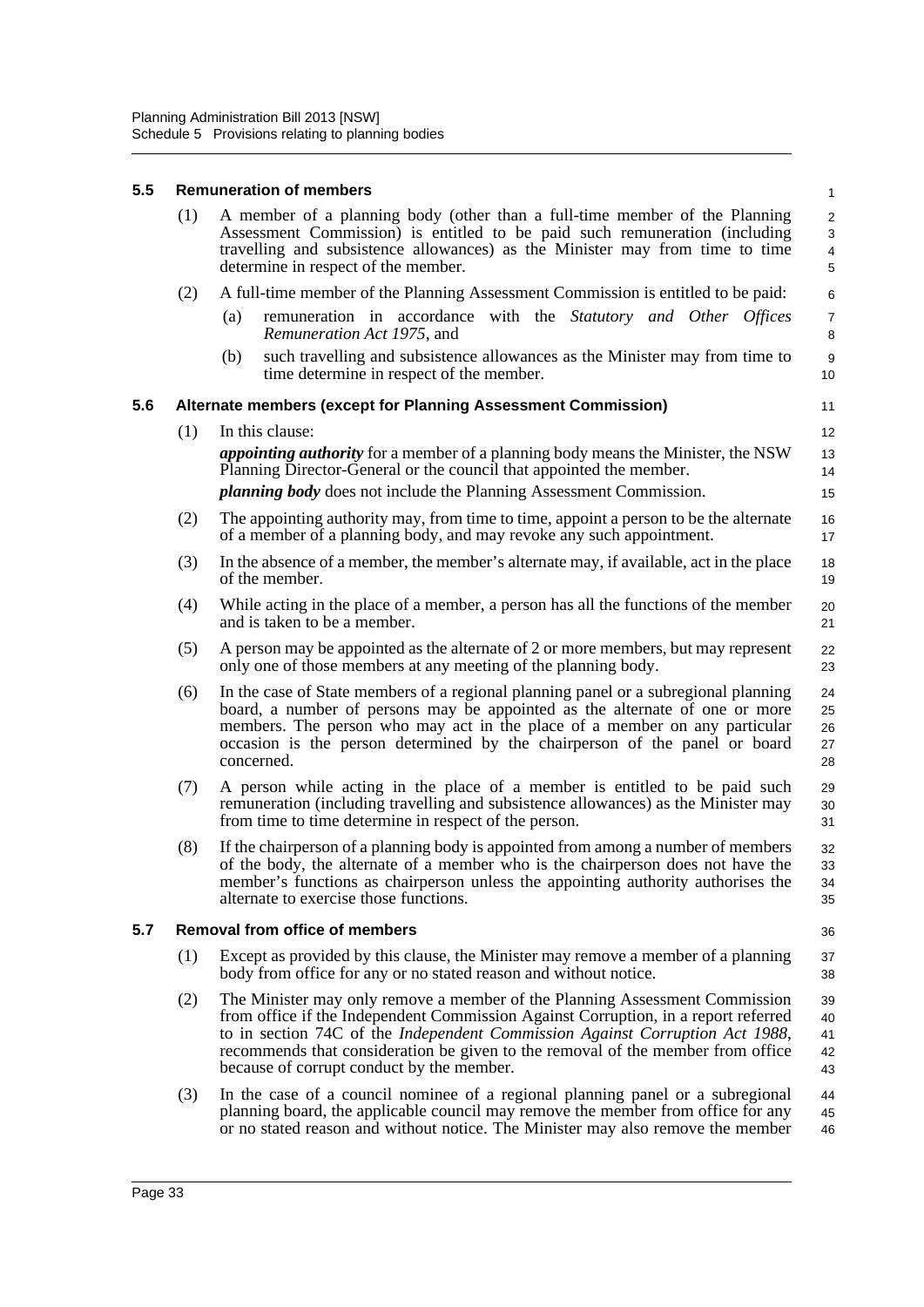|     |     |                                             | from office, but only if the Independent Commission Against Corruption has made a<br>recommendation of the kind referred to in subclause (2).                                                                                                                                                       | $\mathbf{1}$<br>$\overline{2}$                |  |  |  |  |
|-----|-----|---------------------------------------------|-----------------------------------------------------------------------------------------------------------------------------------------------------------------------------------------------------------------------------------------------------------------------------------------------------|-----------------------------------------------|--|--|--|--|
| 5.8 |     |                                             | Vacancy in office of member                                                                                                                                                                                                                                                                         | 3                                             |  |  |  |  |
|     | (1) |                                             | The office of a member becomes vacant if the member:                                                                                                                                                                                                                                                | 4                                             |  |  |  |  |
|     |     | (a)                                         | dies, or                                                                                                                                                                                                                                                                                            | $\,$ 5 $\,$                                   |  |  |  |  |
|     |     | (b)                                         | completes a term of office and is not re-appointed, or                                                                                                                                                                                                                                              | 6                                             |  |  |  |  |
|     |     | (c)                                         | resigns the office by instrument in writing addressed to the Minister (or, in the<br>case of a council nominee of a regional planning panel or subregional planning<br>board, addressed to the applicable council), or                                                                              | $\overline{7}$<br>$\,8\,$<br>$\boldsymbol{9}$ |  |  |  |  |
|     |     | (d)                                         | is removed from office under this or any other Act, or                                                                                                                                                                                                                                              | 10                                            |  |  |  |  |
|     |     | (e)                                         | is absent from 3 consecutive meetings of the planning body of which<br>reasonable notice has been given to the member personally or by post, except<br>on leave granted by the planning body or unless the member is excused by the<br>planning body for having been absent from those meetings, or | 11<br>12<br>13<br>14                          |  |  |  |  |
|     |     | (f)                                         | becomes bankrupt, applies to take the benefit of any law for the relief of<br>bankrupt or insolvent debtors, compounds with his or her creditors or makes<br>an assignment of his or her remuneration for their benefit, or                                                                         | 15<br>16<br>17                                |  |  |  |  |
|     |     | (g)                                         | becomes a mentally incapacitated person, or                                                                                                                                                                                                                                                         | 18                                            |  |  |  |  |
|     |     | (h)                                         | is convicted in New South Wales of an offence that is punishable by<br>imprisonment for 12 months or more or is convicted elsewhere than in New<br>South Wales of an offence that, if committed in New South Wales, would be<br>an offence so punishable.                                           | 19<br>$20\,$<br>21<br>22                      |  |  |  |  |
|     | (2) |                                             | If the office of a member becomes vacant, a person may, subject to this Act and the<br>regulations, be appointed to fill the vacancy.                                                                                                                                                               | 23<br>24                                      |  |  |  |  |
| 5.9 |     | <b>Chairperson-vacation of office</b><br>25 |                                                                                                                                                                                                                                                                                                     |                                               |  |  |  |  |
|     | (1) |                                             | If the chairperson of a planning body is appointed by the Minister or the NSW<br>Planning Director-General from among a number of members of the body, the person<br>vacates office as chairperson if he or she:                                                                                    | 26<br>27<br>28                                |  |  |  |  |
|     |     | (a)                                         | is removed from the office of chairperson by the Minister or the NSW<br>Planning Director-General, or                                                                                                                                                                                               | 29<br>30                                      |  |  |  |  |
|     |     | (b)                                         | resigns the office of chairperson by instrument in writing addressed to the<br>Minister or the NSW Planning Director-General.                                                                                                                                                                       | 31<br>32                                      |  |  |  |  |
|     | (2) |                                             | A person vacates office as chairperson of a planning body if the person vacates office<br>as a member of the body.                                                                                                                                                                                  | 33<br>34                                      |  |  |  |  |
| .10 |     |                                             | <b>Effect of certain other Acts</b>                                                                                                                                                                                                                                                                 | 35                                            |  |  |  |  |
|     | (1) |                                             | The statutory provisions relating to the employment of Public Service employees do<br>not apply to the appointment or office of a member.                                                                                                                                                           | 36<br>37                                      |  |  |  |  |
|     | (2) |                                             | If by or under any Act provision is made:                                                                                                                                                                                                                                                           | 38                                            |  |  |  |  |
|     |     | (a)                                         | requiring a person who is the holder of a specified office to devote the whole<br>of his or her time to the duties of that office, or                                                                                                                                                               | 39<br>40                                      |  |  |  |  |
|     |     | (b)                                         | prohibiting the person from engaging in employment outside the duties of that<br>office,                                                                                                                                                                                                            | 41<br>42                                      |  |  |  |  |
|     |     |                                             | the provision does not operate to disqualify the person from holding that office and<br>also the office of a member or from accepting and retaining any remuneration<br>payable to the person under this Act as a member.                                                                           | 43<br>44<br>45                                |  |  |  |  |

 $5.10$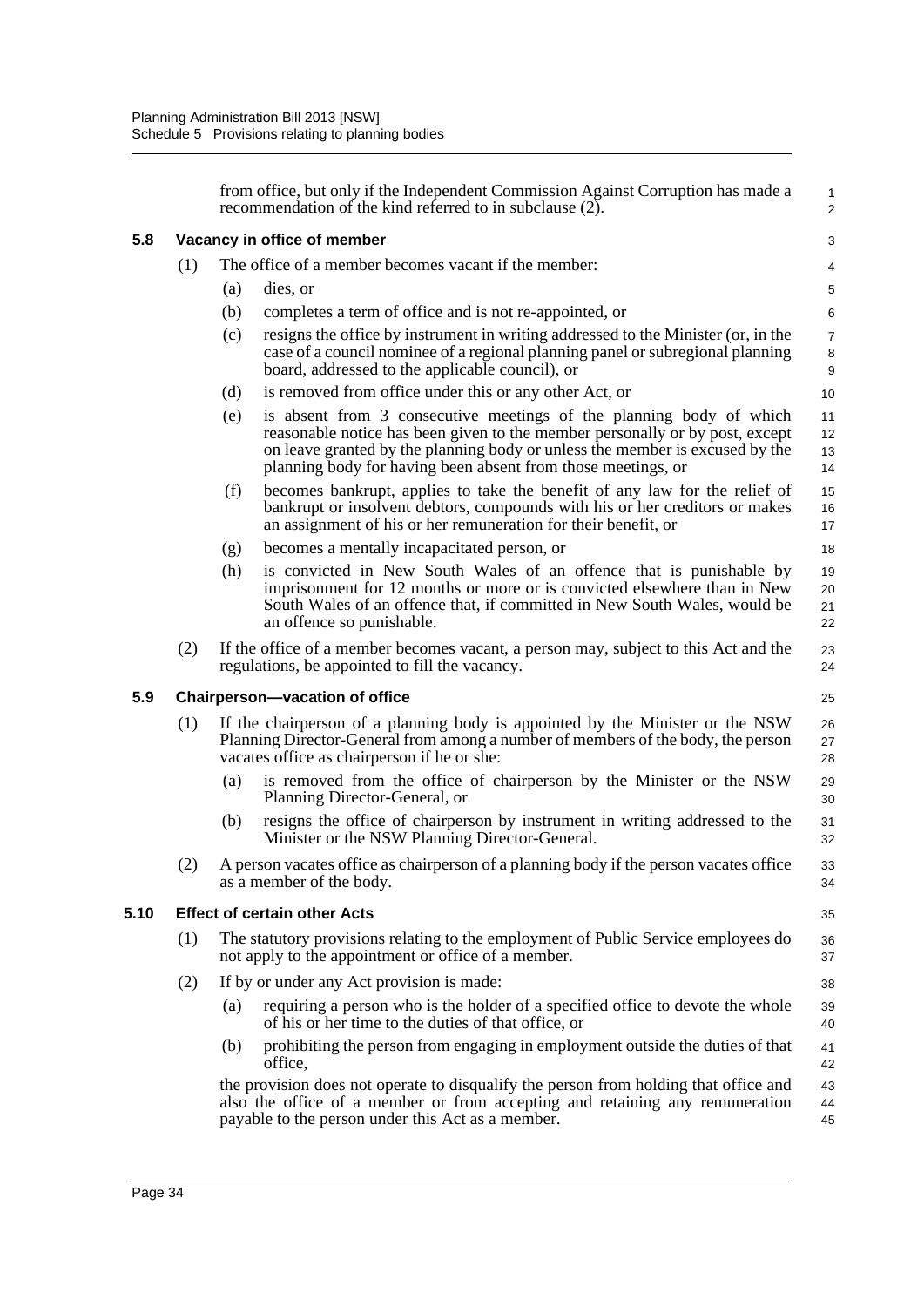| Part 3 |        | <b>Provisions relating to procedure</b>                                                                                                                                                                                                                                                                 |                                                                |  |  |  |  |
|--------|--------|---------------------------------------------------------------------------------------------------------------------------------------------------------------------------------------------------------------------------------------------------------------------------------------------------------|----------------------------------------------------------------|--|--|--|--|
| 5.11   |        | <b>General procedure</b>                                                                                                                                                                                                                                                                                | $\overline{\mathbf{c}}$                                        |  |  |  |  |
|        | (1)    | The procedure for the calling of meetings of a planning body and for the conduct of<br>business at those meetings is, subject to the planning legislation and any directions<br>by the Minister, to be as determined by the planning body.                                                              | 3<br>4<br>5                                                    |  |  |  |  |
|        | (2)    | Subject to this clause, a planning body is not bound by the rules of evidence.                                                                                                                                                                                                                          | 6                                                              |  |  |  |  |
|        | (3)    | Nothing in this Schedule derogates from any law relating to Crown privilege.                                                                                                                                                                                                                            | 7                                                              |  |  |  |  |
| 5.12   | Quorum |                                                                                                                                                                                                                                                                                                         | 8                                                              |  |  |  |  |
|        |        | The quorum for a meeting of a planning body is a majority of its members for the<br>time being.                                                                                                                                                                                                         | 9<br>10                                                        |  |  |  |  |
| 5.13   |        | <b>Presiding member</b>                                                                                                                                                                                                                                                                                 | 11                                                             |  |  |  |  |
|        | (1)    | The chairperson or, in the absence of the chairperson, the deputy chairperson (if any)<br>or a person elected by the members, is to preside at a meeting of a planning body.                                                                                                                            | 12<br>13                                                       |  |  |  |  |
|        | (2)    | In the case of the Planning Assessment Commission, the chairperson may appoint a<br>member to preside at a meeting of the Commission, in which case a reference in<br>subclause (1) to the chairperson includes a reference to any such appointed member.                                               | 14<br>15<br>16                                                 |  |  |  |  |
|        | (3)    | The presiding member has a deliberative vote and, in the event of an equality of<br>votes, has a second or casting vote.                                                                                                                                                                                | 17<br>18                                                       |  |  |  |  |
| 5.14   |        | Voting                                                                                                                                                                                                                                                                                                  |                                                                |  |  |  |  |
|        |        | A decision supported by a majority of the votes cast at a meeting of a planning body<br>at which a quorum is present is the decision of the planning body.                                                                                                                                              | 20<br>21                                                       |  |  |  |  |
| 5.15   |        | <b>Public meetings</b>                                                                                                                                                                                                                                                                                  | 22                                                             |  |  |  |  |
|        |        | A planning body may (unless the Minister otherwise directs) conduct its meetings in<br>public, and is required to do so for the conduct of any business that is required to be<br>conducted in public by a direction of the Minister.                                                                   | 23<br>24<br>25                                                 |  |  |  |  |
| 5.16   |        | Transaction of business outside meetings or by telephone etc                                                                                                                                                                                                                                            | 26                                                             |  |  |  |  |
|        | (1)    | A planning body may, if it thinks fit, transact any of its business by the circulation of<br>papers among all the members of the planning body for the time being, and a<br>resolution in writing approved in writing by a majority of those members is taken to<br>be a decision of the planning body. |                                                                |  |  |  |  |
|        | (2)    | A planning body may, if it thinks fit, transact any of its business at a meeting at which<br>members (or some members) participate by telephone, closed-circuit television or<br>other means, but only if any member who speaks on a matter before the meeting can<br>be heard by the other members.    |                                                                |  |  |  |  |
|        | (3)    | For the purposes of:                                                                                                                                                                                                                                                                                    | 35                                                             |  |  |  |  |
|        |        | the approval of a resolution under subclause $(1)$ , or<br>(a)                                                                                                                                                                                                                                          | 36                                                             |  |  |  |  |
|        |        | a meeting held in accordance with subclause (2),<br>(b)                                                                                                                                                                                                                                                 | 37                                                             |  |  |  |  |
|        |        | the chairperson and each member of the planning body have the same voting rights<br>as they have at an ordinary meeting of the planning body.                                                                                                                                                           | 19<br>27<br>28<br>29<br>30<br>31<br>32<br>33<br>34<br>38<br>39 |  |  |  |  |
|        | (4)    | A resolution approved under subclause (1) is to be recorded in the minutes of the<br>meetings of the planning body.                                                                                                                                                                                     | 40<br>41                                                       |  |  |  |  |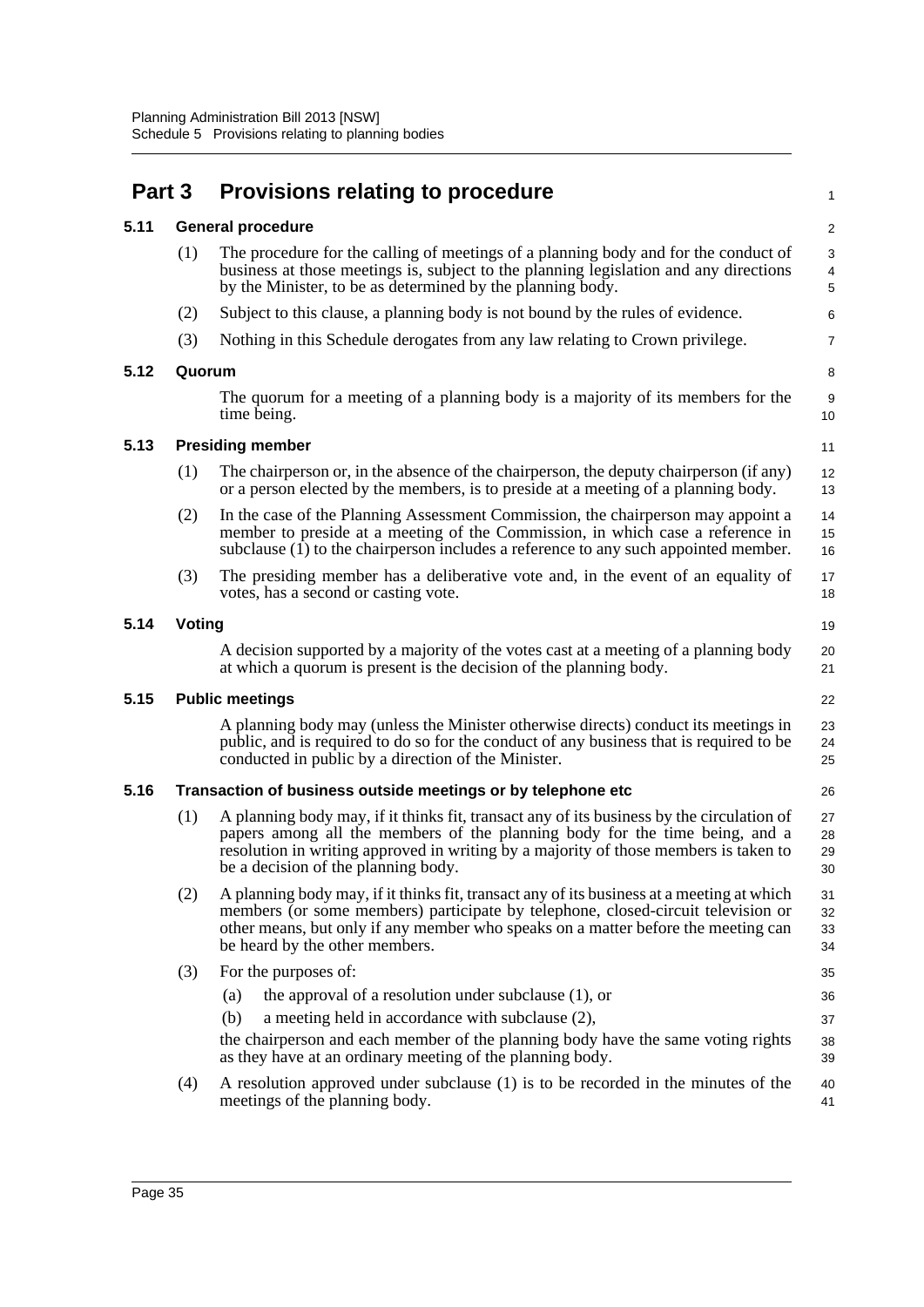**5.17 Disclosure of pecuniary interests**

| (5) | Papers may be circulated among the members for the purposes of subclause (1) by<br>$\mathbf{1}$<br>electronic transmission of the information in the papers concerned.<br>2                                                                                         |                                                                                                                                                                                                                                          |                              |  |  |
|-----|---------------------------------------------------------------------------------------------------------------------------------------------------------------------------------------------------------------------------------------------------------------------|------------------------------------------------------------------------------------------------------------------------------------------------------------------------------------------------------------------------------------------|------------------------------|--|--|
|     |                                                                                                                                                                                                                                                                     | <b>Disclosure of pecuniary interests</b>                                                                                                                                                                                                 | 3                            |  |  |
| (1) | If:                                                                                                                                                                                                                                                                 |                                                                                                                                                                                                                                          | $\overline{4}$               |  |  |
|     | (a)                                                                                                                                                                                                                                                                 | a member has a pecuniary interest in a matter being considered or about to be<br>considered at a meeting of the planning body, and                                                                                                       | $\mathbf 5$<br>6             |  |  |
|     | (b)                                                                                                                                                                                                                                                                 | the interest appears to raise a conflict with the proper performance of the<br>member's duties in relation to the consideration of the matter,                                                                                           | $\boldsymbol{7}$<br>8        |  |  |
|     | body.                                                                                                                                                                                                                                                               | the member must, as soon as possible after the relevant facts have come to the<br>member's knowledge, disclose the nature of the interest at a meeting of the planning                                                                   | $\boldsymbol{9}$<br>10<br>11 |  |  |
| (2) | A member has a pecuniary interest in a matter if the pecuniary interest is the interest<br>of:                                                                                                                                                                      |                                                                                                                                                                                                                                          |                              |  |  |
|     | (a)                                                                                                                                                                                                                                                                 | the member, or                                                                                                                                                                                                                           | 14                           |  |  |
|     | (b)                                                                                                                                                                                                                                                                 | the member's spouse or de facto partner or a relative of the member, or a<br>partner or employer of the member, or                                                                                                                       | 15<br>16                     |  |  |
|     | (c)                                                                                                                                                                                                                                                                 | a company or other body of which the member, or a nominee, partner or<br>employer of the member, is a member.                                                                                                                            | 17<br>18                     |  |  |
| (3) | However, a member is not taken to have a pecuniary interest in a matter as referred<br>to in subclause $(2)$ (b) or $(c)$ :                                                                                                                                         |                                                                                                                                                                                                                                          |                              |  |  |
|     | (a)                                                                                                                                                                                                                                                                 | if the member is unaware of the relevant pecuniary interest of the spouse, de<br>facto partner, relative, partner, employer or company or other body, or                                                                                 | 21<br>22                     |  |  |
|     | (b)                                                                                                                                                                                                                                                                 | just because the member is a member of, or is employed by, a council or a<br>statutory body or is employed by the Crown, or                                                                                                              | 23<br>24                     |  |  |
|     | (c)                                                                                                                                                                                                                                                                 | just because the member is a member of, or a delegate of a council to, a<br>company or other body that has a pecuniary interest in the matter, so long as<br>the member has no beneficial interest in any shares of the company or body. | 25<br>26<br>27               |  |  |
| (4) | A disclosure by a member at a meeting of the planning body that the member, or a<br>spouse, de facto partner, relative, partner or employer of the member:                                                                                                          |                                                                                                                                                                                                                                          |                              |  |  |
|     | (a)                                                                                                                                                                                                                                                                 | is a member, or is in the employment, of a specified company or other body, or                                                                                                                                                           | 30                           |  |  |
|     | (b)                                                                                                                                                                                                                                                                 | is a partner, or is in the employment, of a specified person, or                                                                                                                                                                         | 31                           |  |  |
|     | (c)                                                                                                                                                                                                                                                                 | has some other specified interest relating to a specified company or other body<br>or to a specified person,                                                                                                                             | 32<br>33                     |  |  |
|     | is a sufficient disclosure of the nature of the interest in any matter relating to that<br>34<br>company or other body or to that person which may arise after the date of the<br>35<br>disclosure and which is required to be disclosed under subclause (1).<br>36 |                                                                                                                                                                                                                                          |                              |  |  |
| (5) | Particulars of any disclosure made under this clause must be recorded by the<br>planning body and that record must be open at all reasonable hours to inspection by<br>any person on payment of the fee determined by the planning body.                            |                                                                                                                                                                                                                                          | 37<br>38<br>39               |  |  |
| (6) |                                                                                                                                                                                                                                                                     | After a member has disclosed the nature of an interest in any matter, the member<br>must not, unless the Minister or the planning body otherwise determines:                                                                             |                              |  |  |
|     | (a)                                                                                                                                                                                                                                                                 | be present during any deliberation of the planning body with respect to the<br>matter, or                                                                                                                                                | 42<br>43                     |  |  |
|     | (b)                                                                                                                                                                                                                                                                 | take part in any decision of the planning body with respect to the matter.                                                                                                                                                               | 44                           |  |  |
|     |                                                                                                                                                                                                                                                                     |                                                                                                                                                                                                                                          |                              |  |  |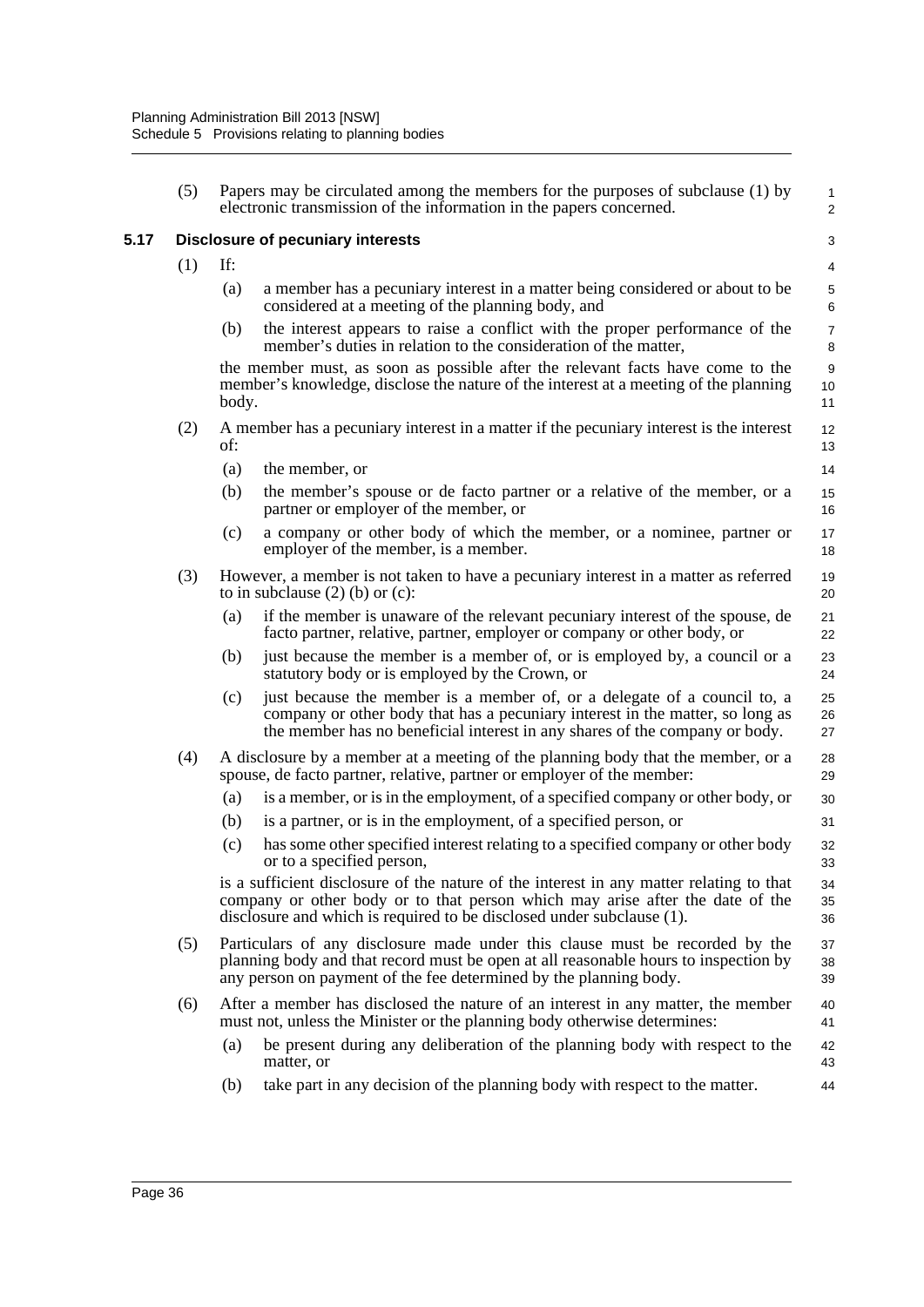|      | (7)                                                                                                                                                                                                                                                                                                                              | For the purposes of the making of a determination by the planning body under<br>subclause (6), a member who has a direct or indirect pecuniary interest in a matter to<br>which the disclosure relates must not: |                        |  |  |
|------|----------------------------------------------------------------------------------------------------------------------------------------------------------------------------------------------------------------------------------------------------------------------------------------------------------------------------------|------------------------------------------------------------------------------------------------------------------------------------------------------------------------------------------------------------------|------------------------|--|--|
|      |                                                                                                                                                                                                                                                                                                                                  | be present during any deliberation of the planning body for the purpose of<br>(a)<br>making the determination, or                                                                                                | $\overline{4}$<br>5    |  |  |
|      |                                                                                                                                                                                                                                                                                                                                  | take part in the making by the planning body of the determination.<br>(b)                                                                                                                                        | 6                      |  |  |
|      | (8)                                                                                                                                                                                                                                                                                                                              | A contravention of this clause does not invalidate any decision of the planning body.                                                                                                                            | $\overline{7}$         |  |  |
|      | (9)<br>This clause extends to a council nomine of a regional planning panel or of a<br>subregional planning board, and the provisions of Part 2 (Duties of disclosure) of<br>Chapter 14 of the <i>Local Government Act 1993</i> do not apply to any such nominee<br>when exercising functions as a member of the panel or board. |                                                                                                                                                                                                                  | 8<br>$9\,$<br>10<br>11 |  |  |
| 5.18 |                                                                                                                                                                                                                                                                                                                                  | Provision of information by planning bodies                                                                                                                                                                      |                        |  |  |
|      |                                                                                                                                                                                                                                                                                                                                  | A planning body must provide the Minister with such information and reports as the<br>Minister may, from time to time, request.                                                                                  | 12<br>13               |  |  |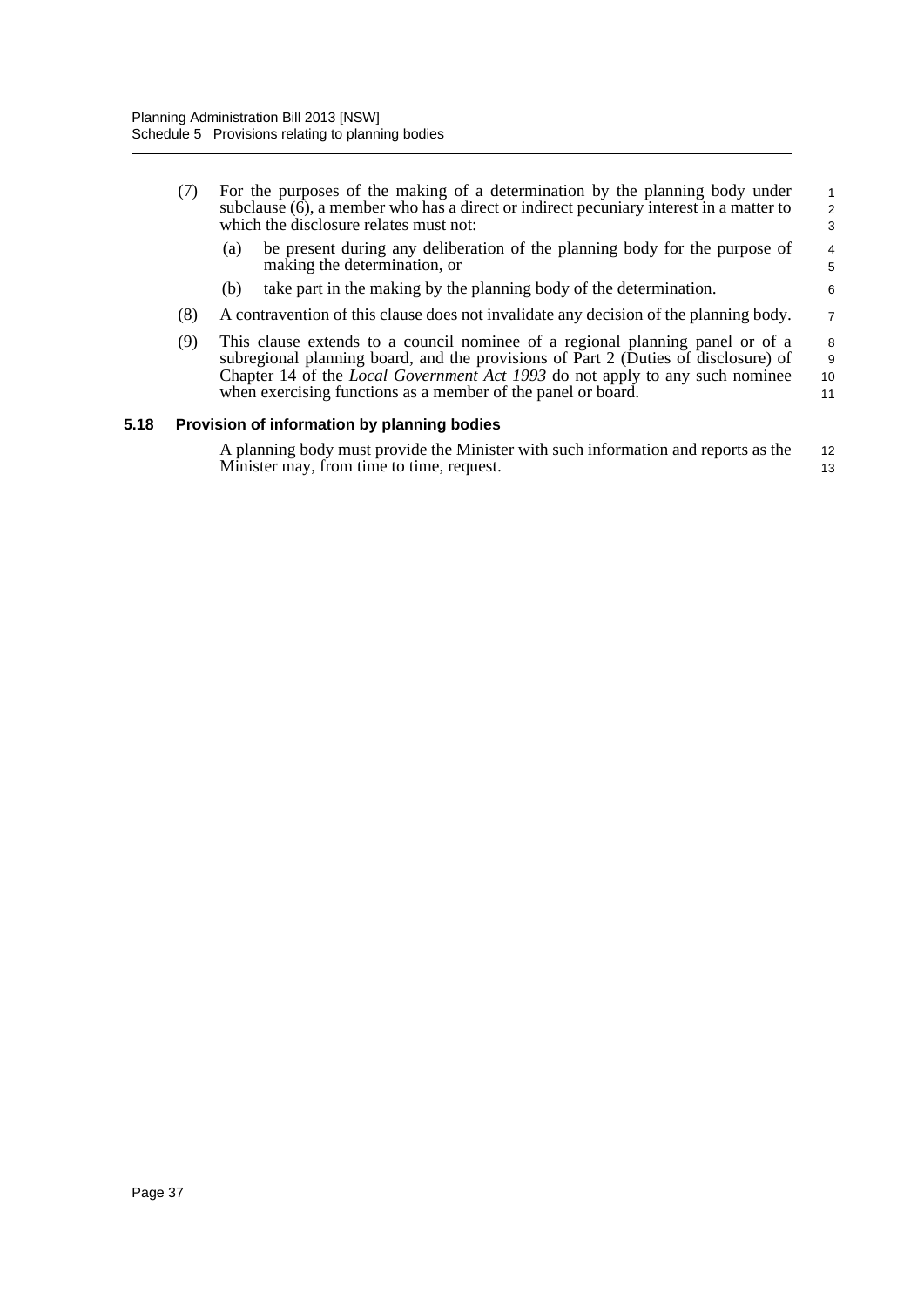<span id="page-46-0"></span>

| <b>Schedule 6</b> |     |                    | Savings, transitional and other provisions                                                                                                                                                                                                                                                                                                                                   | 1                                               |  |
|-------------------|-----|--------------------|------------------------------------------------------------------------------------------------------------------------------------------------------------------------------------------------------------------------------------------------------------------------------------------------------------------------------------------------------------------------------|-------------------------------------------------|--|
| Part 1            |     |                    | <b>General</b>                                                                                                                                                                                                                                                                                                                                                               | 2                                               |  |
| 6.1               |     | <b>Definitions</b> |                                                                                                                                                                                                                                                                                                                                                                              |                                                 |  |
|                   |     |                    | In this Schedule:                                                                                                                                                                                                                                                                                                                                                            | 4                                               |  |
|                   |     |                    | <i>assets</i> means any legal or equitable estate or interest (whether present or future and<br>whether vested or contingent and whether personal or assignable) in real or personal<br>property of any description (including money), and includes securities, choses in<br>action and documents.                                                                           | $\mathbf 5$<br>$\,6\,$<br>$\boldsymbol{7}$<br>8 |  |
|                   |     |                    | <i>liabilities</i> means all liabilities, debts and obligations (whether present or future and<br>whether vested or contingent and whether personal or assignable).                                                                                                                                                                                                          | 9<br>10                                         |  |
|                   |     |                    | rights means all rights, powers, privileges and immunities (whether present or future<br>and whether vested or contingent and whether personal or assignable).                                                                                                                                                                                                               | 11<br>12                                        |  |
|                   |     |                    | the former Act means the Environmental Planning and Assessment Act 1979.                                                                                                                                                                                                                                                                                                     | 13                                              |  |
| 6.2               |     | <b>Regulations</b> |                                                                                                                                                                                                                                                                                                                                                                              | 14                                              |  |
|                   | (1) |                    | The regulations may contain provisions of a savings or transitional nature consequent<br>on the enactment of this Act, the <i>Planning Act 2013</i> or any Act that amends this Act.                                                                                                                                                                                         | 15<br>16                                        |  |
|                   | (2) |                    | Any such provision may, if the regulations so provide, take effect from the date of<br>assent to the Act concerned or a later date.                                                                                                                                                                                                                                          | 17<br>18                                        |  |
|                   | (3) |                    | To the extent to which any such provision takes effect from a date that is earlier than<br>the date of its publication on the NSW legislation website, the provision does not<br>operate so as:                                                                                                                                                                              | 19<br>20<br>21                                  |  |
|                   |     | (a)                | to affect, in a manner prejudicial to any person (other than the State or an<br>authority of the State), the rights of that person existing before the date of its<br>publication, or                                                                                                                                                                                        | 22<br>23<br>24                                  |  |
|                   |     | (b)                | to impose liabilities on any person (other than the State or an authority of the<br>State) in respect of anything done or omitted to be done before the date of its<br>publication.                                                                                                                                                                                          | 25<br>26<br>27                                  |  |
|                   | (4) |                    | Any such provision has effect despite anything to the contrary in this Schedule.                                                                                                                                                                                                                                                                                             | 28                                              |  |
|                   | (5) |                    | The regulations may make separate savings or transitional provisions or amend this<br>Schedule to consolidate the savings and transitional provisions.                                                                                                                                                                                                                       | 29<br>30                                        |  |
| Part 2            |     |                    | Provisions consequent on enactment of this Act                                                                                                                                                                                                                                                                                                                               | 31                                              |  |
| 6.3               |     |                    | <b>Planning Ministerial Corporation</b>                                                                                                                                                                                                                                                                                                                                      | 32                                              |  |
|                   | (1) |                    | The Planning Ministerial Corporation constituted under Part 3 of this Act is taken for<br>all purposes, including the rules of private international law, to be a continuation of,<br>and the same legal entity as, the corporation constituted as the "Minister"<br>administering the Environmental Planning and Assessment Act 1979" under<br>section 8 of the former Act. | 33<br>34<br>35<br>36<br>37                      |  |
|                   | (2) |                    | Without limiting the operation of this clause, the assets, rights and liabilities of the<br>corporation constituted under section 8 of the former Act are the assets, rights and<br>liabilities of the Planning Ministerial Corporation.                                                                                                                                     | 38<br>39<br>40                                  |  |
| 6.4               |     |                    | <b>Planning Assessment Commission</b>                                                                                                                                                                                                                                                                                                                                        | 41                                              |  |
|                   | (1) |                    | The Planning Assessment Commission constituted under Part 4 of this Act is taken<br>for all purposes, including the rules of private international law, to be a continuation                                                                                                                                                                                                 | 42<br>43                                        |  |